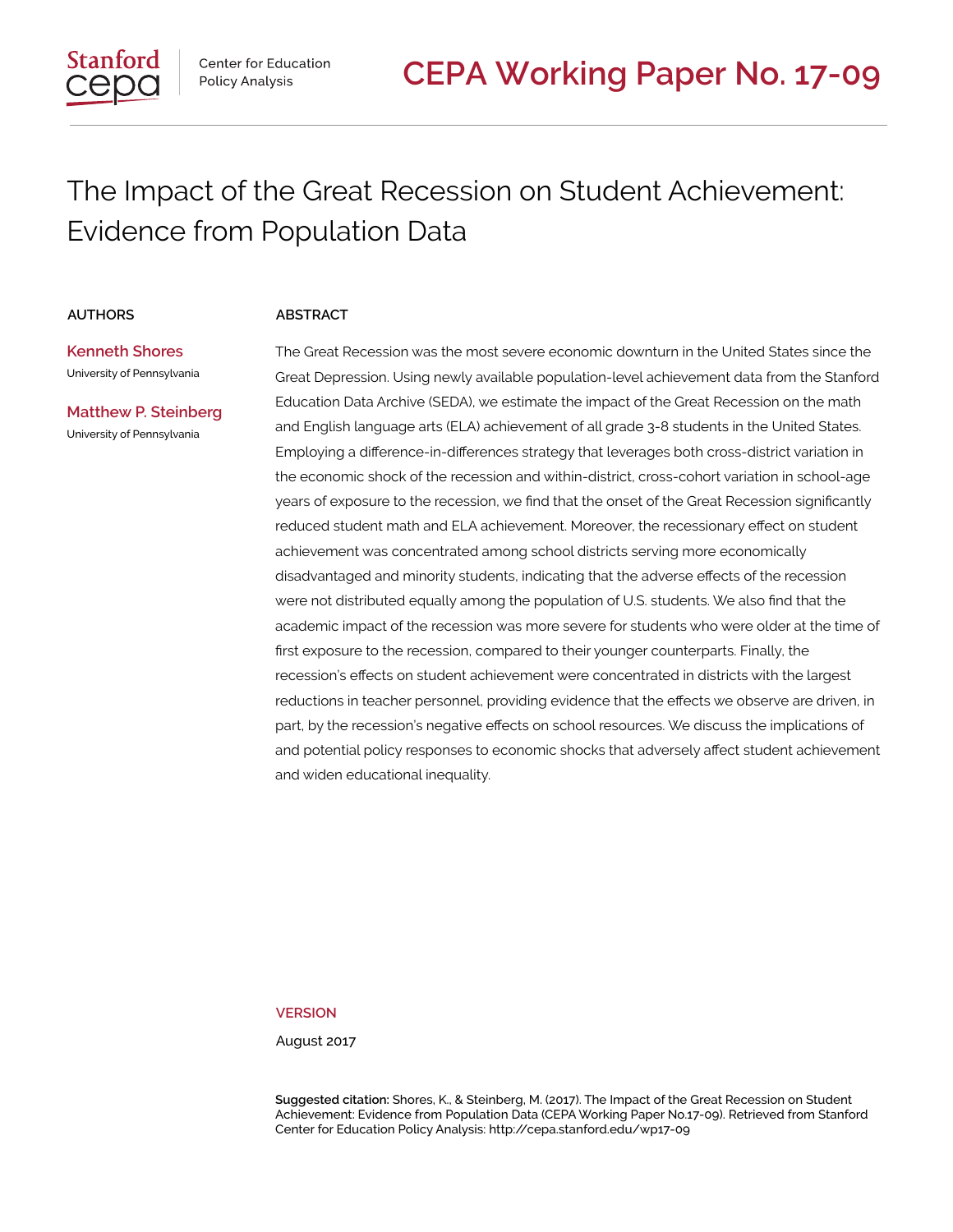# **The Impact of the Great Recession on Student Achievement:** *Evidence from Population Data*

Kenneth Shores Matthew P. Steinberg

August 28, 2017

The authors thank Sean Reardon, Sharon Wolf and participants at the Association for Education Finance and Policy (AEFP) conference for valuable comments on earlier versions of this paper, and Cameron Anglum for excellent research assistance. The authors acknowledge funding from the Russell Sage Foundation and the W.T. Grant Foundation. Kenneth Shores is a post-doctoral researcher in the Graduate School of Education, University of Pennsylvania. Matthew P. Steinberg is an Assistant Professor of Education Policy in the Graduate School of Education, University of Pennsylvania. Authors listed in alphabetical order; Steinberg may be contacted at [steima@upenn.edu;](mailto:steima@upenn.edu) Shores may be contacted at [kshores@gse.upenn.edu.](mailto:kshores@gse.upenn.edu)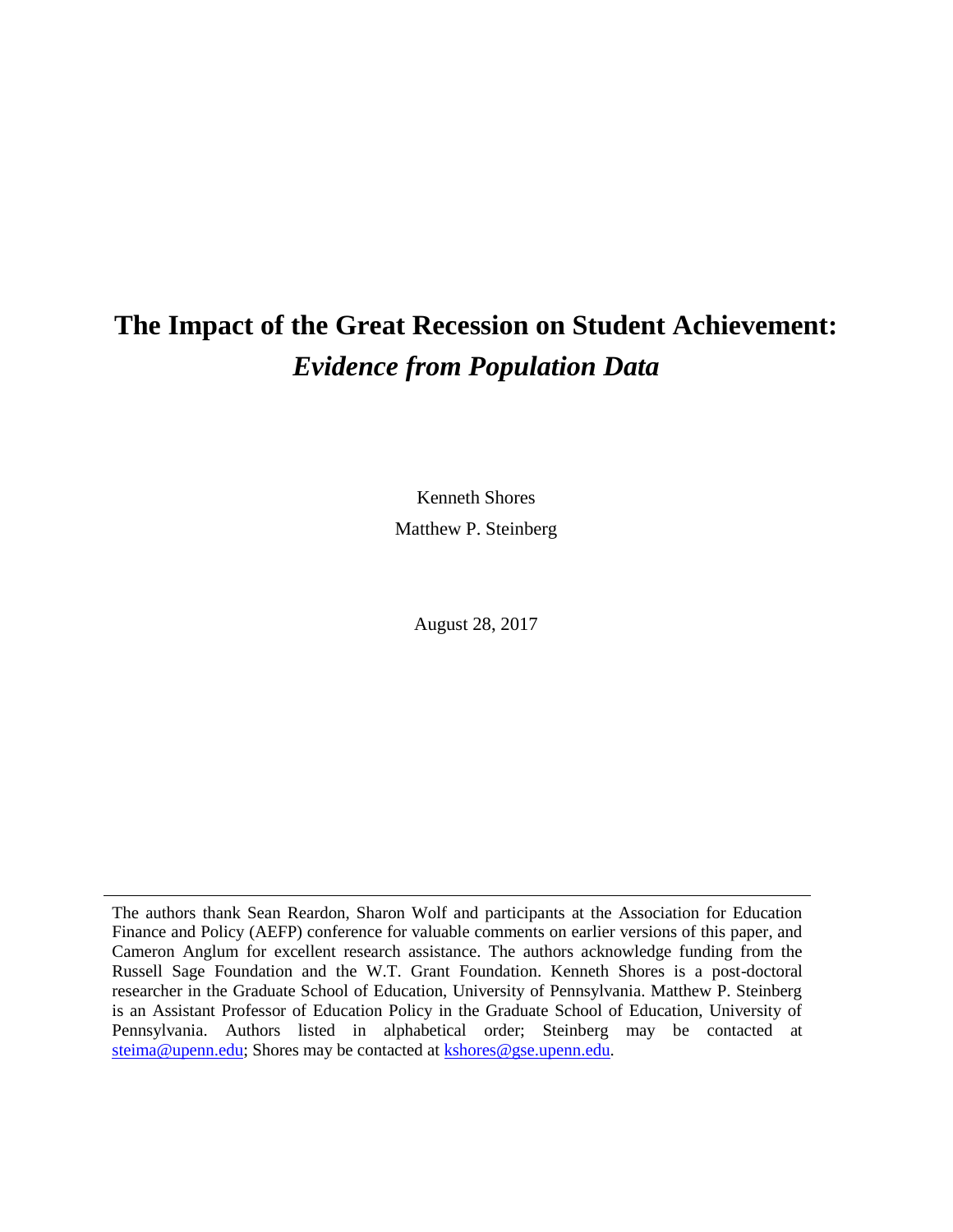#### **Abstract**

The Great Recession was the most severe economic downturn in the United States since the Great Depression. Using newly available population-level achievement data from the Stanford Education Data Archive (SEDA), we estimate the impact of the Great Recession on the math and English language arts (ELA) achievement of all grade 3-8 students in the United States. Employing a difference-in-differences strategy that leverages both cross-district variation in the economic shock of the recession and within-district, cross-cohort variation in school-age years of exposure to the recession, we find that the onset of the Great Recession significantly reduced student math and ELA achievement. Moreover, the recessionary effect on student achievement was concentrated among school districts serving more economically disadvantaged and minority students, indicating that the adverse effects of the recession were not distributed equally among the population of U.S. students. We also find that the academic impact of the recession was more severe for students who were older at the time of first exposure to the recession, compared to their younger counterparts. Finally, the recession's effects on student achievement were concentrated in districts with the largest reductions in teacher personnel, providing evidence that the effects we observe are driven, in part, by the recession's negative effects on school resources. We discuss the implications of and potential policy responses to economic shocks that adversely affect student achievement and widen educational inequality.

**Keywords**: Great Recession; economic downturn; student achievement

**JEL codes**: I21, I25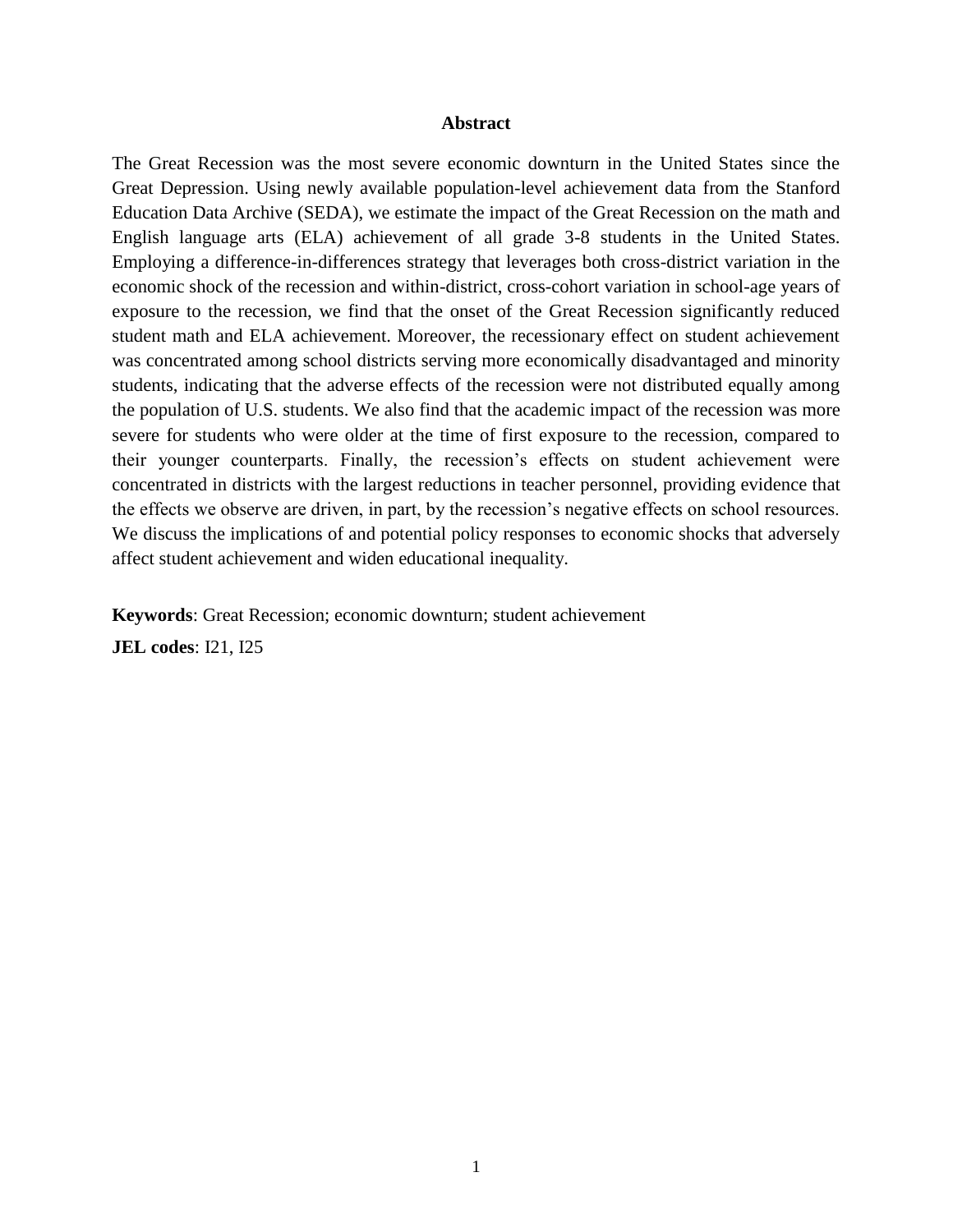#### **Introduction**

December 2007 marked the onset of an 18-month economic recession that had severe and wide-ranging economic and educational consequences. During this period, now referred to as the Great Recession, the unemployment rate rose by 5 percentage points, reaching 10 percent by October 2009 (Evans, Schwab & Wager, 2017). In the wake of the Great Recession, the U.S. housing market declined dramatically and household wealth suffered under an unprecedented shock to equity markets (Hurd & Rohwedder, 2010; Wolff et al., 2011). While states and counties with the largest shares of construction employment and inflated housing stock were hardest hit by the Great Recession (Fogli, Hill & Perri, 2015), its disproportionate effect also varied along ethnic lines. Indeed, the white-black and white-Hispanic wealth gaps increased between 2007 to 2013 (Kochhar & Fry, 2014).

The effect of the Great Recession on school districts was similarly pronounced, imposing constraints on state and local funding for schools (Business Cycle Dating Committee, 2010; Chakrabarti & Livingston, 2013; Leachman & Mai, 2014). Evans and colleagues (2017) estimate that the recession reduced state and local revenues by 5 percent, and that educational revenues did not recover to pre-recession levels until nearly five years after the recession. These fiscal shocks led to subsequent reductions in educational employment, with public school employment falling by 3.7 percent, a loss of approximately 300,000 jobs nationwide (Evans, Schwab and Wager, 2017).

The educational impact of the Great Recession was also disproportionately distributed. Evans, Schwab and Wager (2017) find that inequality in school spending – the spending gap between resource rich and poor school districts – rose throughout the period, attributable, in part, to differences in the ways schools are funded. For example, revenues declined at greater rates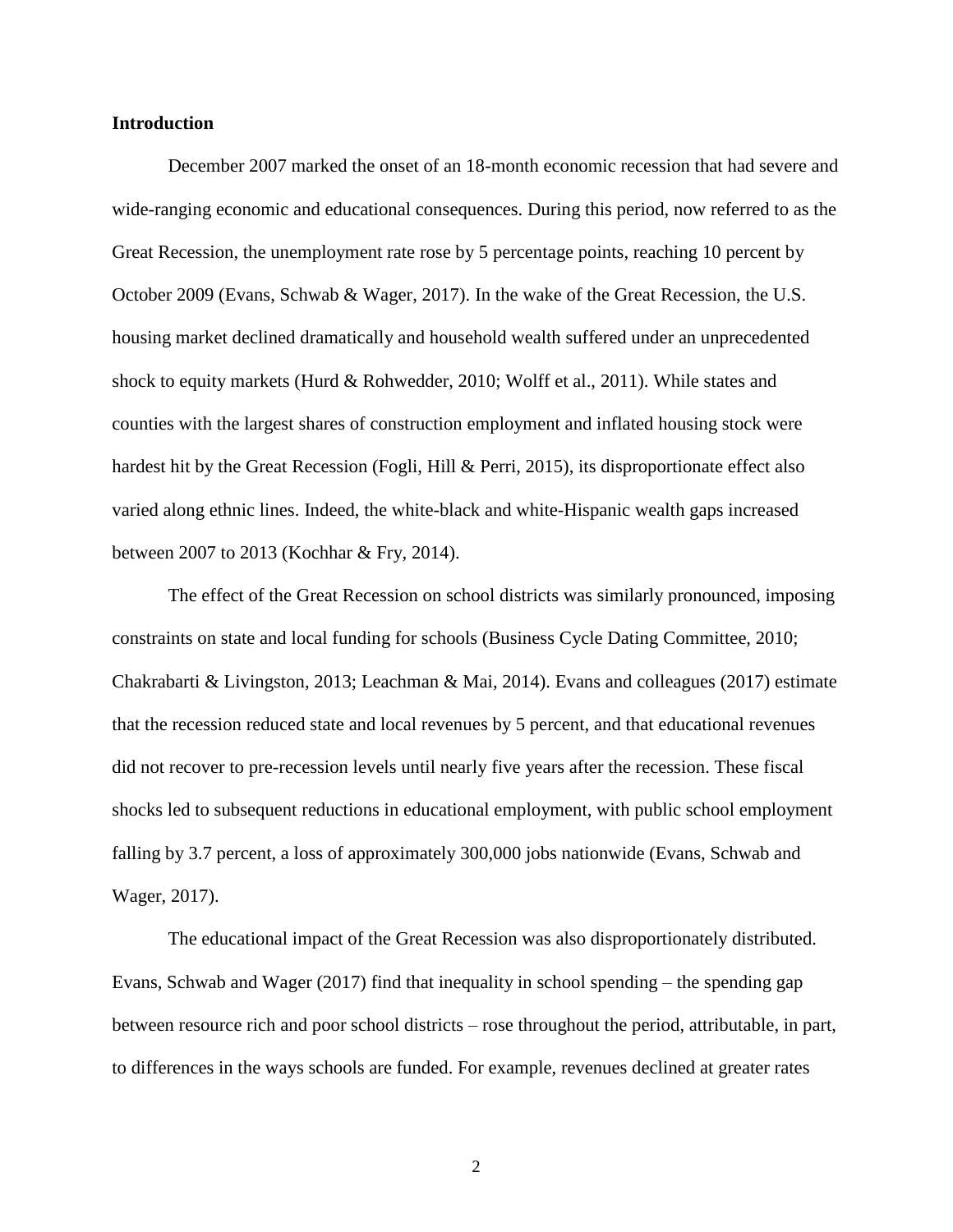among districts that relied more heavily on state aid; such districts tend to serve a more economically disadvantaged student population. In light of the fact that many local districts raised property taxes in response to the fiscal shock of declining housing values (Chakrabarti et al., 2014; Evans, Schwab and Wager, 2017), property tax increases during economic recessions will disproportionately affect residents of school districts serving students from more economically struggling households.

Given that parental unemployment and negative shocks to household income and school spending adversely affect student achievement outcomes (Ananat, et al., 2011; Dahl & Lochner, 2012; Jackson, Johnson and Persico, 2016; Lafortune, Rothstein & Schanzenbach, 2017; Stevens & Schaller, 2011), the onset of the Great Recession may also have negatively affected student achievement. Though recent evidence indicates that inequality in school spending rose during the Great Recession (Evans, Schwab and Wager, 2017), it is yet unknown whether (and to what extent) the onset of the Great Recession impacted student achievement. Moreover, no evidence yet exists on whether the Great Recession exacerbated the inequality of student achievement outcomes across school districts serving different student populations (e.g., by socioeconomic status and race/ethnicity).

To fill the gap in our understanding of the recessionary impacts of the Great Recession, we examine the academic consequences of the Great Recession across all U.S. school districts, addressing the following questions: (1) Did exposure to the recession affect student achievement? (2) Did exposure to the recession affect student achievement differently depending on the age of first exposure? (3) Did exposure to the recession disproportionately affect student achievement in districts serving higher concentrations of low-income and minority students?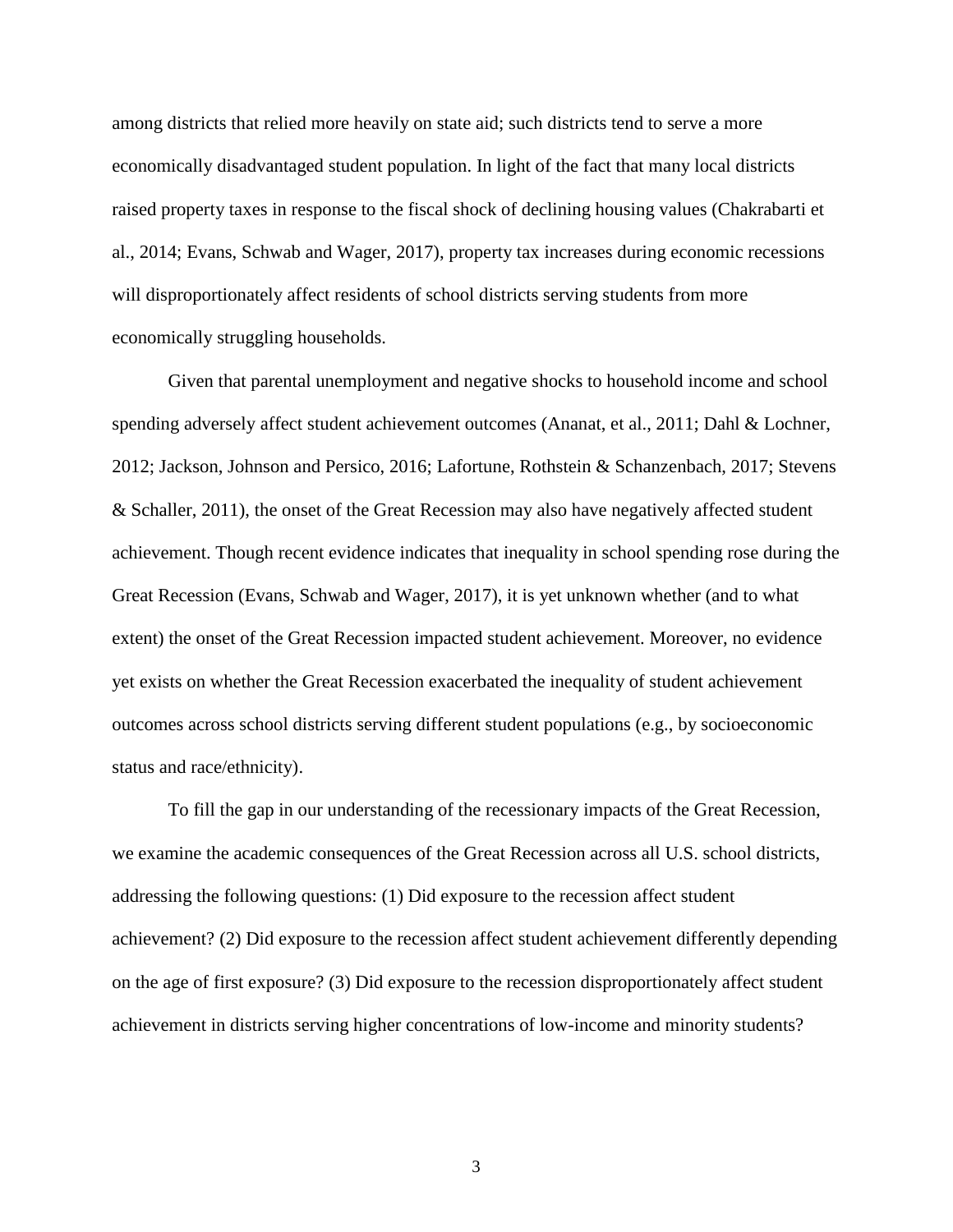To address these questions, we first employ time-varying county-level unemployment data to construct a recession intensity index (Yagan, 2016). This index measures the extent of cross-county variation in the magnitude of the economic shock due to the Great Recession. Next, we leverage a unique dataset recently made available through the Stanford Education Data Archive (SEDA). SEDA provides population-level achievement data for all tested students in grades 3-8 in the United States in the years during and after the Great Recession (i.e., 2008-09 through 2012-13 school years). Using these data, we implement a difference-in-differences (DD) strategy to estimate the impact of exposure to the Great Recession on the math and English language arts (ELA) achievement of all grade 3-8 students in the United States.

Our DD strategy makes use of the joint facts that: (a) the economic shock of the recession varied across districts; and (b) students in different cohorts within the same school district varied in the number of school-age years they were exposed to the recession. First, students in the same cohort but located in different districts likely experienced different educational outcomes due to the intensity of the recession in their local settings. Second, additional years of cumulative exposure to economic hardship are likely to decrease academic achievement. Taken together, the recessionary impact on student achievement was likely greatest for those students with more years of exposure to the recession and who were in districts most adversely affected by the economic downturn.

We find that an additional year of exposure to the Great Recession reduced student ELA and math achievement by an average of 0.02 and 0.03 standard deviations, respectively. The adverse effect of the Great Recession on student achievement was most severe for students who first experienced the recession in grades 5-7, relative to younger students who first experienced the recession in kindergarten and first grade. Further, the effect of the recession was concentrated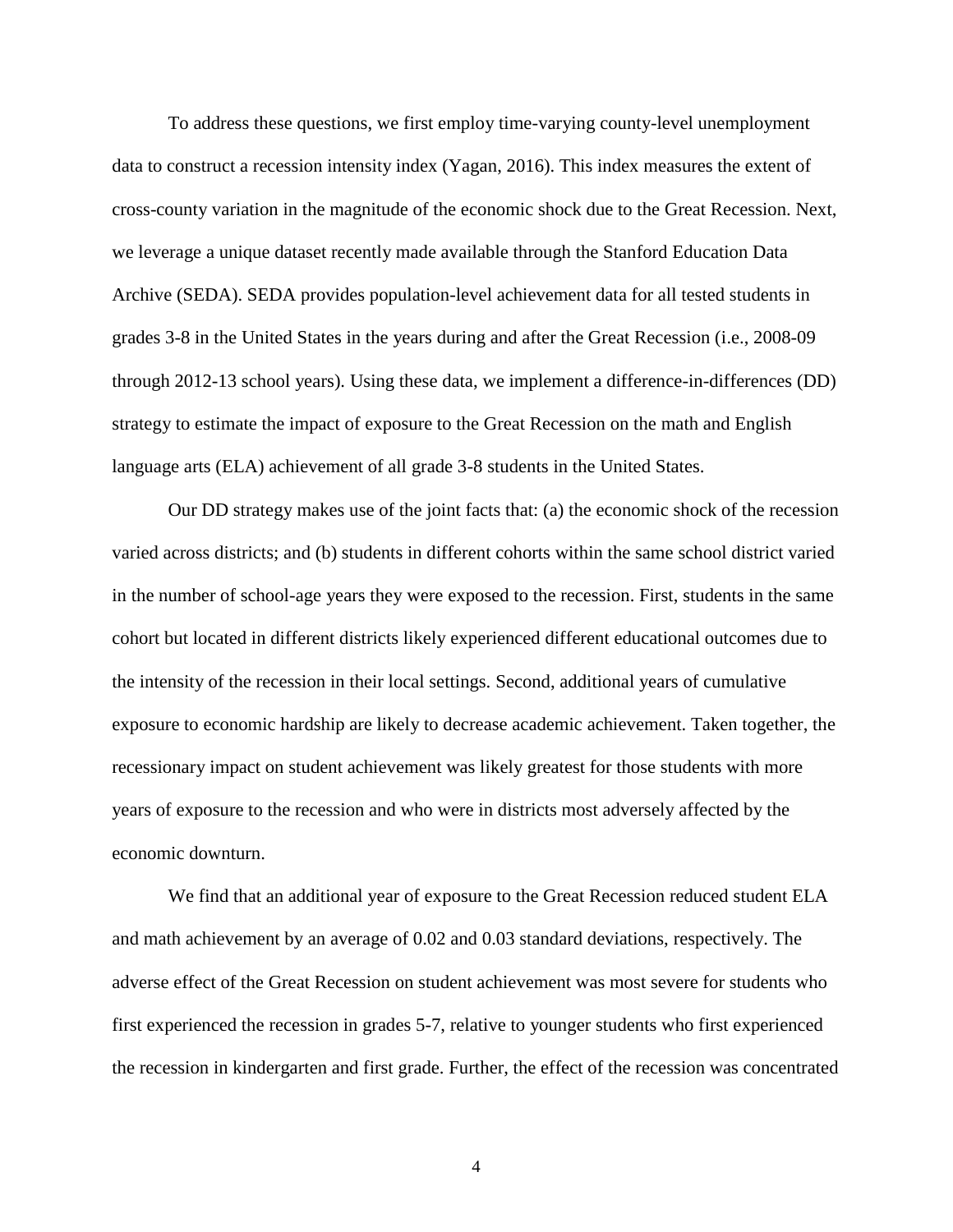among school districts serving more economically disadvantaged students. In districts with the highest proportion of students qualifying for free or reduced-price lunch (FRPL) and in districts with the highest proportion of black students, the recession reduced math achievement by 0.05 standard deviations. In comparison, we find no significant recessionary effect in districts with relatively few FRPL or black students. As a result, the recession exacerbated achievement inequalities between poor and more economically advantaged school districts. Finally, the recession's effects on student achievement were concentrated in districts with the largest reductions in teacher personnel, providing evidence that the effects we observe are driven, in part, by the recession's negative effects on school resources.

The paper proceeds as follows. In the next section, we describe our approach for measuring district-level variation in the intensity of the Great Recession. Next, we detail the district-level data and the empirical strategy for identifying the impact of the Great Recession on student achievement. We then present our results, and conclude by discussing the implications of and potential policy responses to economic shocks that adversely affect student achievement and widen educational inequality.

#### **Measuring Recession Intensity**

 $\overline{a}$ 

We measure the intensity of the Great Recession using average annual county-level total employment data from the Quarterly Census of Employment and Wages  $(QCEW)$ .<sup>1</sup> Following Yagan (2016), we construct the following index of recession intensity:

$$
(1) \text{ Recession}_c = \left[ \ln \left( \frac{E_{c,2010}}{E_{c,2007}} \right) - \ln \left( \frac{E_{c,2006}}{E_{c,2003}} \right) \right] - \left[ \ln \left( \frac{E_{agg,2010}}{E_{agg,2007}} \right) - \ln \left( \frac{E_{agg,2006}}{E_{c,2003}} \right) \right]
$$

<sup>&</sup>lt;sup>1</sup> The OCEW program publishes a quarterly count of employment and wages reported by employers covering 98 percent of U.S. jobs, available at the county, MSA, state and national levels by industry. Average annual data were downloaded from the Bureau of Labor Statistics for each county and year from [https://data.bls.gov/cew/apps/data\\_views/.](https://data.bls.gov/cew/apps/data_views/)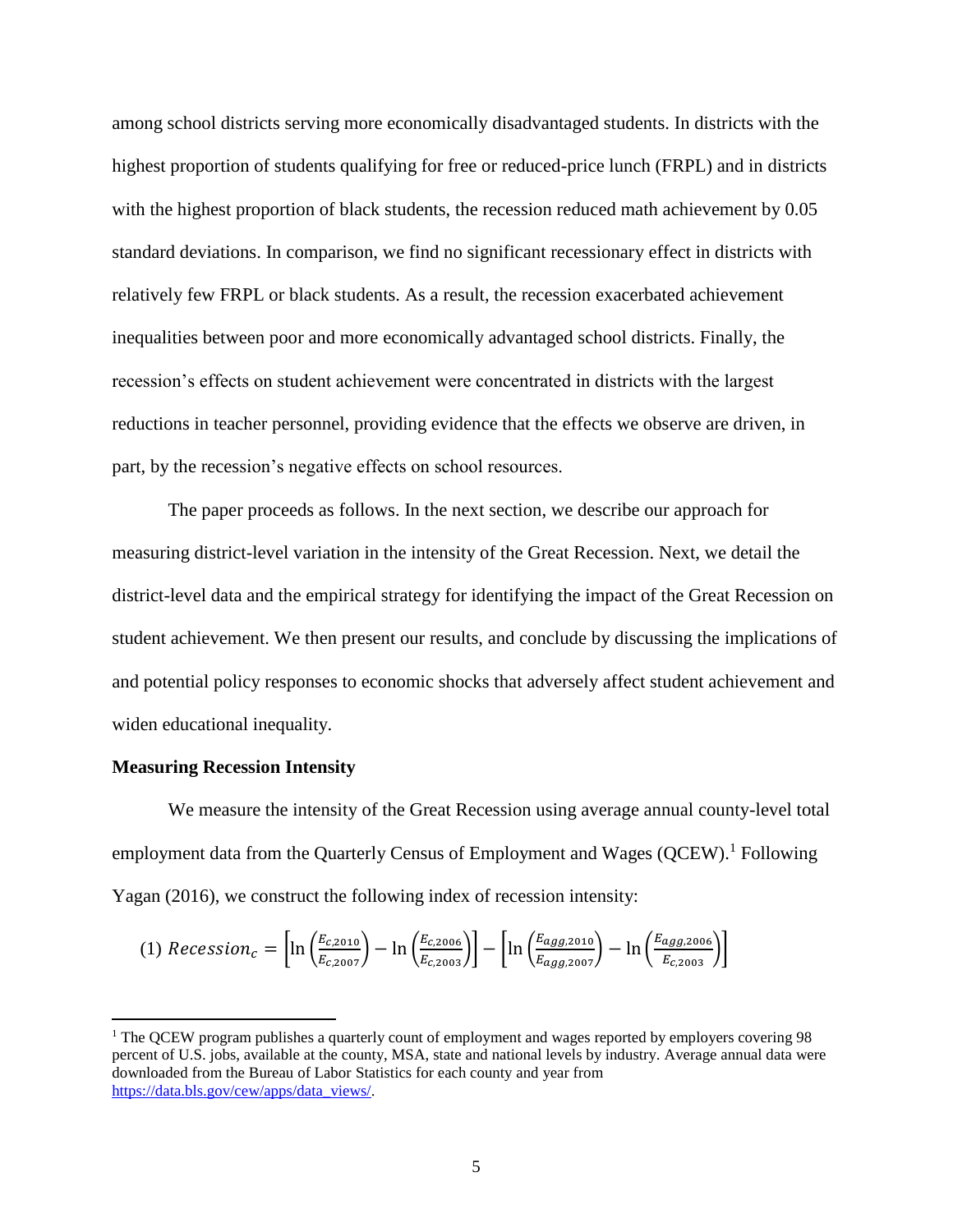where  $E_{ct}$  denotes the number of employed workers in county  $c$  in the Spring of academic year *t*, 2 and where *agg* denotes total employment across the continental U.S. in year *t*. <sup>3</sup> Each county's recession intensity is measured as the change in log employment during the recessionary period (Spring 2007 to Spring 2010, or fiscal years 2006 to 2009) relative to the county's pre-recession trend (Spring 2003 to Spring 2006).<sup>4</sup> The county-specific measure of recession intensity is then normalized by subtracting the aggregate employment trend. For ease of interpretation, we convert the continuous measure of *Recession<sub>c</sub>* into four quartiles.<sup>5</sup>

To examine whether the variable  $Recession<sub>c</sub>$  captures changes across a range of economic indicators, we first plot the average unemployment rate by recession intensity quartile (see Figure 1).<sup>6</sup> Figure 1 confirms that the measure of recession intensity captures meaningful geographic variation in unemployment trends beginning in Spring 2008. Note that the prerecession unemployment trends for each of the intensity quartiles are nearly identical, both in

 $\overline{\phantom{a}}$ 

<sup>&</sup>lt;sup>2</sup> For example, the Spring academic year 2010 corresponds to the academic year 2009-2010, which in turn corresponds to fiscal year 2009. Years are indexed in Spring academic years to correspond to the student achievement data used below.

<sup>&</sup>lt;sup>3</sup> Note that the variable *Recession<sub>c</sub>* will contain multiple districts *d* for every county *c*, as there are 3,051 counties in the continental U.S. for which we have achievement and employment data and approximately 11,900 school districts (depending on whether the subject is English/Language Arts (ELA) or math). The regression equation, described below, will include the subscript *d* for this reason, but recession intensity varies only across counties *c.* 

<sup>4</sup> Yagan (2016) uses the pre-recession period of 2001 to 2004 (fiscal years 2000 to 2003) because (a) 2001 is the earliest year in which county-level employment data are available and (b) the years following Spring 2004 include the inflated bubble years that immediately precede the U.S. recession. For our purposes, we are interested in capturing changes in recession intensity as proximal to the observed achievement data as possible. Moreover, a 2001 base period overlaps with the previous US recession. In a series of sensitivity analyses, we show that our main results (which are based on the 2003-2006 pre-recession period) are qualitatively the same as when the pre-recession period is defined as in Yagan (2016).

<sup>5</sup> Because *Recession* is measured at the county level and because the number of districts (and students in grades 3 through 8) are not uniformly distributed within county, the number of counties will be approximately uniformly distributed across the four quartiles but the number of districts/students will not be. For this reason, we also construct weighted quartiles in which the weights include either district counts (the number of districts in a county) or enrollment counts (the number of students enrolled in grades 3 through 8 in a county). As discussed below, results are insensitive to the way in which quartiles are constructed.

<sup>6</sup> We retrieved the unemployment rate from the Local Area Unemployment Statistics (LAUS) annual averages for each county, available for download at the Bureau of Labor Statistics here<https://www.bls.gov/lau/#cntyaa> .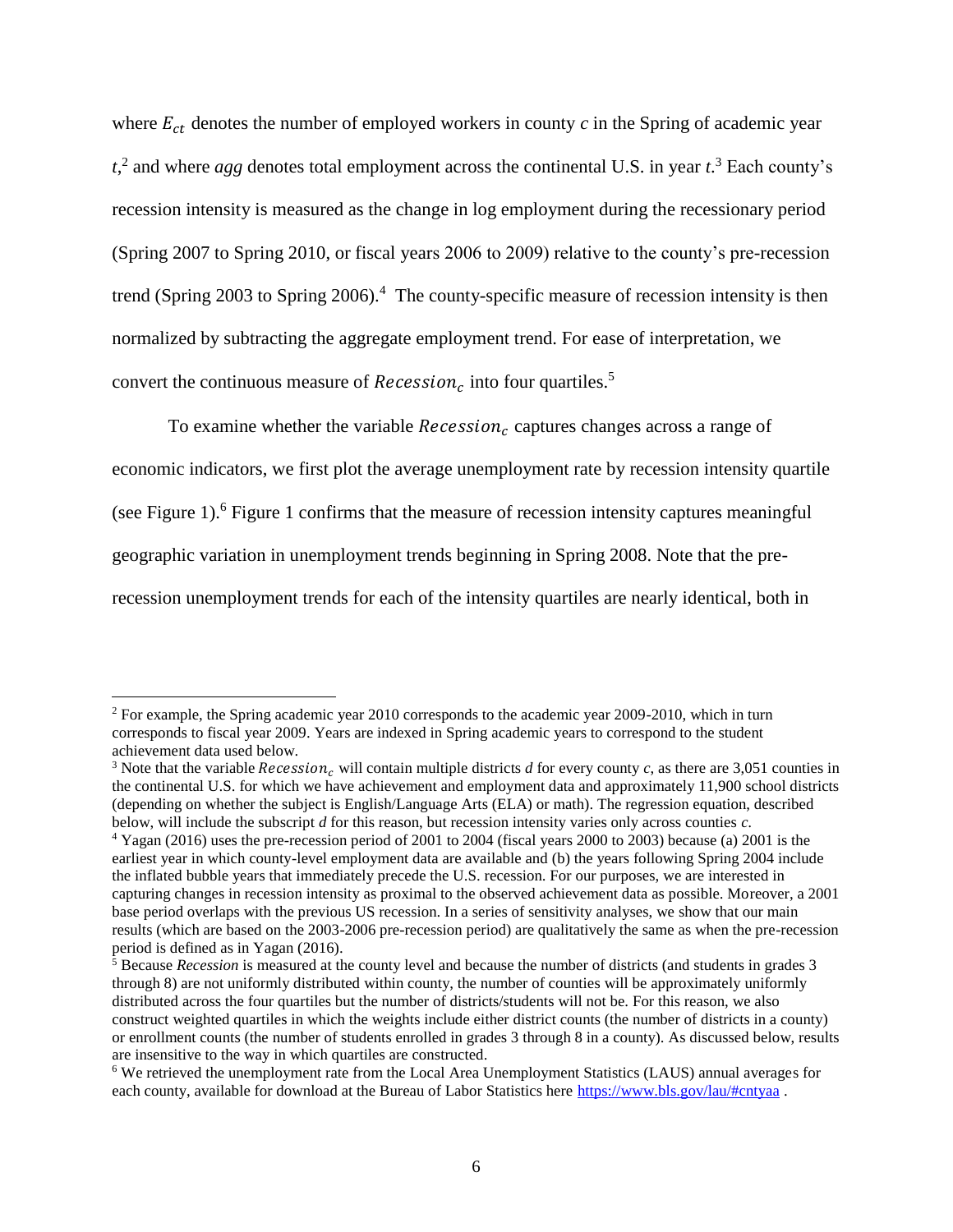levels and in trends. Only in the post-recession period do we observe a divergence in unemployment trends by recession intensity quartile.<sup>7</sup>

#### <Figure 1 about here>

To provide additional evidence that the recession intensity index ( $Recession<sub>c</sub>$ ) captures meaningful variation across a broad range of economic indicators, Table 1 displays pre- and during-recession averages for the following economic variables: (i) unemployment rate; (ii) real per capital unemployment insurance; (iii) the percentage of children in poverty; (iv) real household earnings; and (v) real per capita income.<sup>8</sup> We construct averages for each of these indicators for Spring academic years 2003 to 2006 (pre-recession period) and 2007 to 2010 (during-recession period) for the entire analytic sample and by recession intensity quartile.<sup>9</sup> All finance data are inflated using the CPI and are placed in \$2013.<sup>10</sup>

<Table 1 about here>

As has been previously documented, economic conditions worsened following the onset

of the Great Recession (Grusky, et al., 2011; Hurd & Rohwedder, 2010; Yagan, 2016). Indeed,

[https://www.census.gov/did/www/saipe/data/staecounty/data/index.html.](https://www.census.gov/did/www/saipe/data/staecounty/data/index.html)

l

<sup>&</sup>lt;sup>7</sup> In Figure A1 we reproduce Figure 1 using the alternative pre-recession period of Spring 2001 to Spring 2004. Figure A1 demonstrates a similar overall pattern: the divergence in unemployment trends, by recession intensity quartile, following Spring 2007; however, the pre-recession period is less aligned in the pre-recession period and the magnitude of the difference in the unemployment rate across recession intensity quartiles is smaller in magnitude (and less monotonic).

<sup>8</sup> Per capita unemployment insurance, per capita earnings and per capita income are available from the Bureau of Economic Analysis (BEA) regional economic accounts. Local area economic profiles are available at the county level for variables such as unemployment insurance, earnings and income. Data were downloaded here [https://www.bea.gov/regional/downloadzip.cfm.](https://www.bea.gov/regional/downloadzip.cfm) The proportion of children in poverty is available from the Small Area Income and Poverty Estimates (SAIPE) and are available for school districts and counties. SAIPE data are intended to provide model-based estimates of income and poverty statistics, based on data from administrative and census records. County-level data were downloaded at

 $9$  For example, 0.067 is the mean unemployment rate over the recessionary period (Spring 2007 through Spring 2010) for counties in quartile four of the recession intensity quartile.

<sup>&</sup>lt;sup>10</sup> Figure A2 displays a map of the continental United States and overlays *Recession<sub>c</sub>*, which we standardize  $(\sim N(0,1))$  and rescale so that higher values indicate more adverse economic shocks due to the recession (i.e., greater employment loss, as measured by negative log employment growth). Figure A2 shows that while there was some regional concentration of the recessionary impact, employment shocks were generally widespread across the U.S. Yagan (2016) shows a similar pattern using commuting zones.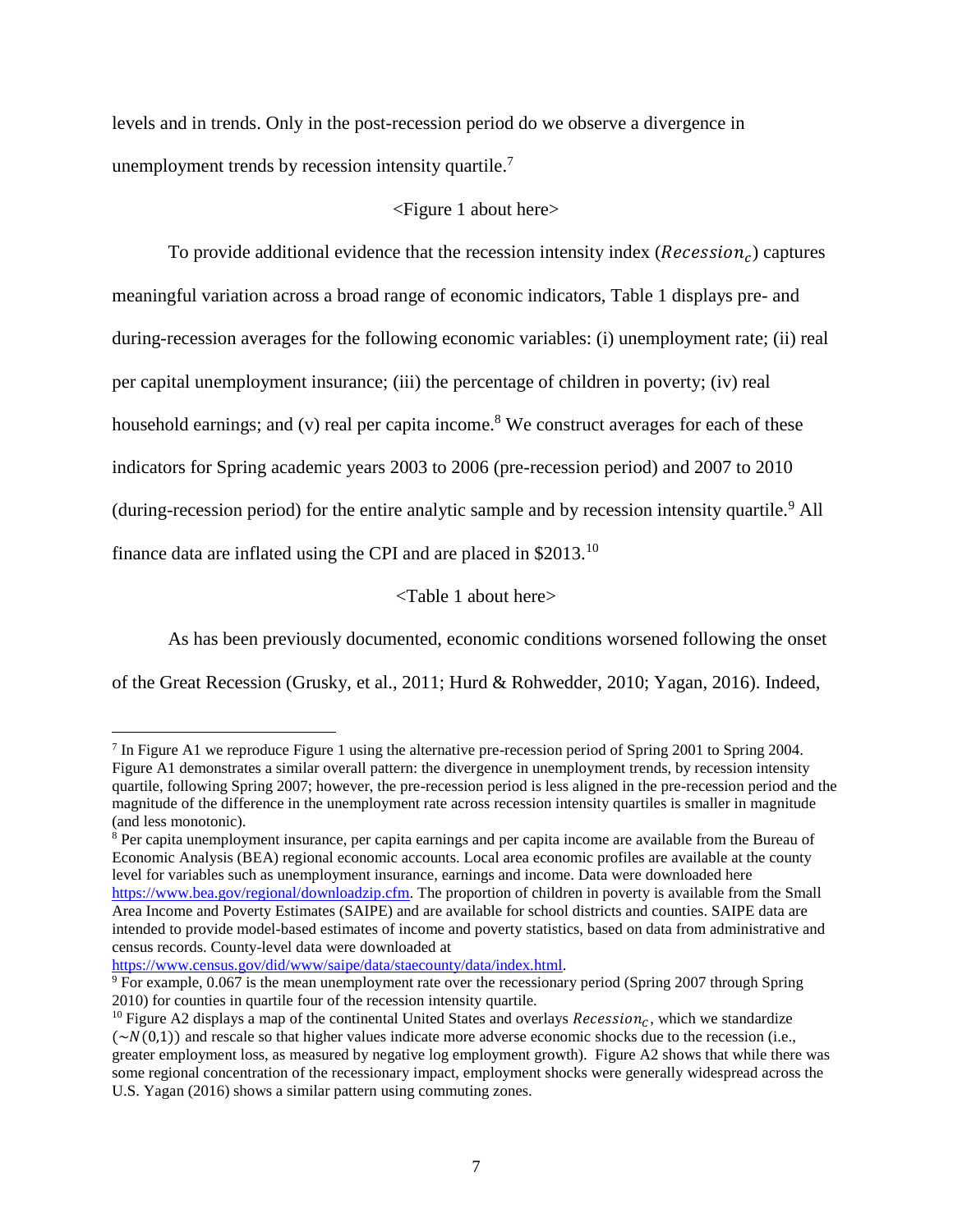from the pre-recession period (fiscal years 2002 to 2005) to the period during the recession (fiscal years 2006 to 2009), we observe increases in the unemployment rate, unemployment insurance, and the childhood poverty rate, and declines in household earnings and per capita income (see Table 1, *Analytic Sample*). Comparing recession intensity quartiles one and four – i.e., districts that were least and most adversely affected by the economic shock of the recession, respectively – the change in economic conditions is larger for each of the economic variables in recession intensity quartile four than in recession intensity quartile one. These results further indicate that the recession intensity quartiles, which we construct using the relatively parsimonious measure of net log employment changes, capture meaningful variation across quartiles for a broad range of economic indicators.

Based on our findings in Table 1, students living in districts more adversely affected by the recession faced more severe economic conditions (at home and at school) than students whose communities were relatively unaffected by the shock of the Great Recession. We next describe the data and methods used to assess whether students who experienced worse economic conditions due to the recession also realized worse academic achievement outcomes, compared to students living in districts that were less severely impacted by the recession.

#### **Data & Sample**

We construct a district-level panel dataset consisting of the population of public-school districts in the United States for the 2008-09 through 2012-13 school years. To do so, we combine data from multiple sources, including achievement information from the Stanford Education Data Archive (SEDA) and demographic, revenue and expenditure information from the U.S. Department of Education's Common Core of Data (CCD). We describe each data source and accompanying variables below.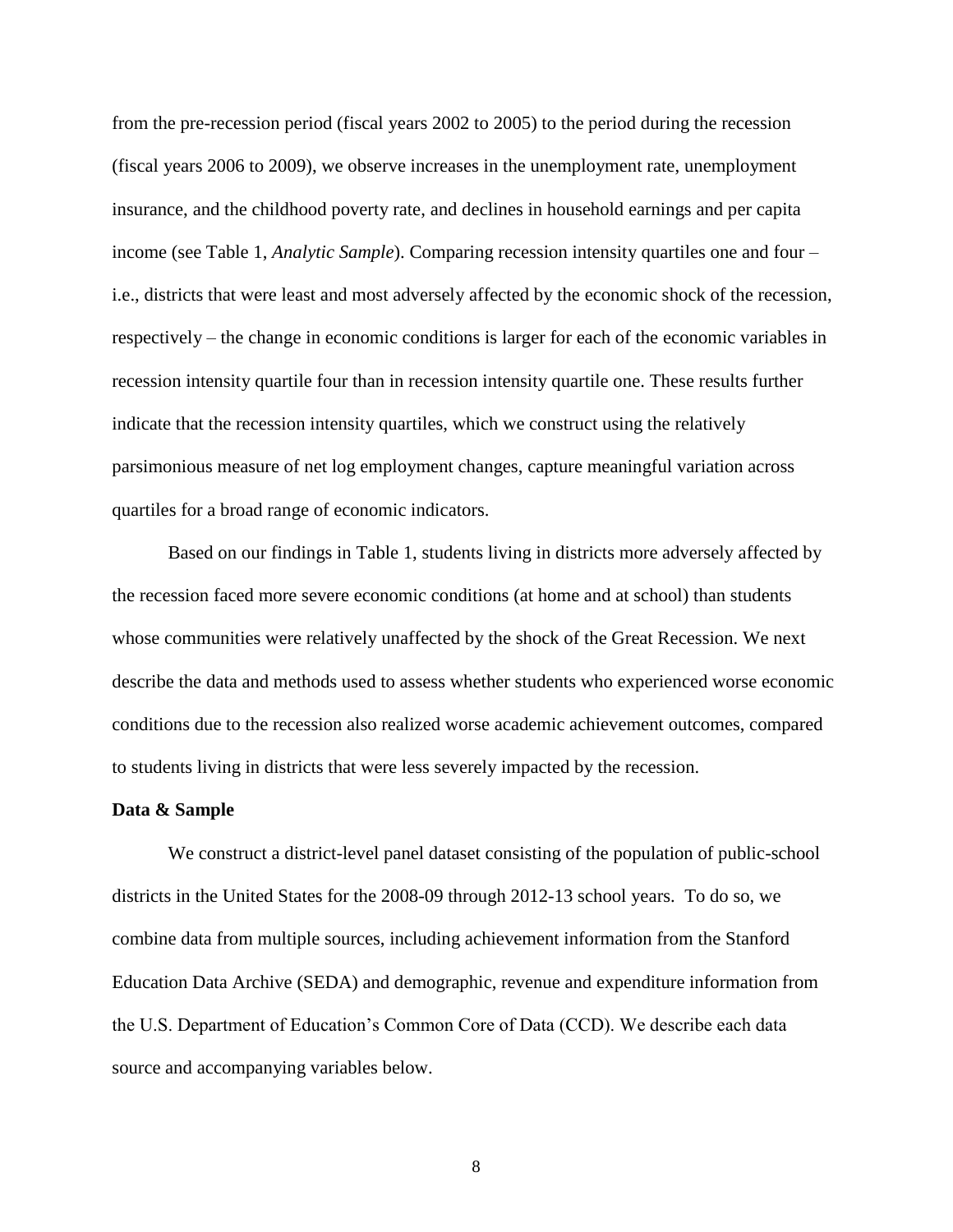The SEDA data include over 200 million standardized achievement test scores for approximately 40 million public school students in grades 3 through 8 during the 2008-09 through 2012-13 school years.<sup>11</sup> Achievement data are estimated from state accountability "coarsened" proficiency data (percents or counts of students falling into different proficiency categories, such as "Basic," "Proficient" and "Advanced", which are the most commonly reported statistic available from state accountability systems), as described by Reardon et al. (2017). Using a heteroskedastic ordered probit model, Reardon and colleagues show that means and standard deviations from ordered proficiency data can be recovered with little bias.

To make these test scores comparable across states (which, in almost all cases, use different standardized assessments) and across time, the achievement data are placed on a common scale using the National Assessment of Educational Progress (the state NAEP). This linking procedure has been described by Reardon, Kalogrides and Ho (2017). The NAEP is a useful benchmarking tool, as it has remained relatively unchanged over time and is the same test for each state. Thus, as Reardon, Kalogrides and Ho (2017) show, it is possible to equate the NAEP mean and standard deviation to the distribution of district-level achievement data estimated from state-specific standardized assessments. The SEDA data therefore provide a unique opportunity to evaluate large-scale changes in the education production function, as they allow for both within and between state comparisons of academic achievement over time. We use district-by-year-by-grade (i.e., district-by-cohort) achievement scores, which are

l

 $11$  The 200 million test scores are for 40 million students across ten cohorts and five school years (2008-09 through 2012-13). Each U.S. age cohort consists of approximately four million students.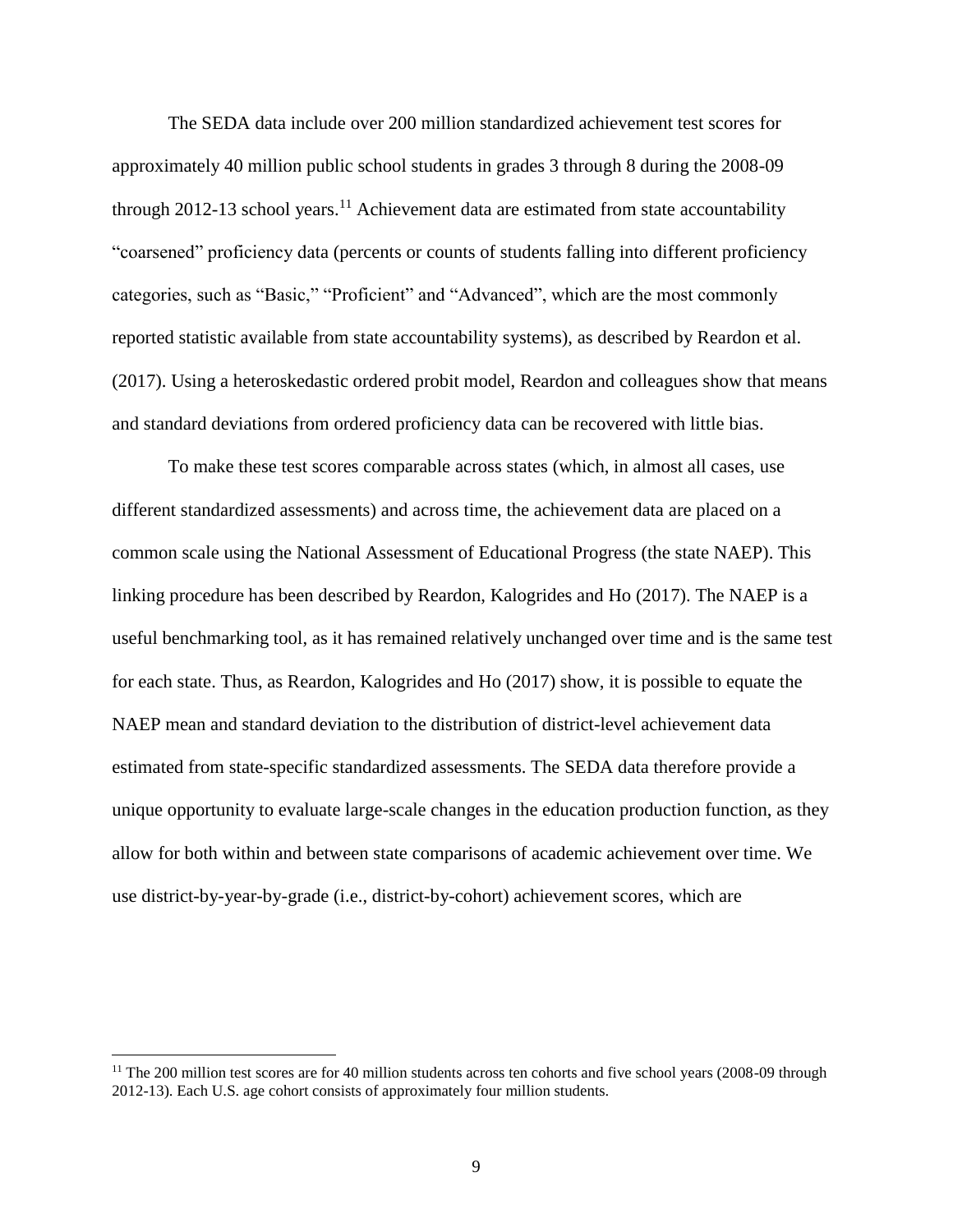standardized (mean zero, standard deviation one) for both math and ELA, as the outcome variables of interest. $12$ 

We supplement the SEDA achievement data with annual, district-level demographic data from the Common Core of Data (CCD) and resource data from the CCD Local Education Agency Finance Survey (F-33). Demographic information includes total K-12 enrollment, total enrollment for grades 3-8, class size (total K-12 enrollment per teacher), proportions of grades 3- 8 students that are Asian, black, Hispanic, and white, proportions of K-12 students qualifying for free (or reduced) price lunch (FRPL).<sup>13</sup> District resource information includes real per pupil total revenues and real per pupil instructional expenditures (inflated using the 2013 CPI). Finally, in cases where district locales change over time, we include indicator variables for whether the district is urban, suburban, town or rural, which are available from the CCD.

#### *Sample*

 $\overline{\phantom{a}}$ 

Our analytic sample includes 11,748 school districts in the United States, which include 95.6 percent of publicly enrolled (both traditional and charter school) students in grades 3 through 8 for years 2008-09 through 2012-13.<sup>14</sup> The analytic sample includes districts that are

<sup>&</sup>lt;sup>12</sup> Data are standardized relative to a particular cohort  $c$  \*, specifically the median cohort in the available SEDA data, allowing for cross-cohort comparisons of achievement differences. Let  $\hat{u}_{dyg}^{c*}$  represent standardized achievement in district *d,* year *y* and grade *g,* and cohort *c\** represent any specific cohort, where a cohort is defined by its year minus grade. Then, the data are demeaned by  $(\hat{u}_{dyg}^{na\hat{e}p} - \hat{u}_{(yg)^*}^{na\hat{e}p})$ , where  $\hat{u}_{dyg}^{naep}$  is the unstandardized district achievement and  $\hat{u}_{(c)*}^{naep}$  is mean achievement for cohort  $c*$  from the population NAEP data. The demeaned data are then divided by  $\hat{\sigma}_{c*}^{na\acute{e}p}$ , which is the population standard deviation for cohort  $c*$ . See Reardon, Kalogrides and Ho (2017) for additional details. Additional technical documentation is available for download here: [https://cepa.stanford.edu/sites/default/files/SEDA%20Technical%20Documentation%20Version1\\_1.pdf](https://cepa.stanford.edu/sites/default/files/SEDA%20Technical%20Documentation%20Version1_1.pdf)

<sup>&</sup>lt;sup>13</sup> District demographic data for students qualifying for Individual Education Plans (IEP, or special education) and those who are English Language Learners (ELL) are available in 2007-2008, which are used to construct quartiles to estimate heterogeneous effects (see below). Due to missing data, these variables are not included as time-varying characteristics.

<sup>&</sup>lt;sup>14</sup> Charter schools and schools administered by the state have a unique local education agency ID number (LEAID) but operate inside a geographic boundary assigned a different LEAID. For example, finance data for traditional public schools in New York City are assigned an LEAID of 3620580, but charter districts operating inside New York City are assigned unique LEAID numbers depending on the charter agency. Because Census and economic data are assigned to geographic areas and not to charter agencies, charter districts are reassigned the LEAID number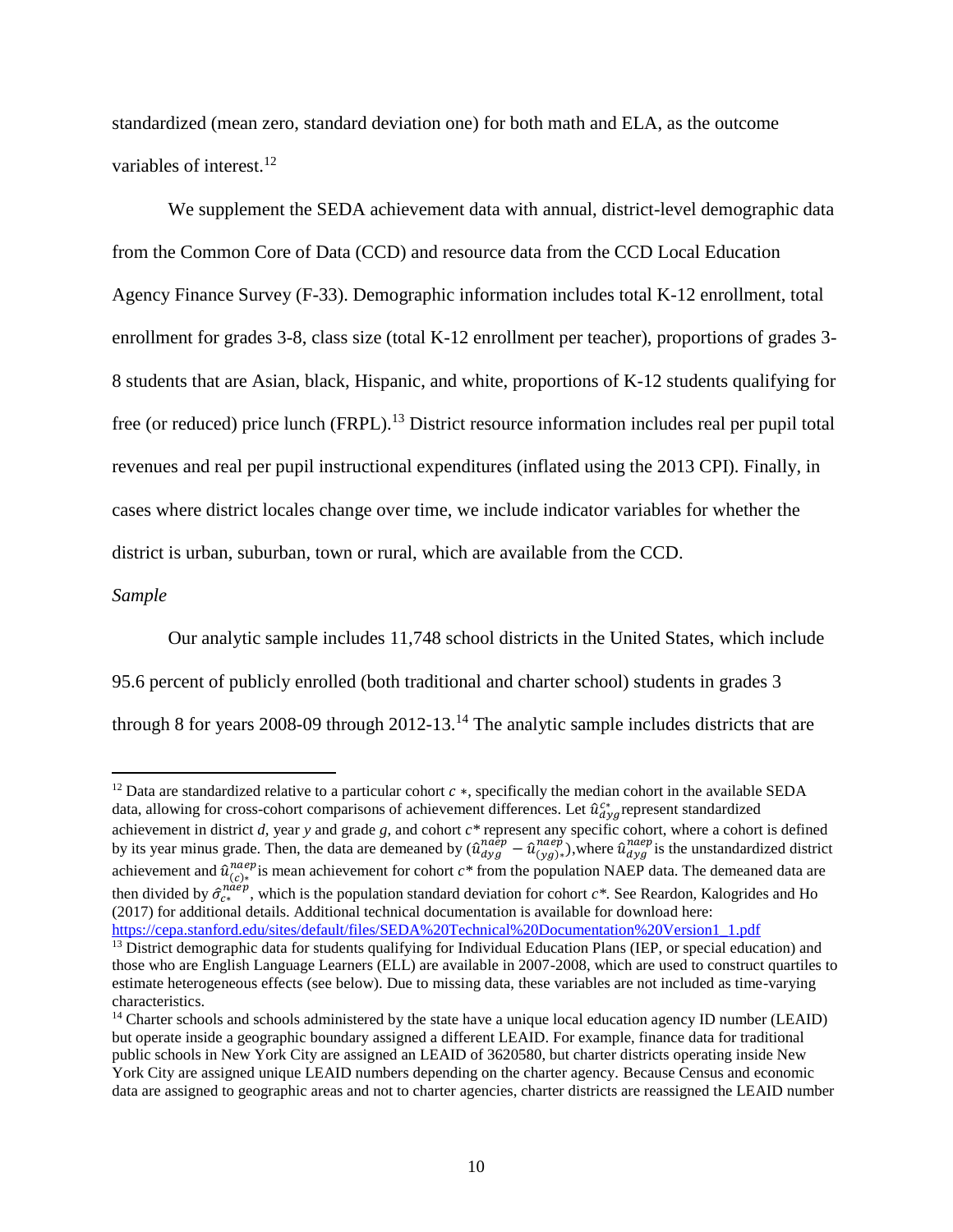not missing ELA achievement, demographic information (including FRPL and racial composition), and expenditure data for the 2008-09 through 2012-13 school years. Further, the analytic sample includes district that can be linked to county-level employment data in the appropriate years to generate a recession intensity value.<sup>15</sup>

Table 2 presents descriptive statistics for the additional control variables described above. Data are shown for the 2008-09 through 2012-13 school years. For time-varying district characteristics, data are averaged across grades (3 through 8) and years, for the full analytic sample as well as by recession intensity quartile.

#### <Table 2 about here>

Table 3 presents descriptive statistics for the achievement data in our analytic sample. Data are shown for the 2008-09 to 2012-13 school years and are averaged across grades 3 through 8, for the full analytic sample as well as by recession intensity quartile. Mean math and ELA achievement are precision-weighted using the inverse of the estimated standard error squared  $(1/\hat{\sigma}^2)$ . The use of precision-weighting is motivated by the fact that the estimated standard errors for district means are, in many cases, a multiple of the estimated mean. For example, of the 315,034 ELA district-year-grade observations available, 11,652 of those have standard errors greater than or equal to the estimated mean. Precision-weighting discounts these

 $\overline{\phantom{a}}$ 

that corresponds to the geographic boundary. These geographic boundaries are based on the latitude and longitude available in the school-universe file from the CCD. All charter districts are thereby subsumed into the geographic district; thus, the 11,748 school districts in the sample include both charter and traditional public schools. For additional discussion, see the SEDA Technical Documentation available here:

[https://cepa.stanford.edu/sites/default/files/SEDA%20Technical%20Documentation%20Version1\\_1.pdf.](https://cepa.stanford.edu/sites/default/files/SEDA%20Technical%20Documentation%20Version1_1.pdf)

<sup>&</sup>lt;sup>15</sup> The actual analytic sample will vary slightly depending on whether we estimate a model with ELA or math scores, as there are some districts for which ELA scores are available and math unavailable, or vice-versa. In practice, there are 11,748 districts with non-missing ELA scores (and other variables) and 11,730 districts with nonmissing math scores (and other variables). The analytic sample for math achievement provides coverage for 92.2 percent of the publicly enrolled grade 3-8 student population in years 2009-2013. Fewer math scores are available as the SEDA data eliminate state test data if the state allowed students to select into a particular content-specific math exam. This kind of selection occurred, for example, in California in grades 7 and 8, where students could select to take a general math, geometry or algebra exam.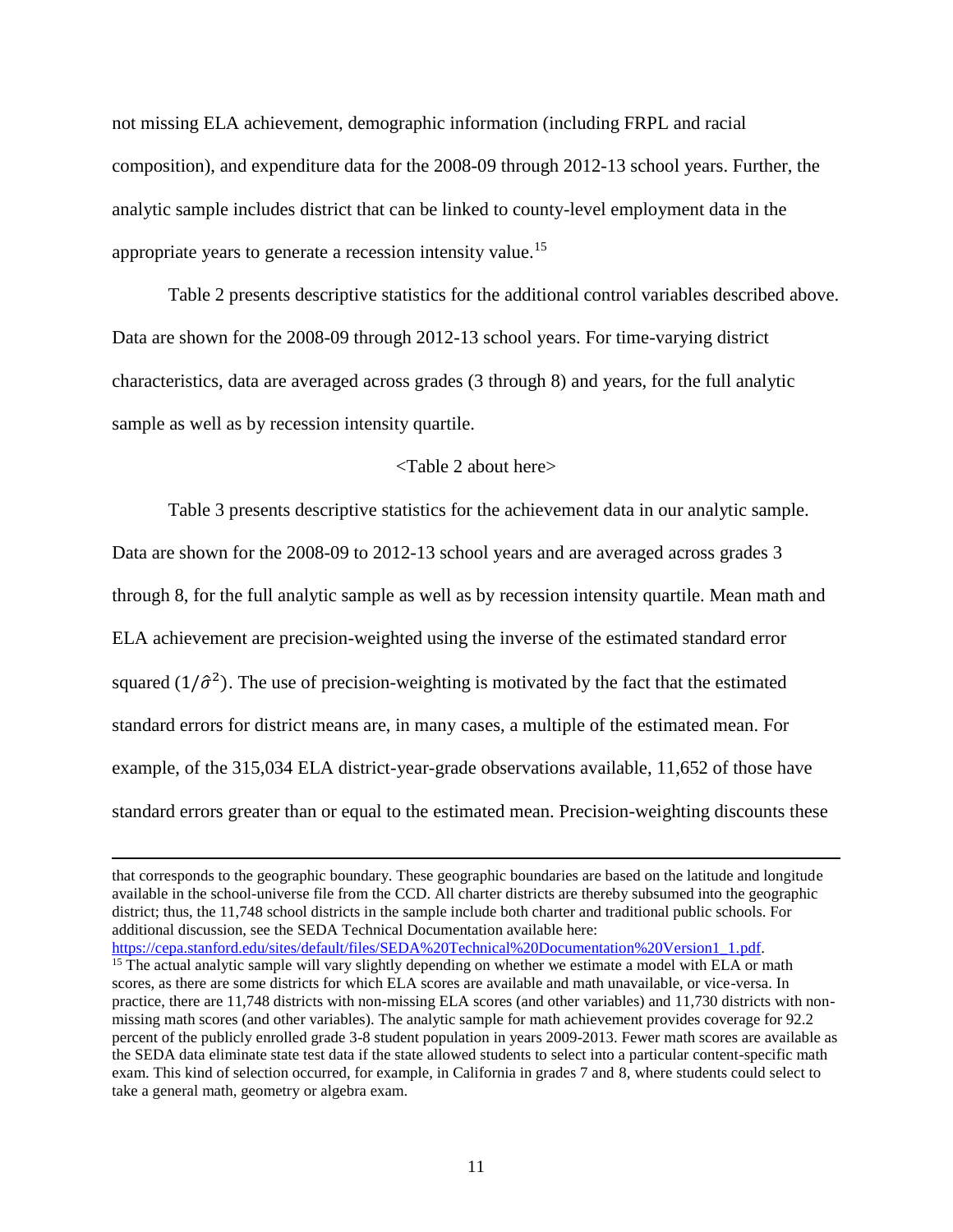observations. Descriptive statistics and subsequent regression models are weighted in this way, a procedure suggested by Reardon et al. (2016, 2017a, 2017b).

<Table 3 about here>

#### **Empirical Approach**

To estimate the effect of the recession on academic achievement, we leverage the fact that cohorts of students (e.g.,  $5<sup>th</sup>$  grade students in the 2008-09 school year) within the same school district varied in their school-age years of exposure to the recession. Specifically, the recessionary impact on student achievement was likely greatest for cohorts – students at the grade\*year level – who experienced more years of schooling during the recession. Second, since the economic consequences of the recession varied across districts (i.e., cross-district variation in recession intensity), students in the same cohort but located in different districts likely experienced different educational outcomes due to the intensity of the recession in their local settings. As a result, the recessionary impact on student achievement was likely greatest for students (a) with more years of exposure to the recession and (b) located in districts most adversely affected by the economic downturn. We model both exposure to the recession and the moderating effect of recessionary intensity on student achievement as:

(2) 
$$
Y_{dtg} = \beta_0 + \beta^q \left( \sum_{q=1}^Q Recession_d^q * Exposure_{gt} \right) + X_{dt} \mathbf{v} + X_{dtg} \mathbf{y} + \delta_d + \theta_t + \lambda_g + \epsilon_{dtg}
$$
  
 $\epsilon_{dtg}$ 

where *Ydtg* is an achievement outcome in district *d* during school year *t* for students in grade g. The variable *Recession*<sup>*q*</sup> is the measure of recession intensity for district *d* (where district *d* is nested within county *c*, as described in Equation (1)), which we convert into *q* quartiles. The variable *Exposure* is the number of school-age years of exposure to the recession for students in grade *g* in school year *t* (and equals 0, 1 or 2). In the SEDA achievement data, ten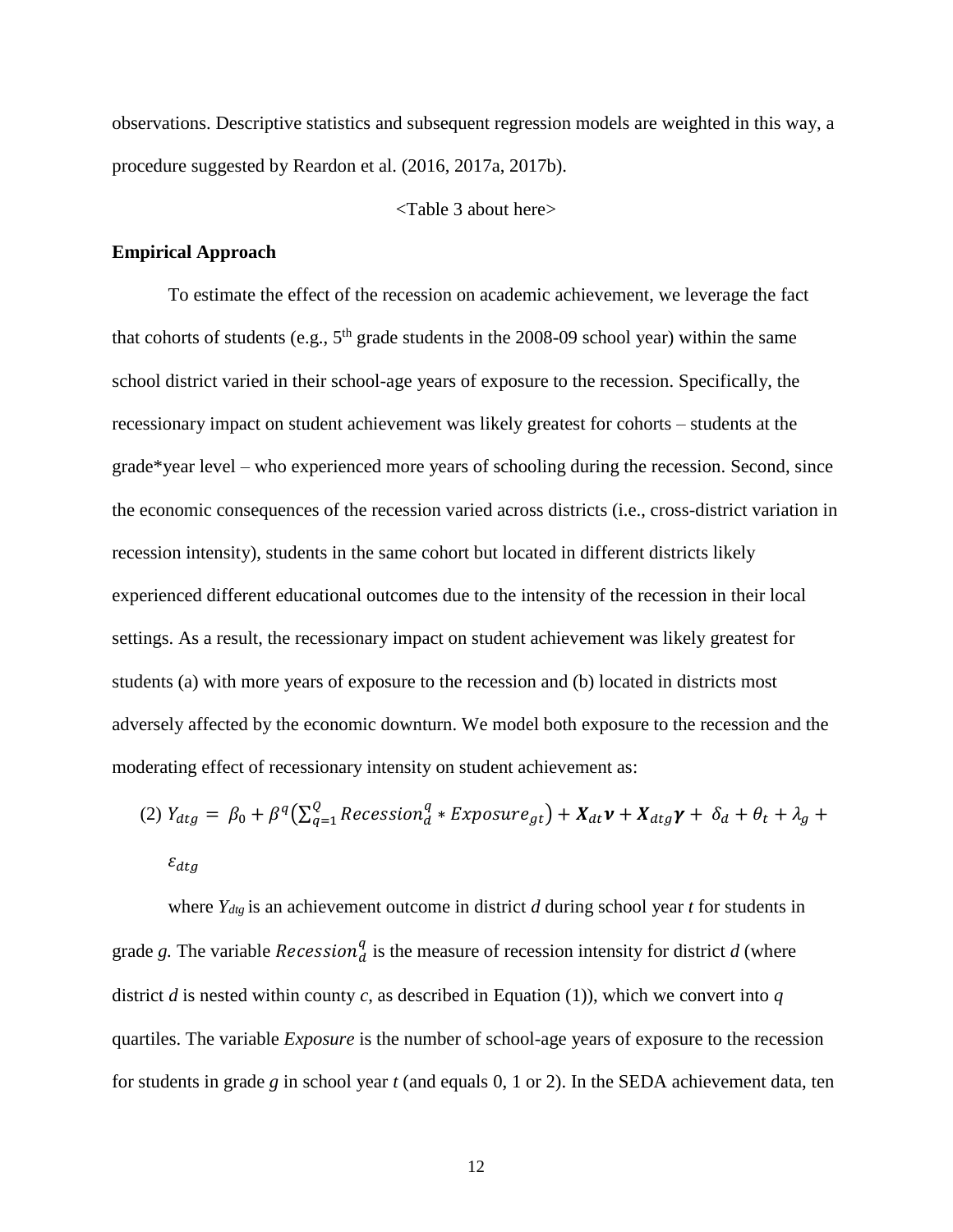cohorts (*c*) of test scores are available – i.e., ten unique grade (*g*)\*year (*t*) combinations. Table A1 summarizes how we define the *c* cohorts, and Table A2 summarizes the cohort-specific years of exposure to the recession. The vector  $X_{dt}$  includes annual district demographic and resource characteristics and  $X_{dtg}$  controls for time- and grade- varying district demographic characteristics. Specifically, the vector  $X_{dt}$  Includes class size (total K-12 enrollment per teacher), proportions of K-12 students qualifying for free (or reduced) price lunch, real per pupil total revenues, real per pupil instructional expenditures (inflated using the 2013 CPI), and indicator variables for whether the district is urban, suburban, a town or rural. The vector  $X_{dtg}$ includes the proportions of students in grades 3-8 that are Hispanic, white and black.

We model changes in achievement within districts and across cohorts within the same academic year by including district  $(\delta_d)$ , year  $(\theta_t)$  and grade  $(\lambda_g)$  fixed effects.<sup>16</sup> Standard errors are clustered at the district level to account for serial correlation (Bertrand, Duflo & Mullainathan, 2004). The parameter  $\beta^q$  maps the effect of exposure to the recession on student achievement across *q* quantiles of recession intensity, under the identifying assumption that the timing of the recession relative to cohort-specific exposure is random, conditional on district and year effects. This semi-parametric specification allows us to compare the effect of the recession for the same cohorts (within a given school year) across the  $q$  quantiles, allowing insight into whether (and the extent to which) the impact of the recession was greater for the same cohort of students located in districts with greater recessionary intensity. The principle DD estimand of interest is  $\beta^{(q=4)} - \beta^{(q=1)}$ , or the net change in achievement between recession intensity quartile 4 and recession intensity quartile 1. The additional estimands  $\beta^{(q=4)} - \beta^{(q=2)}$  and  $\beta^{(q=4)} -$ 

l

<sup>&</sup>lt;sup>16</sup> Including grade and year fixed effects is equivalent to including cohort fixed effects, since cohort is a linear combination of grade and school year.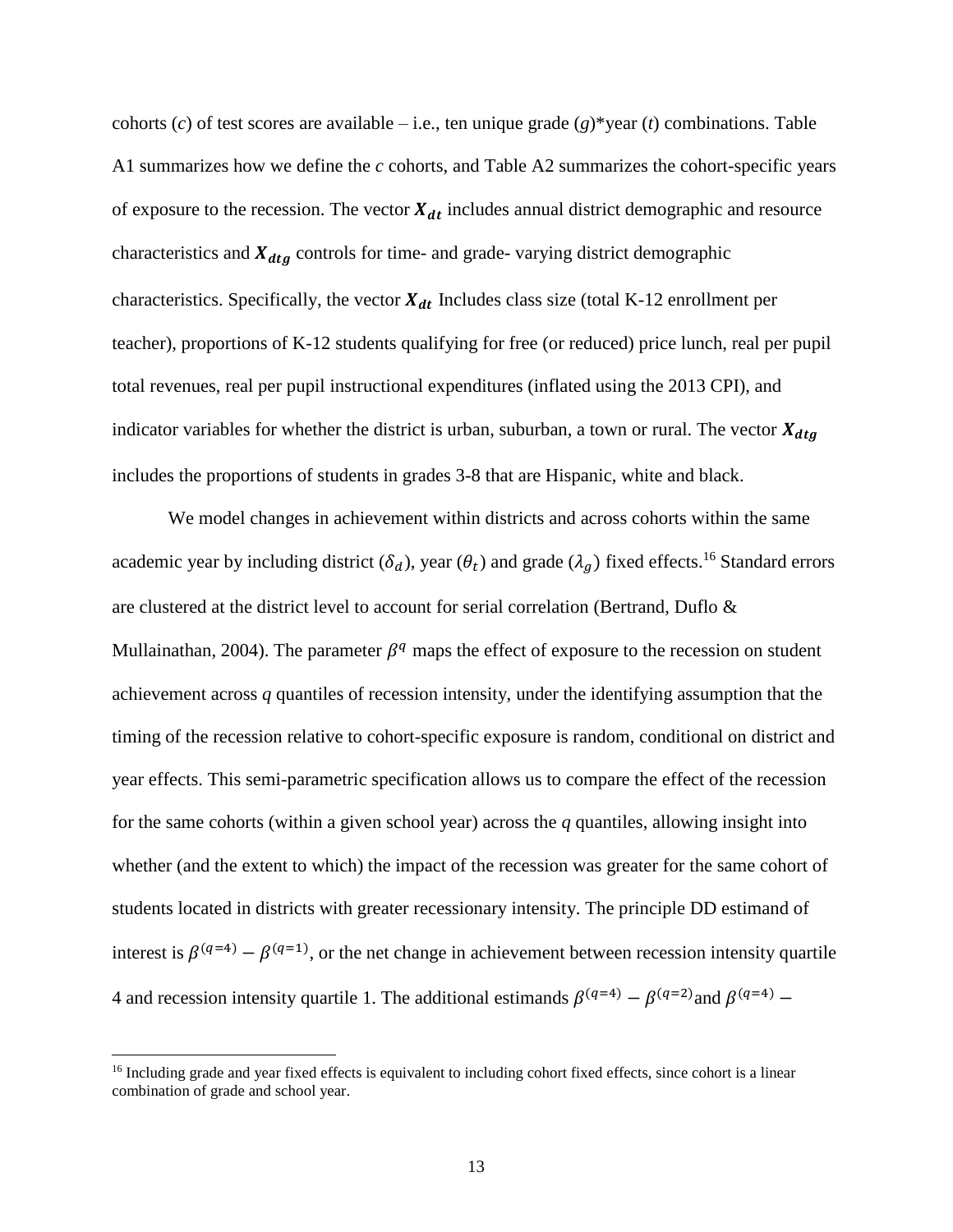$\beta^{(q=3)}$  are also of interest. Importantly, if our identification strategy is valid, we would expect there to be increasingly large effects on student achievement when comparing across quartiles. Thus, these estimands provide an important verification of our identification strategy; namely, the monotonicity of effects across quartiles of the recession intensity index.

This DD strategy relies on three assumptions. First, that the timing of school-age exposure to the Great Recession, for a cohort of students (e.g., 5<sup>th</sup> grade students in the 2008-09 school year) within a given school district, was random. This assumption is predicated on plausibly random assignment to birth cohort, such that the onset of the Great Recession was exogenous to the timing of age of school entry. Second, that the intensity of the recessionary shock was not correlated with state- or district-level policy (economic and/or educational) responses that would have impacted student achievement. To address this assumption, we estimate models that include, alternatively, state-by-year and district-by-year fixed effects to account for any state and/or district policy responses that were contemporaneous to the onset of the recession. We later show that our main results are robust to models that include either stateby-year or district-by-year fixed effects, providing evidence that the main DD estimates capture the impact of recessionary exposure and not endogenous state- or district-specific responses to the recession. Third, that the recessionary shock did not induce non-random sorting of students (and families) across school districts. The assumption that sorting is effectively random is plausible given the growing body of empirical research showing that economic shocks (either in the form of trade shocks or recessionary events) are "sticky" in the sense that individuals most affected by these shocks remain in their geographic boundaries (Frey, 2009; Katz, 2010; Autor,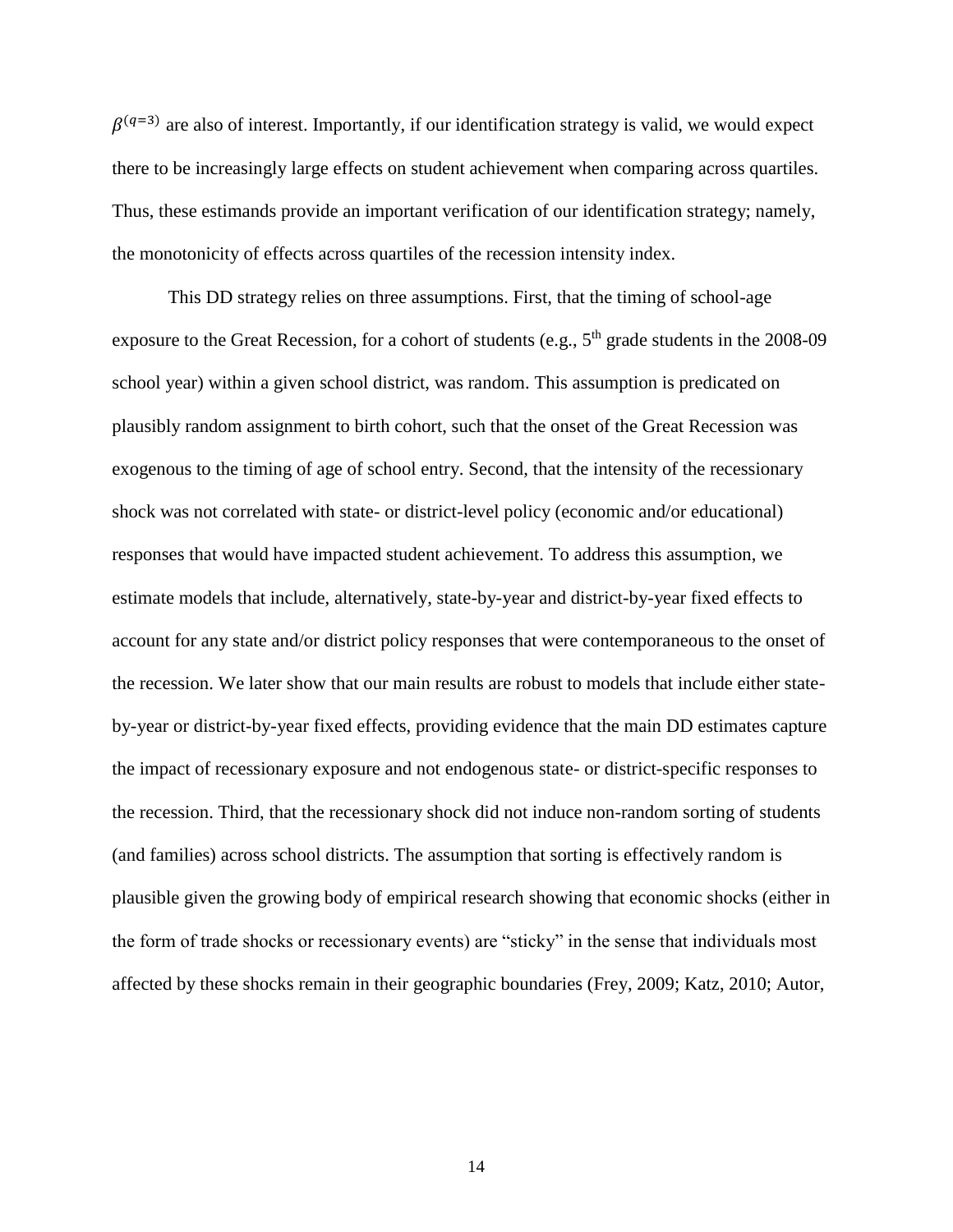et al., 2016; Yagan, 2016). We also show empirically that there were no substantive demographic changes across districts, by recession intensity, following the onset of the Great Recession.<sup>17</sup>

We then examine whether the recessionary effects (if any) varied depending on the grade in which cohorts were first exposed to the recession. In particular, did students who were younger (or older) at the time of the recession, but with equal years of exposure, realize differential effects on their achievement (i.e., was the achievement of younger (or older) students more (or less) resilient to the recession)? To lend insight into this question, we take advantage of the fact that seven (of the ten) cohorts in our analytic sample had equal school-age years of exposure to the recession (and at least two years of test data), but were first exposed to the recession in different grades. For example, the 2003 and 2008 cohorts were each exposed to the recession for two years, but they differ in that the recession began in kindergarten for the 2008 cohort while the recession began in 5th grade for the 2003 cohort.

To examine this, we replace the linear exposure term in equation (2) with cohort indicator variables in the following specification:

(3) 
$$
Y_{dtg} = \beta_0 + \beta_c^q \left( \sum_{q=1}^Q Recession_d^q * \sum_{c=2002}^{C=2008} Cohort_c \right) + X_{dt}\mathbf{v} + X_{dtg}\mathbf{y} + \delta_d + \theta_t + \lambda_g + \epsilon_{dtg}
$$
  
 $\lambda_g + \epsilon_{dtg}$ 

In equation (3), each of cohorts 2002 through 2008, inclusive, is entered as an indicator variable. Identification of the cohort-specific effects is identical to model (2), where Cohorts 2001 and 2010 are absorbed by the year effects (as they have only one year of test data) and

 $\overline{a}$ 

 $17$  An additional assumption implicit in this empirical approach is that achievement in districts with the most severe recessionary shocks were not trending downward in the pre-recession period. While we are unable to test for pretreatment achievement trend differences across recession intensity quartiles (since 2008-09 is the first year in which SEDA data are available), we do examine whether unit-specific trend differences (during and after the recessionary period) bias estimates of the main effect of the recession on student achievement. Following Angrist & Pischke (2009), we find that our main results are robust to the inclusion of both county-specific linear time trends and district-specific linear time trends (results are available from the authors upon request).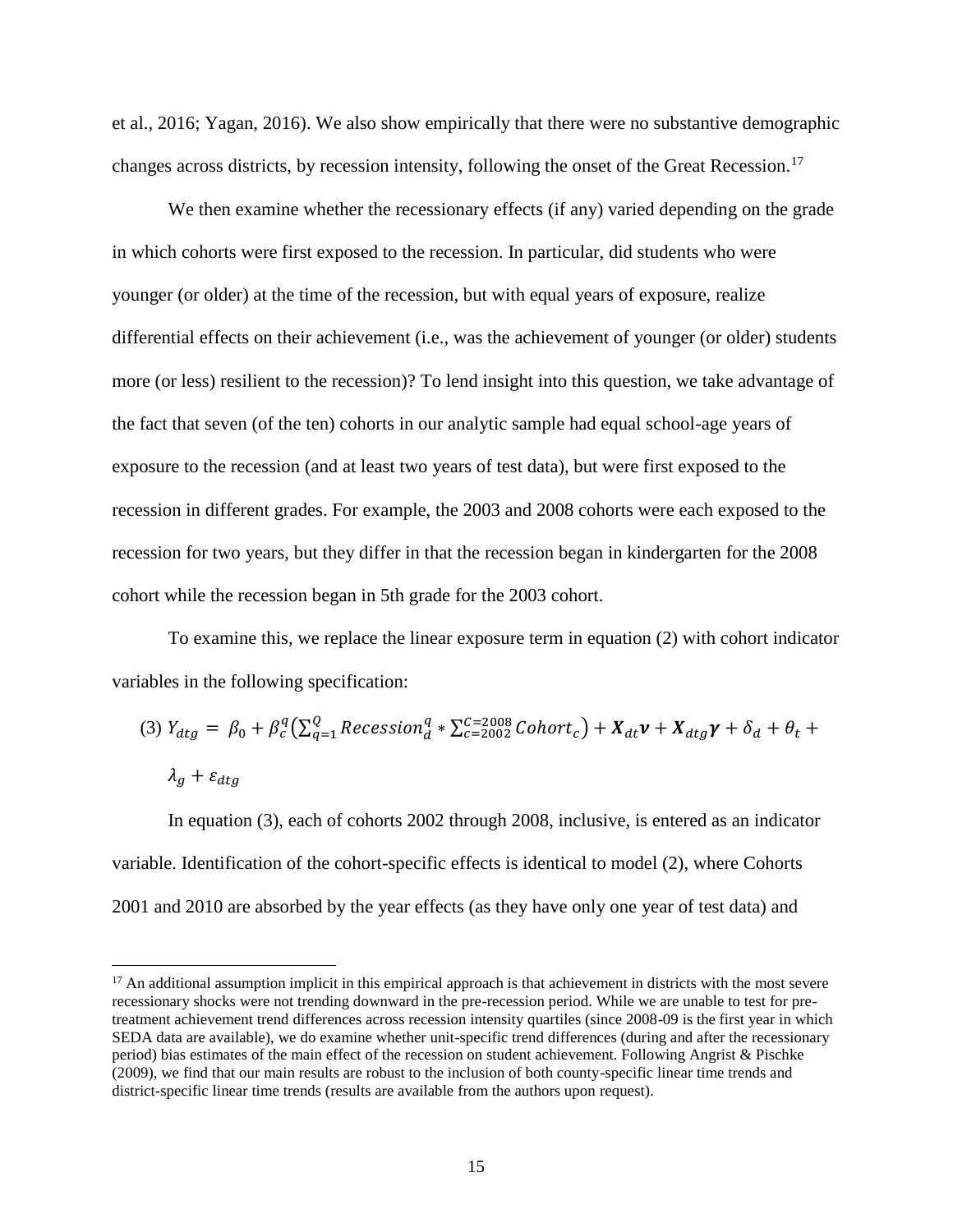Cohort 2009 is the omitted cohort with multiple years of test data and only one year of exposure. All other variables are defined as in equation (2), and standard errors are clustered at the district level. The parameter  $\beta_c^q$  maps the change in achievement among *c* cohorts (of which there are seven with two years of exposure to the recession and at least two years of test data) across *q* quantiles of recession intensity.

This approach allows for two distinct comparisons. First, we compare the recessionary impact on student achievement across cohorts of students, leveraging cross-cohort variation (within districts) to generate a causal estimate of the impact of the timing of exposure to the recession on changes in student achievement. Second, the DD estimand –  $Cohort_c \times (\beta^{q=4}$  –  $\beta^{q=q*}$ ) – provides the recessionary impact on student achievement across recession intensity quartiles *q\** for the same cohort *c* of students.

Finally, we test whether recessionary effects varied by the demographic and racial/ethnic composition of school districts. To do this, we use CCD data from Spring 2008 (the 2007-08 school year) to generate quartiles for the following district-level characteristics: (i) percent of FRPL eligible students; (ii) percent of IEP students; (iii) percent of ELL students; and (iv) racial proportions (i.e., percent of district students that are either black, Hispanic or white), for a total of six heterogeneous variables disaggregated into four quartiles. We also construct urbanicity indicator variables, of which there are four (urban, suburban, town and rural), based on CCD data from Spring 2008. We then interact  $\sum_{q=1}^{Q} Recession_q^q * Exposure_{gt}$  with these demographic quartiles (or urbanicity indicators) to recover recession intensity by demographic or urbanicity effects. This approach also allows for two comparisons: (i) within recession intensity quartile and across demographic/urbanicity variables; and (ii) within demographic/urbanicity variables and across recession intensity quartiles. From these models, we estimate whether the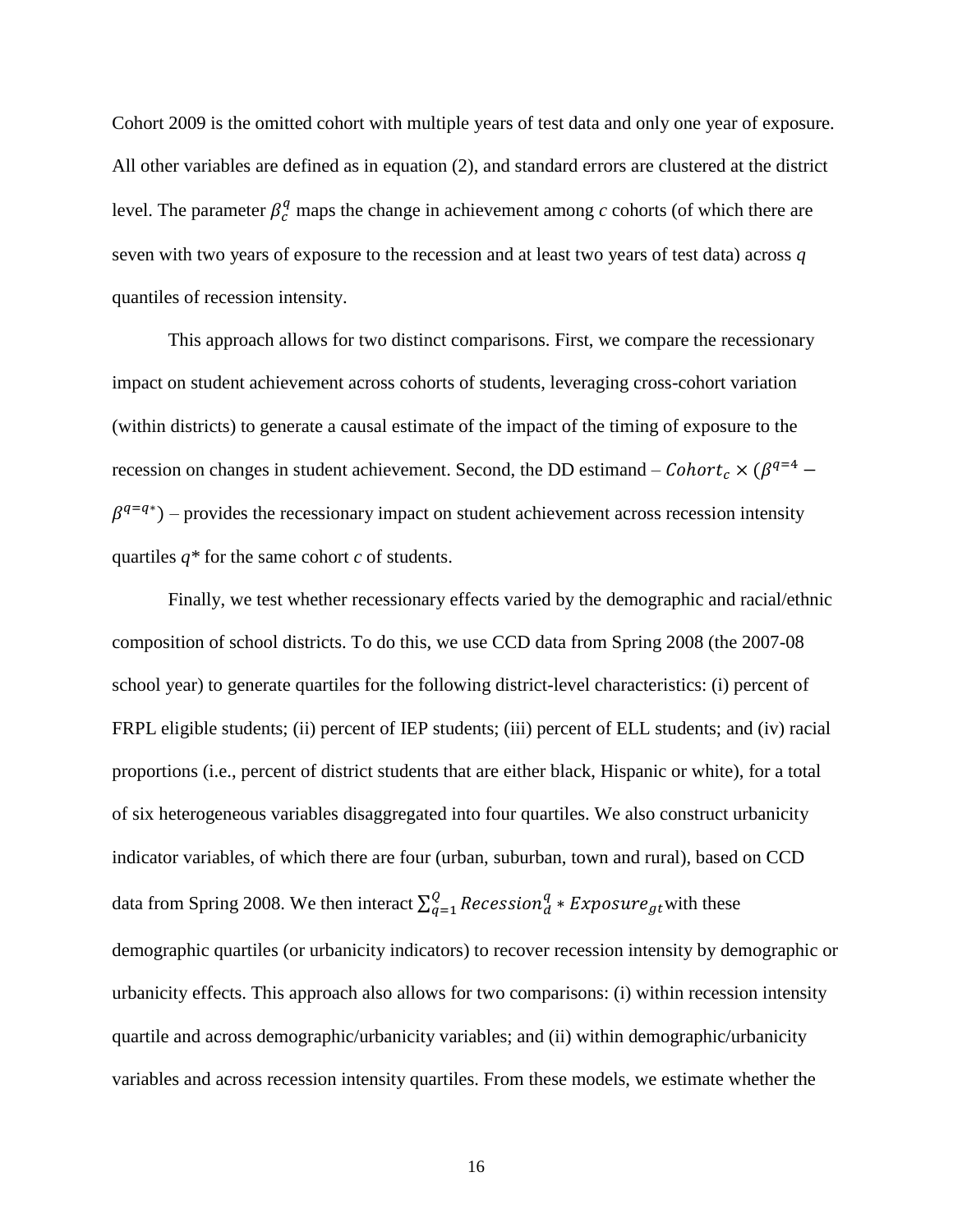recession differentially affected districts serving higher (or lower) proportions of minority and low-income students, students requiring additional academic services (i.e., ELL and IEP students), and districts that are more (or less) densely populated.

#### **Results**

 $\overline{\phantom{a}}$ 

We begin by describing the impact of the Great Recession on student math and ELA achievement. We then examine the robustness of our main results to alternative constructions of the recession intensity index, potential state and district-level policy responses that may be endogenous to the recession, and non-random student sorting across recession intensity quartiles. Next, we explore heterogeneity of recession effects; first, we discuss whether the recessionary effect on achievement varied by the age in which students were first exposed to the recession; and second, we describe whether the recessionary effect varied by the student composition and geographic location of school districts. We conclude by examining whether recessionary effects on student achievement are mediated by changes in school resources.

#### *Recessionary Effects on Student Achievement*

Table 4 summarizes the main effect of the Great Recession on student academic achievement. We find that exposure to the recession negatively affected student achievement; these results are based on the difference-in-differences estimates (see Table 4, DD Estimates, Columns 1 and 3). Students most adversely affected by the recession (i.e.,  $\beta^{q=4} - \beta^{q=1}$ ) realized lower math and ELA achievement, on the order of 0.033 and 0.021 standard deviations, respectively, for each additional school-age year of exposure. When recession intensity is treated as a continuous variable, $18$  we find that students located in communities where the intensity of the recession was one standard deviation greater, realized, on average, a decline of 0.010 and

<sup>&</sup>lt;sup>18</sup> Recession intensity is standardized to be mean zero and standard deviation one  $\sim N(0,1)$  and labeled RI<sup>Linear</sup>. Results are shown in Table 4, columns 2 and 4.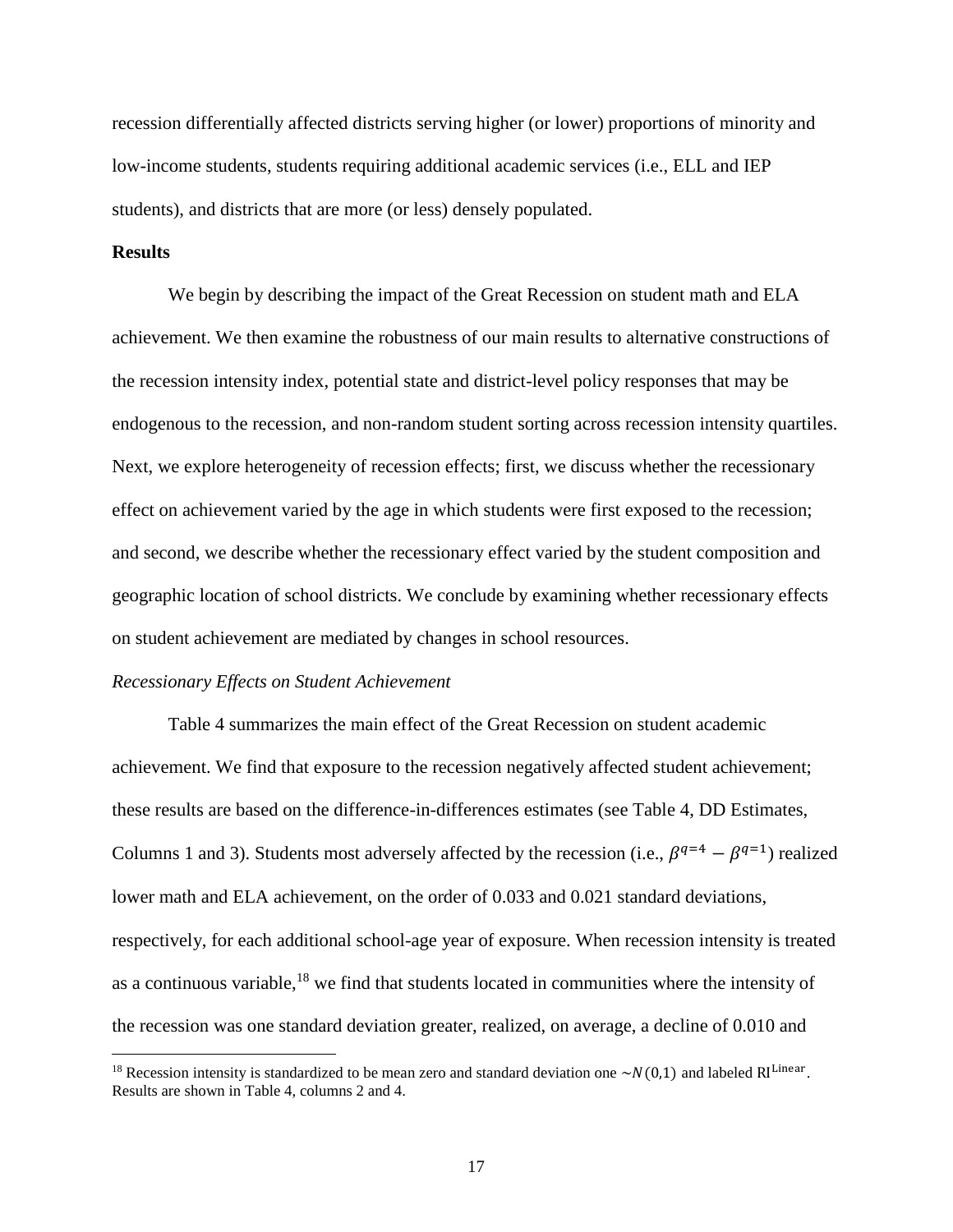0.007 standard deviations in math and ELA achievement, respectively, for each additional school-age year of exposure to the recession (see Table 4, columns 2 and 4).

Notably, the recessionary effect on student achievement is declining across recession intensity quartiles. Indeed, the recessionary effect on student math and ELA achievement is more modest – on the order of 0.015 and 0.011 standard deviations – for students most adversely affected by the recession (quartile 4) compared to students where the intensity of the recession was less severe (i.e., quartile 2), and even smaller – less than 0.01 standard deviations – when compared to students located in districts in quartile 3 of recession intensity. The monotonicity of recessionary effects provides further support for the validity of our identification strategy, and reveals that students located in districts more adversely impacted by the recession suffered more severe achievement losses.

#### <Table 4 about here>

#### *Sensitivity Analyses*

We next explore whether the main effects of the recession on student achievement are sensitive to: (a) the construction of recession intensity quartiles (i.e., defining treatment); (b) endogenous state- and district-specific policy responses that may be correlated with student achievement; and (c) non-random student sorting across recession intensity quartiles.

First, we construct an alternative recession intensity index in which the pre-recession period includes fiscal years 2000-2003 (Spring 2001 to Spring 2004), as in Yagan (2016); this compares to our principle construction of recession intensity based on a pre-recession period including fiscal years 2002-2005 (Spring 2003 to Spring 2006). Notably, by Spring 2010, the difference in unemployment rates between quartiles 1 and 4 based on the original construction of recession intensity is 2.62 percentage points; in comparison, the difference based on the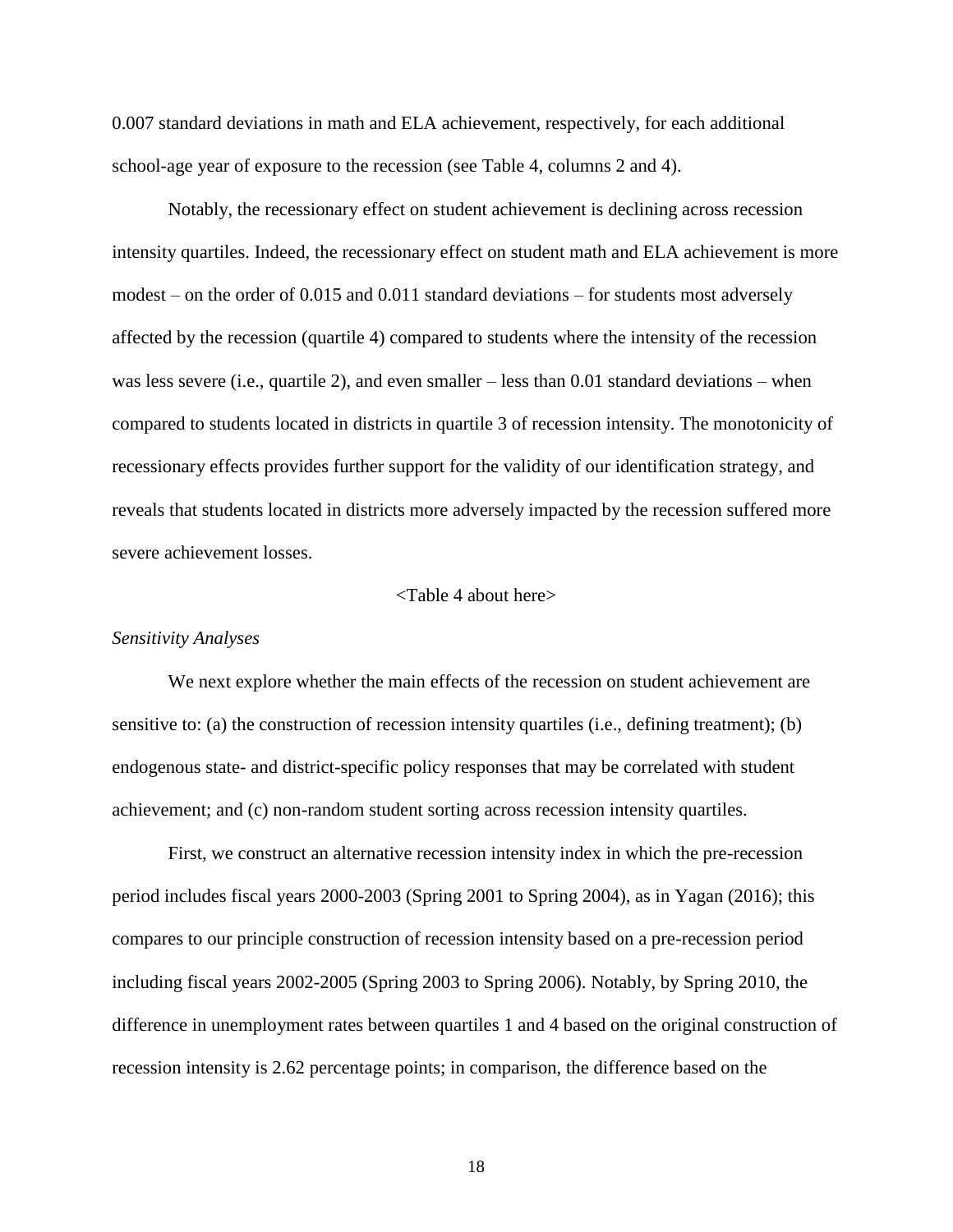alternative construction is 1.86 percentage points (see Figure A1). Since the magnitude of the employment shock is smaller based on the alternative pre-recession period, we would therefore expect the impact on achievement to likewise be attenuated. Using the alternative recession intensity index, we indeed find that the impact on student achievement is attenuated – -0.015 in math and -0.009 in ELA – compared to results based on our principal construction of the recession intensity index (see Table 5, columns 1 and 5). Moreover, the pre-recession unemployment trend based on the alternative recession index is less similar (in levels) across recession intensity quartiles (see Figure A1) than the pre-recession unemployment trend based on our principle construction of recession intensity (see Figure 1); this further supports the use of the principle construction as the primary measure of treatment.

Further, since the recession intensity index was constructed at the county-level, the count of districts (and, by extension, the number of tested students in grades 3-8) are not uniformly distributed across recession intensity quartiles (since the number of districts and grade 3-8 students are not uniformly distributed within county). To construct a second alternative recession intensity index, we weight the recession intensity quartiles by the count of grade 3-8 students in the county, so that the count of tested students is uniformly distributed. We find that our main results are largely insensitive to the re-weighting of counties across recession intensity quartiles by student counts (see Table 5, columns 2 and  $6$ ).<sup>19</sup>

Second, we examine whether endogenous state- and district-level policy responses bias our main recession effects. To do so, we refine equation (2) by including state-by-year fixed

 $\overline{\phantom{a}}$ 

<sup>&</sup>lt;sup>19</sup> In results not presented here (but available from the authors upon request), we construct a district-weighted recession intensity index. Namely, we weight recession intensity quartiles by the count of districts in the county, so that county size as measured by district counts is uniformly distributed across recession intensity quartiles. We again find that our main results are largely insensitive to the re-weighting of counties across recession intensity quartiles by district counts.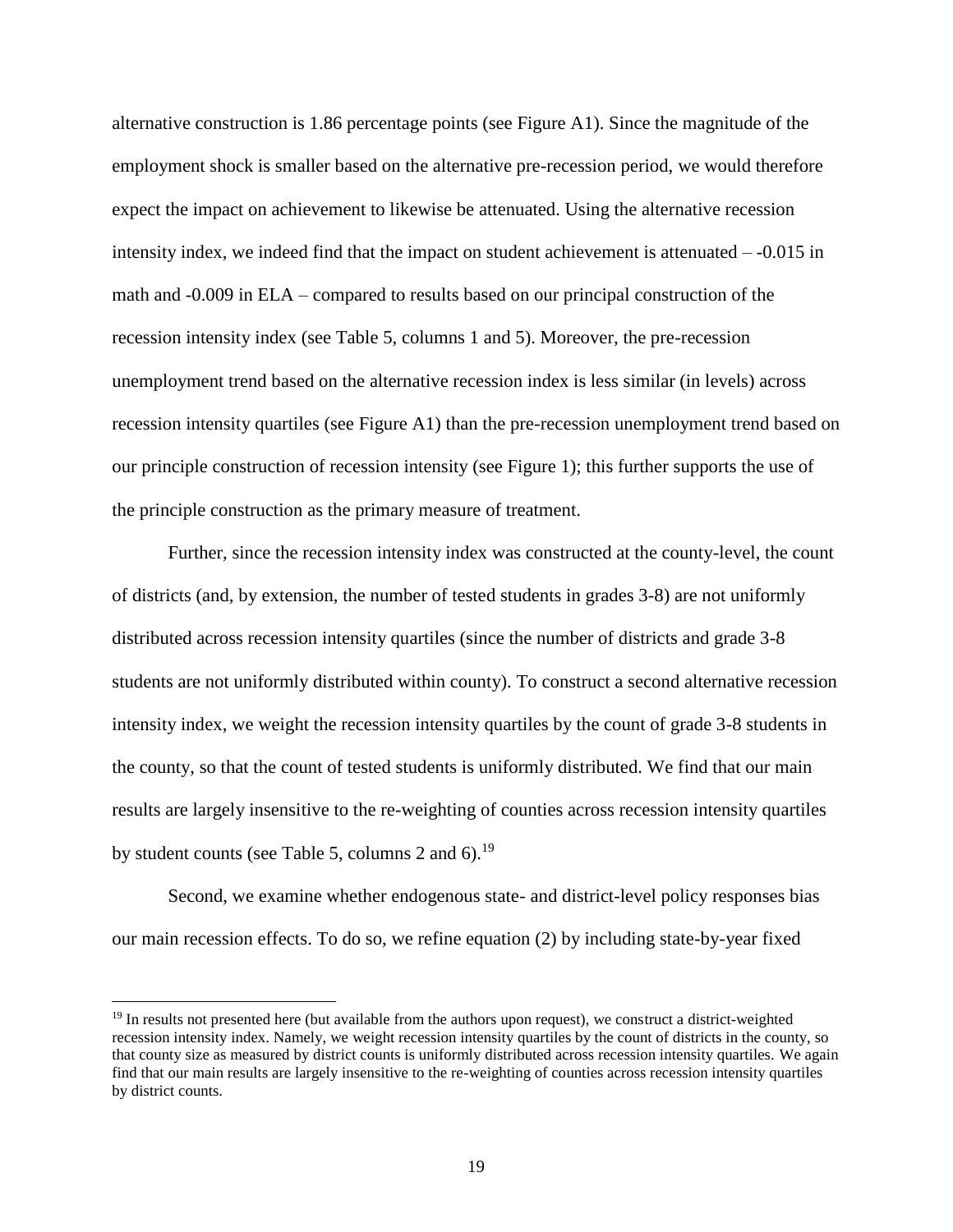effects, restricting identification to cross-district, within-state variation, and allowing us to control for endogenous state-level policy responses that may be correlated with the onset of the recession (but to which all districts within a state are subject). We find that the impact on student achievement is qualitatively the same, though slightly attenuated  $-0.023$  in math and  $-0.011$  in ELA – compared to results based on models that leverage cross-district (and cross-state) variation (see Table 5, columns 3 and 7). We then replace the state-by-year fixed effects with district-by-year fixed effects, allowing us to control for district-specific policy responses that may be correlated with the timing of the onset of the recession. We again find that the impact on student achievement  $-0.020$  in math and  $-0.010$  in ELA – is qualitatively the same as the main recession effects (see Table 5, columns 4 and 8). Further, results based on models that condition on district-by-year effects are nearly identical to estimates conditional on state-by-year effects, suggesting that district-specific policy responses had little (to no) substantive effect on student achievement beyond any state-specific responses. Therefore, results based on models with stateby-year and district-by-year fixed effects suggest that state-level (and district-level) policy responses – either economic or educational – that may have coincided with the onset of the Great Recession had limited substantive effect on our main results. These results provide additional evidence that the main DD estimates capture the impact of recessionary exposure rather than endogenous state- (and district-) specific responses to the recession.

#### <Table 5 about here>

Finally, we examine whether recession intensity resulted in endogenous sorting of students. To do so, we re-estimate equation (2) by replacing the dependent variable with proportions of students who are white, black and Hispanic (in three separate regression models).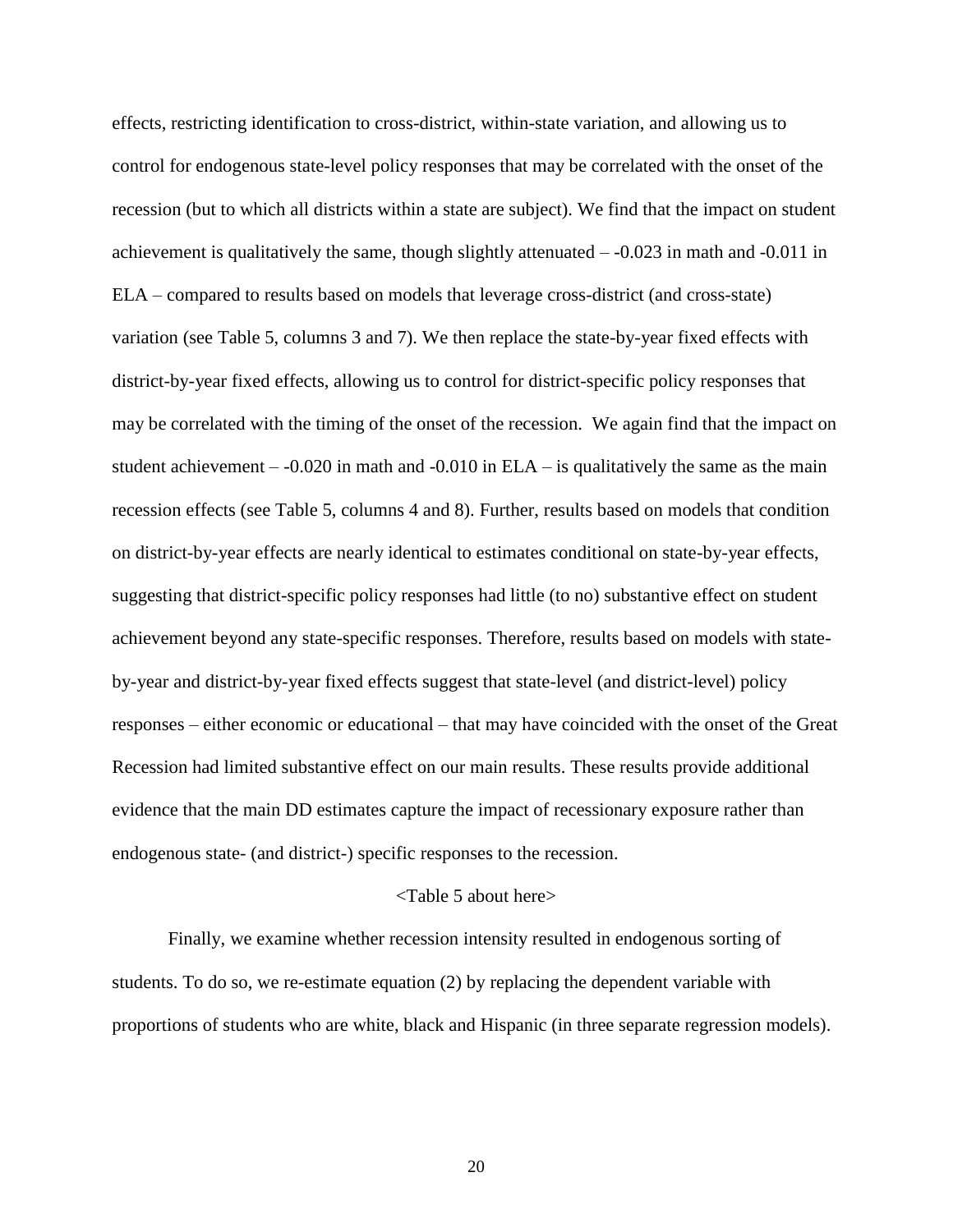We focus on the share of students by race/ethnicity since we have variation at the district\*grade\*year level for these measures of student characteristics.<sup>20</sup>

If student sorting is limited, we should expect the coefficients on  $\beta_q$  to be small in magnitude and indistinguishable from zero. Table A3 summarizes these results. First, we find no significant or substantive evidence of sorting among Hispanic students across recession intensity quartiles. Second, while we find some evidence of sorting among black and white students, the magnitudes of these estimates, though precisely estimated, are always very small (no more than one-half of one percentage point). And further, our (very modest) estimates suggest positive sorting among black students into districts least affected by the recession and negative sorting (i.e., exit) among white students from districts least affected by the recession. Given that, on average, achievement is lower among minority students than white students, this pattern of student sorting indicates that our main recessionary effects are, at worst, slightly understated. Nonetheless, the very small coefficients indicate that race-based student sorting following the onset of the recession likely had limited (to no) substantive effect on our main results.

#### *Timing of Exposure to the Recession*

 $\overline{\phantom{a}}$ 

To what extent does the adverse effect of the recession on student achievement vary by a student's age of first exposure to the recession? Table 6 (and Figure 2) summarizes these results. Recall that cohorts are defined as year of kindergarten entry (i.e., Spring year – grade); thus, earlier cohorts (i.e., cohort 2002) are comprised of students who were older when the Great Recession began than later cohorts (i.e., cohort 2010). For both math and ELA, the recessionary impact is larger (and more negative) for earlier cohorts that experienced the recession in later

<sup>&</sup>lt;sup>20</sup> We note that time-varying measures such as real per pupil instructional expenditures, proportions of students who are ELL, free/reduced lunch, or who have IEPs are not identified in this model, as these variables are not available at the grade level and therefore cannot be linked to cohorts.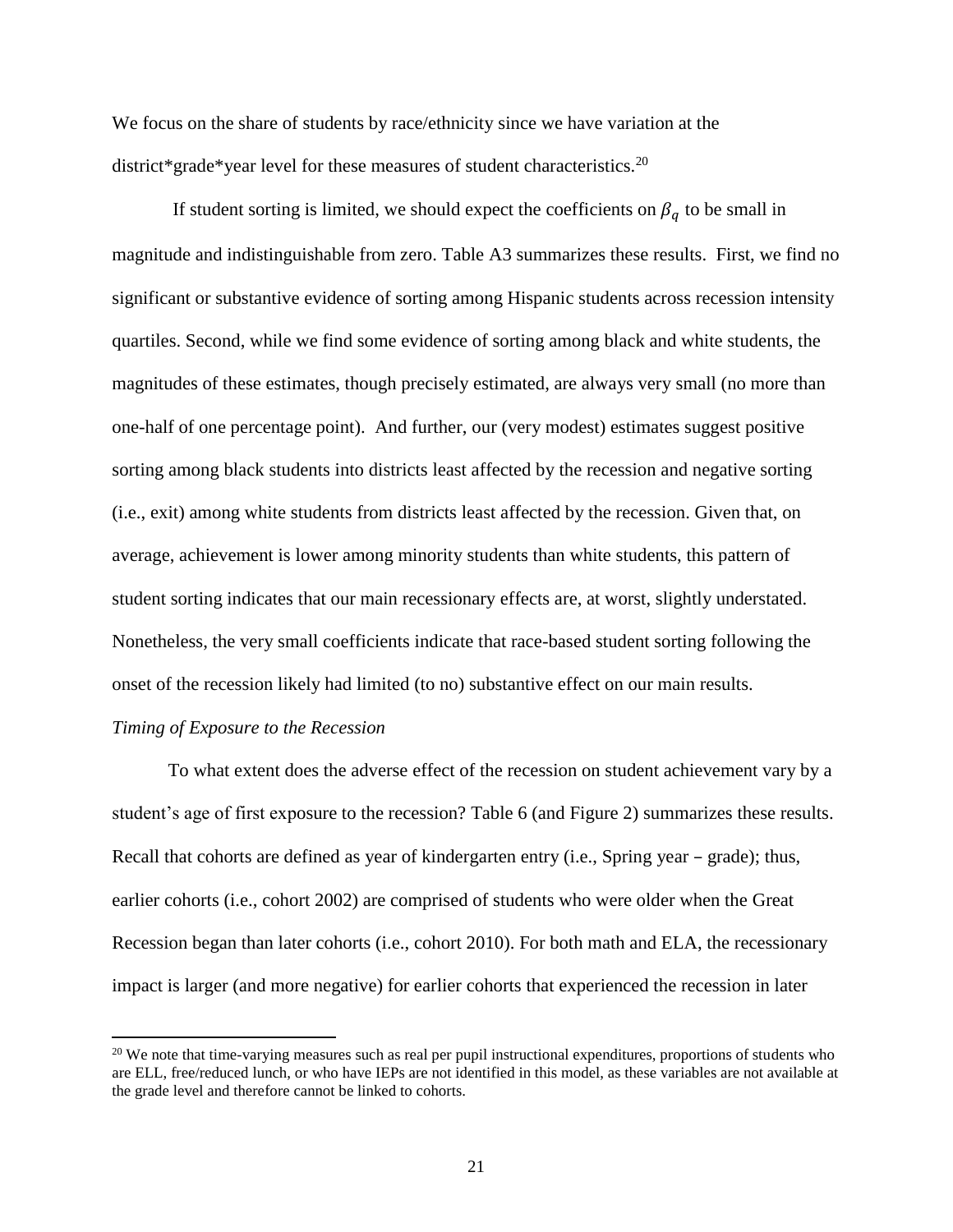grades. Further, the math gradient across cohorts is steeper than the ELA gradient, suggesting that math achievement among older cohorts was more sensitive to the recessionary shock (compared to younger cohorts) than was their ELA achievement.

Among students in the 2002 cohort – those who were in grade 6 in 2007-08, the first year of the recession – those students most impacted by the recession (i.e., quartile 4 of the recession intensity index) realized lower math and ELA achievement, on the order of 0.061 and 0.035 standard deviations, respectively, for each additional school-age year of exposure, compared to students in the 2002 cohort least adversely affected by the recession (i.e., quartile 1). Compare these effects to students in the 2008 cohort – those who were in kindergarten in 2007-08, the first year of the recession. Among students in the 2008 cohort, the math achievement of those most impacted by the recession did not differ compared to students least impacted by the recession. Though the ELA achievement of students in the 2008 cohort who were most impacted by the recession declined by 0.016 standard deviations compared to cohort 2008 students least impacted by the recession, this effect is half the size of the recessionary effect on ELA achievement among students in the 2002 cohort.

In addition to cross-cohort variation in the recessionary impact on student achievement, we again find that the recessionary effect is monotonic within a given cohort. Relative to students in recession intensity quartile 4 – those most adversely impacted by the recession – the recessionary effect (based on the difference-in-differences estimates) is decreasing across quartiles of the recession intensity index.

<Table 6 about here>

<Figure 2 about here>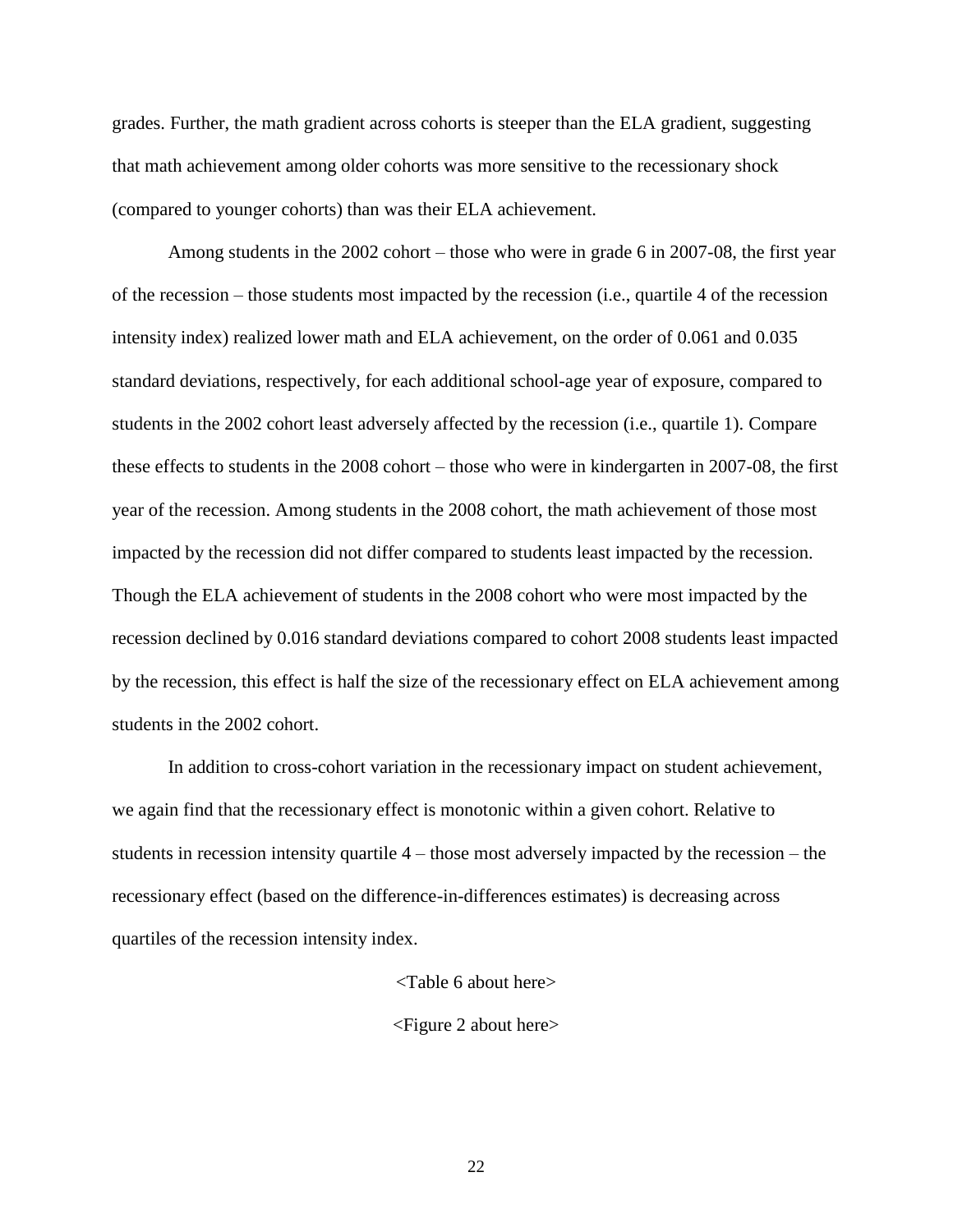#### *Heterogeneity of Recessionary Effects*

Did exposure to the recession differentially affect student achievement in districts serving higher concentrations of low-income students? Table 7 (and Figure 3) summarizes these results. Among districts serving the highest share of low-income students – those with, on average, 68 percent of students receiving free or reduced-price lunch – students most affected by the recession realized a 0.05 standard deviation decline in math achievement, compared to students least affected by the recession, for every school-age year of exposure to the recession (see Table 7, Panel A). In contrast, among the most economically advantaged districts – those serving, on average, 8 percent of students receiving FRPL – we find no adverse consequences of the recession on student math achievement.

For ELA, there is no recession effect for districts with the highest concentration of students qualifying for FRPL (i.e.,  $\beta^{q=4} - \beta^{q=1}$ ). However, among students in quartile 3 districts – those districts with 45 percent of students, on average, qualifying for FRPL – the recession decreased both math and ELA achievement by 0.03 standard deviations, for every school-age year of exposure to the recession. Thus, in districts with above median proportions of students receiving FRPL, the effect of the recession ranged between 0.03 and 0.05 standard deviations. In districts with below median proportions of students receiving FRPL, the effect of the recession is small (between 0.00 and 0.01 standard deviations) and indistinguishable from zero.

#### <Table 7 about here>

#### <Figure 3 about here>

Not only did the recessionary effect on achievement vary by a district's concentration of low-income students, we also find that the recessionary effect is concentrated among districts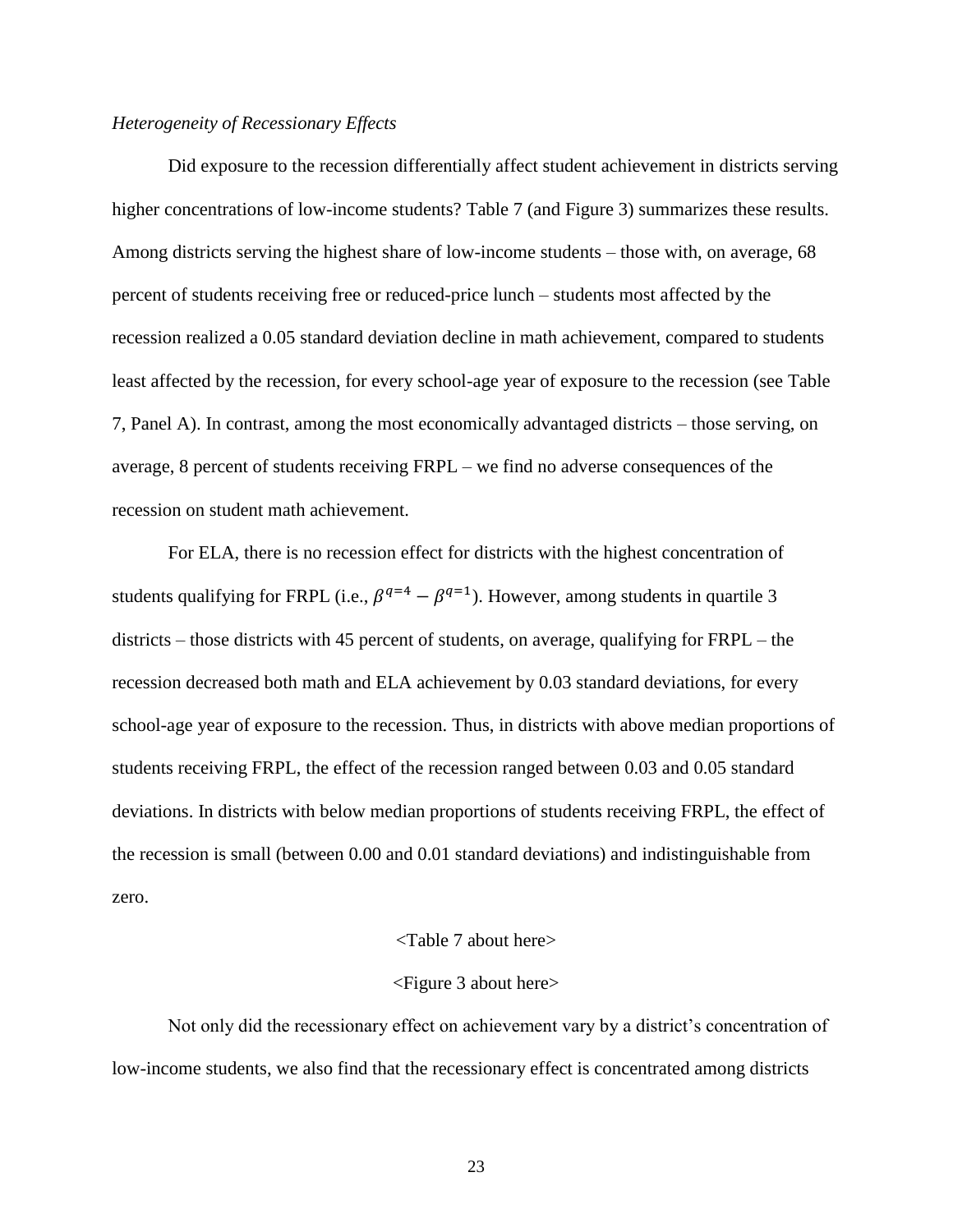serving students with greater educational needs, such as special education students and English language learners. Indeed, the recessionary effect on both math and ELA achievement was concentrated among districts serving the highest share of special education students (see Table 7, Panel B) and the highest share of ELL students (see Table 7, Panel C).

Among districts serving, on average, 21 percent of special education students, students most affected by the recession realized a 0.03 standard deviation decline in math achievement and 0.04 standard deviation decline in ELA achievement, compared to students least affected by the recession, for every school-age year of exposure to the recession. In contrast, we do not find any adverse effect of the recession among districts serving the fewest special education students (i.e., districts serving, on average, 4 percent of special education students).

We further find that the recessionary effect on both math and ELA achievement was concentrated among school districts serving higher shares of English language learners (see Table 7, Panel C). Among districts serving the highest share of ELL students – 10 percent, on average – students most affected by the recession realized a 0.04 standard deviation decline in math achievement and 0.03 standard deviation decline in ELA achievement, compared to students least affected by the recession, for every school-age year of exposure to the recession. Among districts serving the lowest share of ELL students (approximately zero percent, on average), there is no adverse impact of the recession on either student math or ELA achievement.

Next, we explore whether the recessionary impact on student achievement was concentrated in districts serving higher concentrations of minority students. Table 8 (and Figure 4) summarizes these results. Among districts serving the highest proportion of black students – 28 percent, on average – students most affected by the recession realized a 0.05 standard deviation decline in math achievement and 0.04 standard deviation decline in ELA achievement,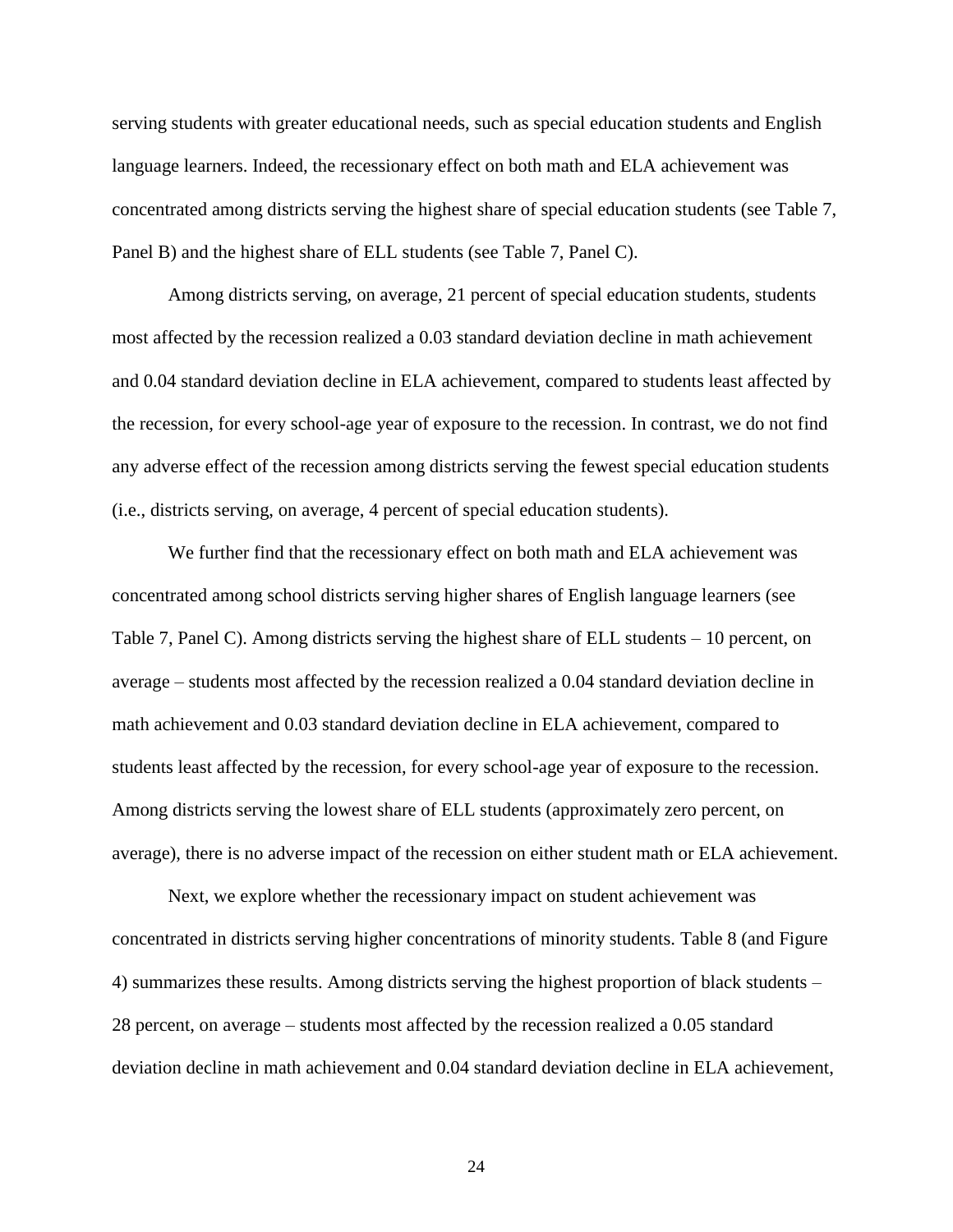compared to students least affected by the recession, for every school-age year of exposure to the recession. In contrast, we find no evidence of a recessionary impact on student achievement among districts serving no more than 3 percent of black students, on average (i.e., quartiles 1-3 of percent black),

Though we find limited evidence that the adverse effect of the recession on student achievement was concentrated in districts serving higher shares of Hispanic students (see Table 8, Panel B and Figure 4), we find that the recessionary impact on student achievement was concentrated among districts with the lowest share of white students (see Table 8, Panel C and Figure 4). Specifically, among districts with the lowest share of white students – 35 percent, on average – students most affected by the recession realized a 0.05 standard deviation decline in math achievement and 0.02 standard deviation decline in ELA achievement, compared to students least affected by the recession, for every school-age year of exposure to the recession. Together, findings on the concentration of students by race/ethnicity suggest that the adverse effect of the recession was concentrated among those districts serving the most minority students.

#### <Table 8 about here>

#### <Figure 4 about here>

While we find unambiguous evidence that the impact of the recession was most severe in districts serving more low-income and minority students, we do not find any systematic variation in the impact of the recession based on the geographic location of school districts (see Table 9). Results summarized in Table 9 suggest that the economic shock of the Great Recession was not concentrated in urban communities, for example, compared to non-urban (i.e., suburban or rural) communities.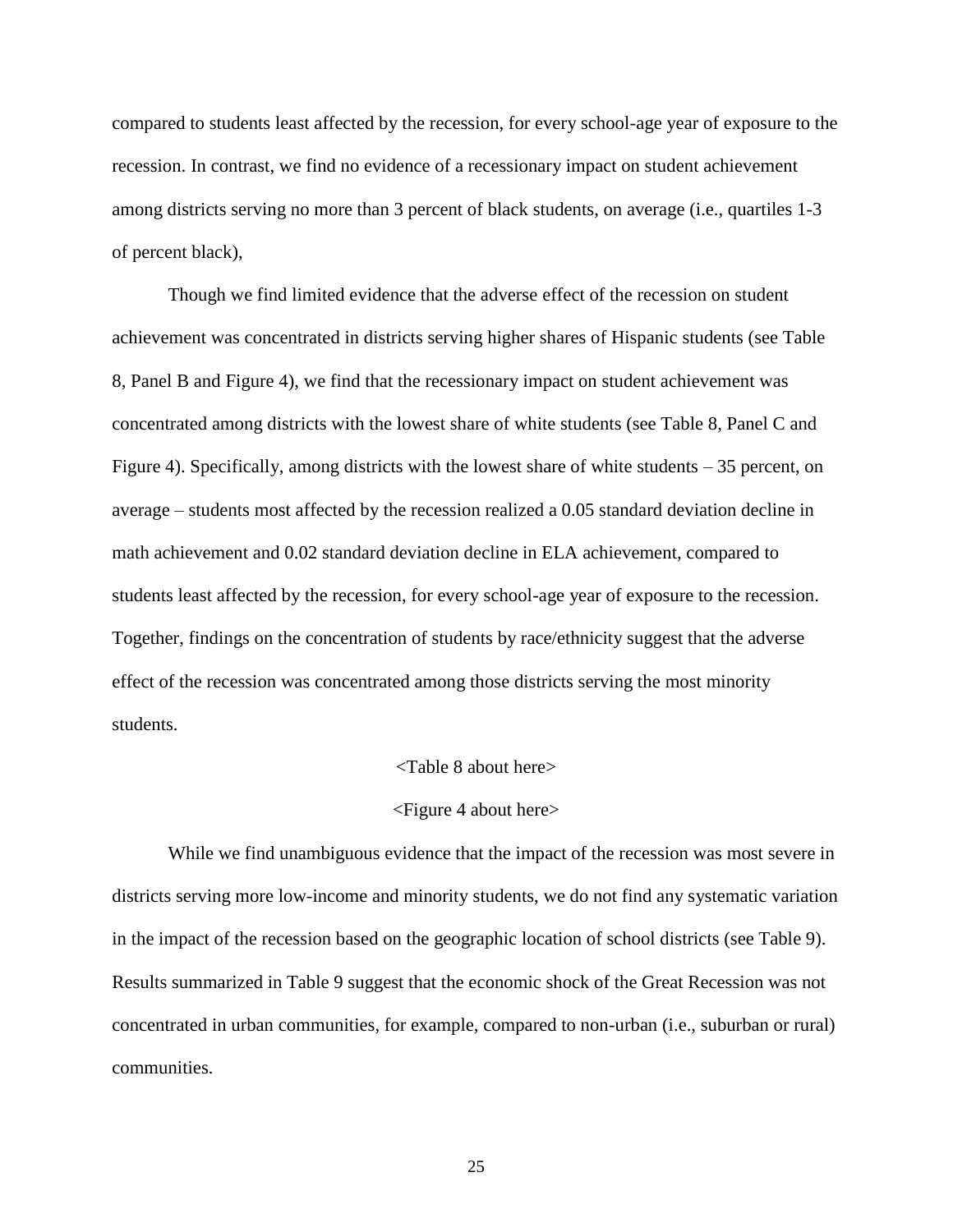#### <Table 9 about here>

#### *Potential Mechanisms*

There are two potential pathways through which the recession might negatively affect student achievement. First, through the recession's impact on (non-school related) family economic conditions (e.g., employment shocks); and second, through the recession's impact on school resources (e.g., declines in educational spending and reductions in teaching staff). Previously, we observed larger recessionary effects for older students (i.e., earlier cohorts). Given evidence that family resource shocks that occur when children are younger have larger effects on child cognitive development than resource shocks that occur later in life (Duncan, et al., 1998; Duncan, Ziol-Guest, & Kalil, 2010; Votruba-Drzal, 2006), there is reason to believe that the recessionary effects we observe here are operating, in part, through changes in school resources and not entirely through changes in family economic conditions.

To test whether changes in school resources mediate the recessionary effects described above, we construct a measure which captures the change in school resources during the recessionary period. Following the construction of the recession intensity index (see equation (1)), we generate a variable  $\Delta Resources_d = \left[ln\left(\frac{R_{d,2010}}{R_{d,2007}}\right) - ln\left(\frac{R_{d,2006}}{R_{d,2003}}\right)\right]$ , where  $R_d$  indicates either counts of teachers or real (\$2010) total instructional expenditures in district *d* in spring of school year  $t$  (e.g., 2010 indicates the 2009-10 school year). We disaggregate  $\Delta Resources_d$  into *q* quartiles (i.e.,  $\Delta Resources_d^q$ ); districts in Quartile 1 include those with the least severe resource shock – i.e., the smallest net reduction in resources (either teachers or instructional expenditures) during the recession; districts in Quartile 4 include those with the most severe resource shock – i.e., the largest net reduction in resources during the recession.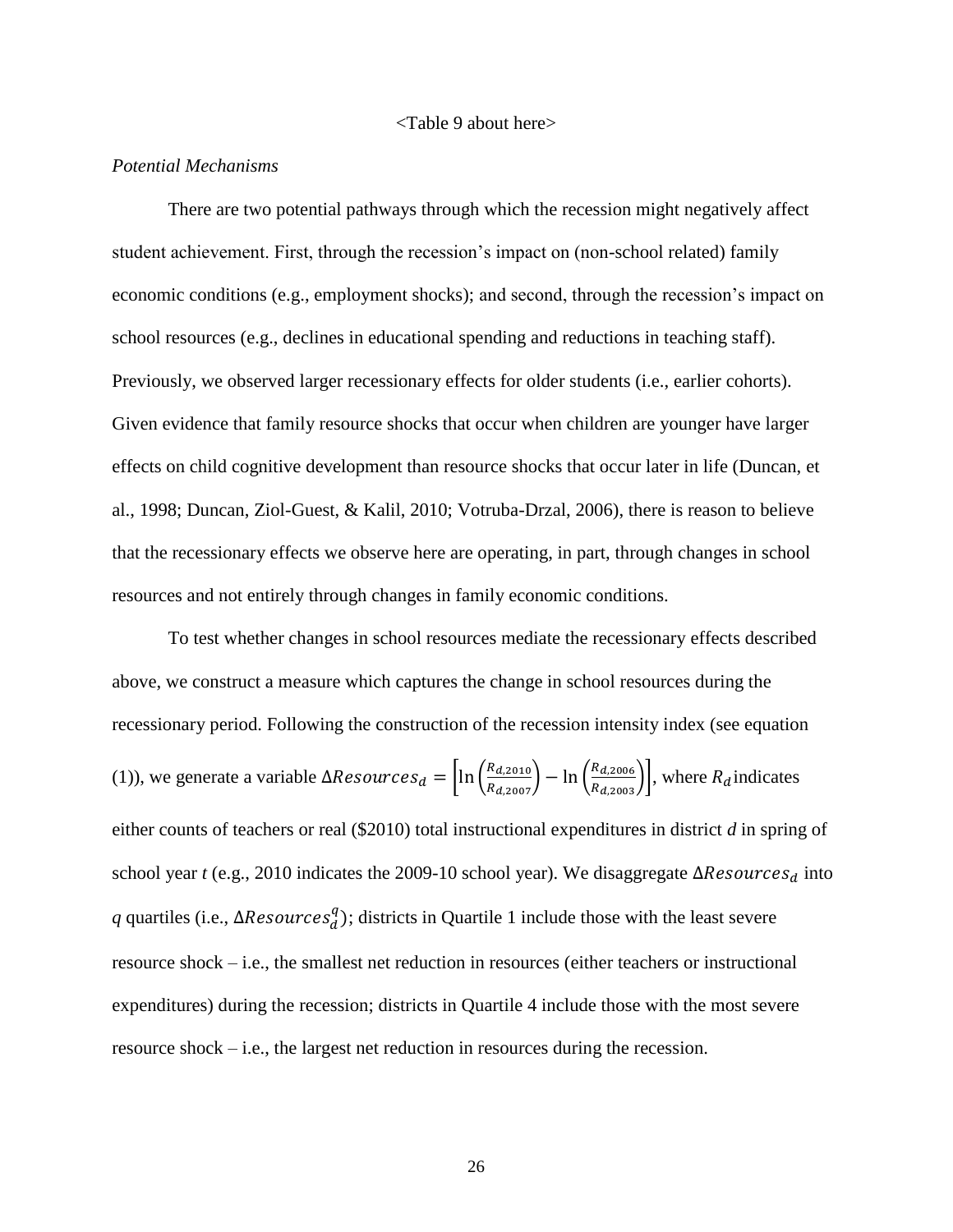Then, we amend equation (2) by interacting  $\Delta Resources_d^q$  with the treatment variables  $\left(\Sigma_{q=1}^\text{Q} \mathit{Recession}^q_d * \mathit{Exposure}_{gt}\right)$  $_{q=1}^Q$  Recession $_{d}^q$   $*$  Exposure $_{gt}$ ), as follows:

(4) 
$$
Y_{dtg} = \beta_0 + \beta^q \left( \sum_{q=1}^Q Recession_d^q * Exposure_{gt} * \sum_{q=1}^Q \Delta Resources_d^q \right) +
$$
  
 $X_{dt} \nu + X_{dtg} \gamma + \delta_d + \theta_t + \lambda_g + \varepsilon_{dtg}$ 

Estimates from equation (4) will provide insight into whether recessionary effects on student achievement vary by the magnitude of the school resource shock.<sup>21</sup> From equation (4), we recover the difference-in-difference-in-differences (DDD) estimand of interest, as follows:  $\delta^{DDD} = ((\beta^{(q=4)} - \beta^{(q=1)})) \times (\Delta Resources^{(q=4)} - \Delta Resources^{(q=61,2,3)}),$  where  $(\beta^{(q=4)} - \beta^{(q=4)})$  $\beta^{(q=1)}$ ) is the difference-in-differences estimate (from equation (2)) of the impact of the recession on student achievement. The DDD estimand  $(\delta^{DDD})$  indicates how recessionary effects on achievement (i.e.,  $\beta^{(q=4)} - \beta^{(q=1)}$ ) vary across school resource shocks (i.e.,  $\Delta Resources_d^{q=4} - \Delta Resources_d^{q=61,2,3}$ ). If  $\delta^{DDD}$  is statistically (and substantively) indistinguishable from zero, then we can conclude that the effect of the recession did not vary with changes in school resources and that the effect is primarily due to changes in family economic resources.

Table 10 summarizes the DDD estimates (Table A4 summaries the parameter estimates from equation (4)). We find that districts with the largest reductions in the stock of teachers (i.e.,  $\Delta Resources_d^{q=4}$ , which corresponds to approximately a net reduction of 29 percent) had significantly worse achievement outcomes due to recessionary shocks, on the order of -0.04 to - 0.048 standard deviations in math and -0.04 to -0.055 standard deviations in ELA. Further, while

 $\overline{a}$ 

<sup>&</sup>lt;sup>21</sup> Note that  $\beta^q$  in equation (4) is a *q*-by-*q* matrix that produces 16 coefficients. Table A4 summarizes these coefficient estimates (by subject).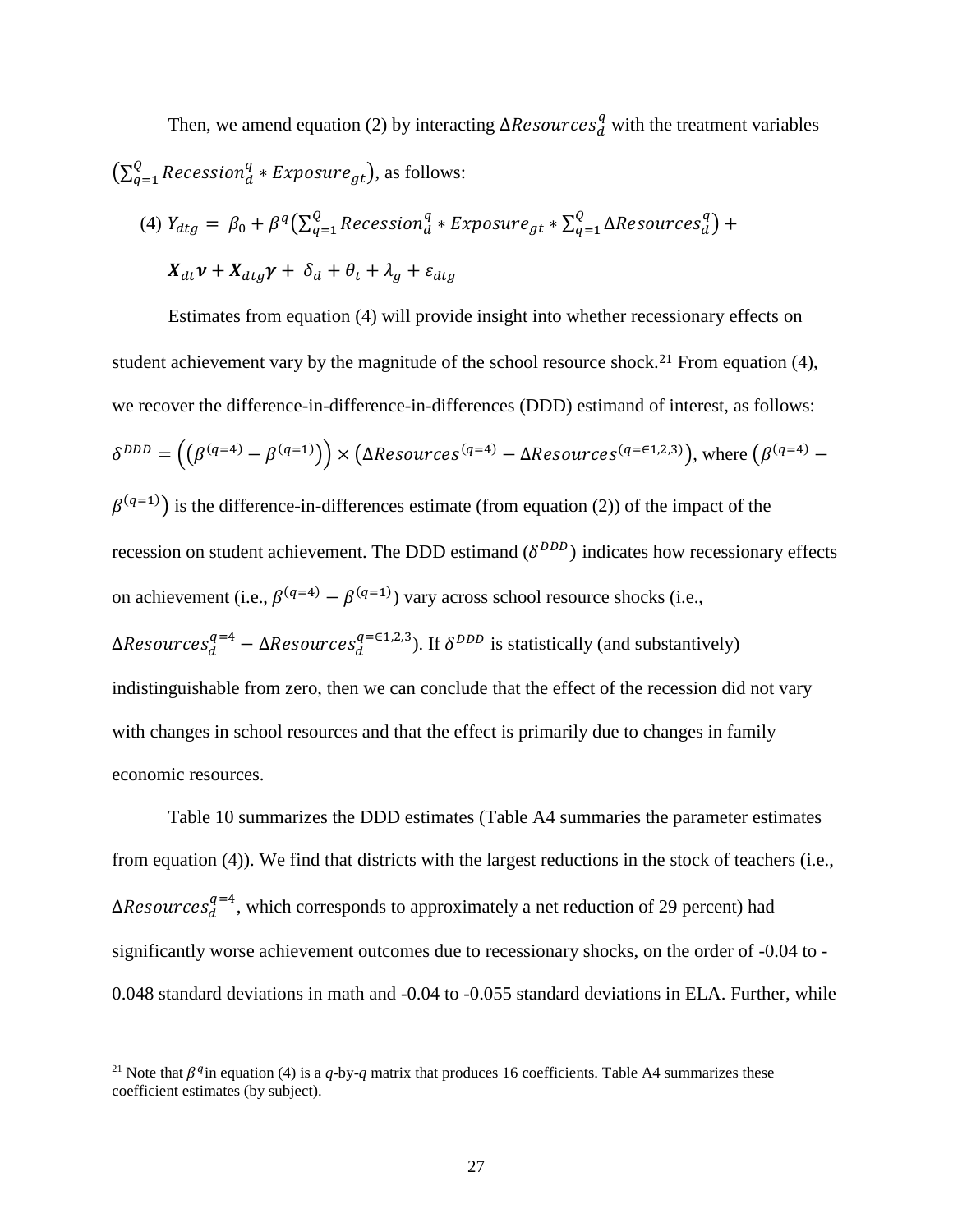districts with the largest decline in instructional expenditures experienced worse achievement outcomes, the estimates are only significant in two cases for ELA. Together, this evidence suggests that the recessionary effect on student achievement is due, in part, to large changes in school-specific resources, driven primarily by changes in teacher labor supply. This pattern of results is consistent with evidence presented earlier that the recessionary effect was concentrated among older students (relative to their younger counterparts).

#### <Table 10 about here>

#### **Conclusion**

The Great Recession, which began in December 2007, was the most severe economic downturn in the United States since the Great Depression. In this paper, we show that the onset of the Great Recession had severe and adverse consequences for the academic achievement of students. Moreover, we show that the adverse effects of the recession were not distributed equally among the population of U.S. students.

First, the academic achievement of older students – those in middle grades (i.e., grades 5- 7) – was more adversely affected by the recession than the achievement of their younger counterparts. As an explanation for this result, we find that recessionary effects are concentrated in districts where teacher reductions were most pronounced, suggesting that recessionary effects on student achievement were mediated by recessionary effects on school resources. Though we know that nearly 300,000 school employees were laid off because of the recession (Evans, Schwab and Wager, 2017), no evidence exists to indicate whether these layoffs were distributed differently across grades and/or subjects. If, for example, schools systematically maintained staff positions for younger students and targeted layoffs in later grades, then the disproportionate reduction in teacher human capital may have led to differential effects for older students, due to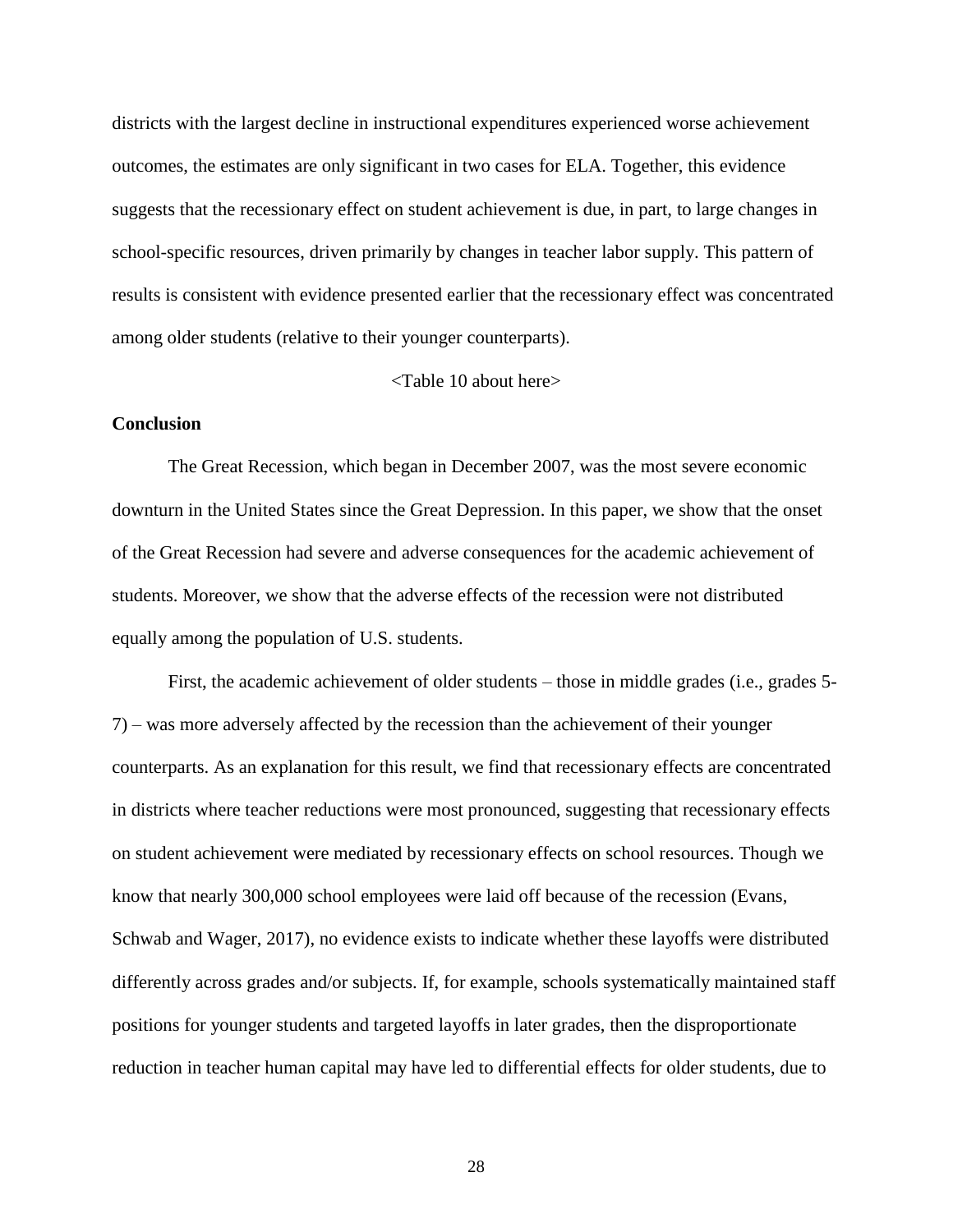the critical role that teacher quality plays in driving student achievement (Aaronson, Barrow, & Sander, 2007; Chetty, Friedman, & Rockoff, 2014; Rivkin, Hanushek, & Kain, 2005; Rockoff, 2004). The differential effect by student age may also reflect differences in academic skill acquisition, such that the academic skills required of students in later grades may be more vulnerable to economic shocks that reduce the human and financial capital available to schools. This result may also reveal differences in the academic resiliency of students, such that younger students may be more insulated from school resource shocks during recessionary events than their older counterparts. Further understanding the possible mechanisms through which economic shocks differentially impact students by age of exposure is an important area for further research.

Second, the Great Recession exacerbated the inequality of student achievement outcomes across school districts serving different student populations (e.g., by socioeconomic status, ELL and special education status, and race/ethnicity). Indeed, we find that the adverse effects of the recession were concentrated among school districts serving higher concentrations of low-income and minority students. It is known that districts serving more low-income and minority students tend to rely more on state aid compared to more economically advantaged districts that rely more on local property wealth to raise educational revenues. Evans, Schwab and Wagner (2017) show that districts most reliant on state aid, and therefore more likely to be economically disadvantaged, were more adversely affected by the recession due to declines in the two principle sources of tax revenue – income and sales taxes – that support state education spending. Thus, it is no surprise that the adverse effect of the recession on achievement was also disproportionately felt by more economically disadvantaged school districts.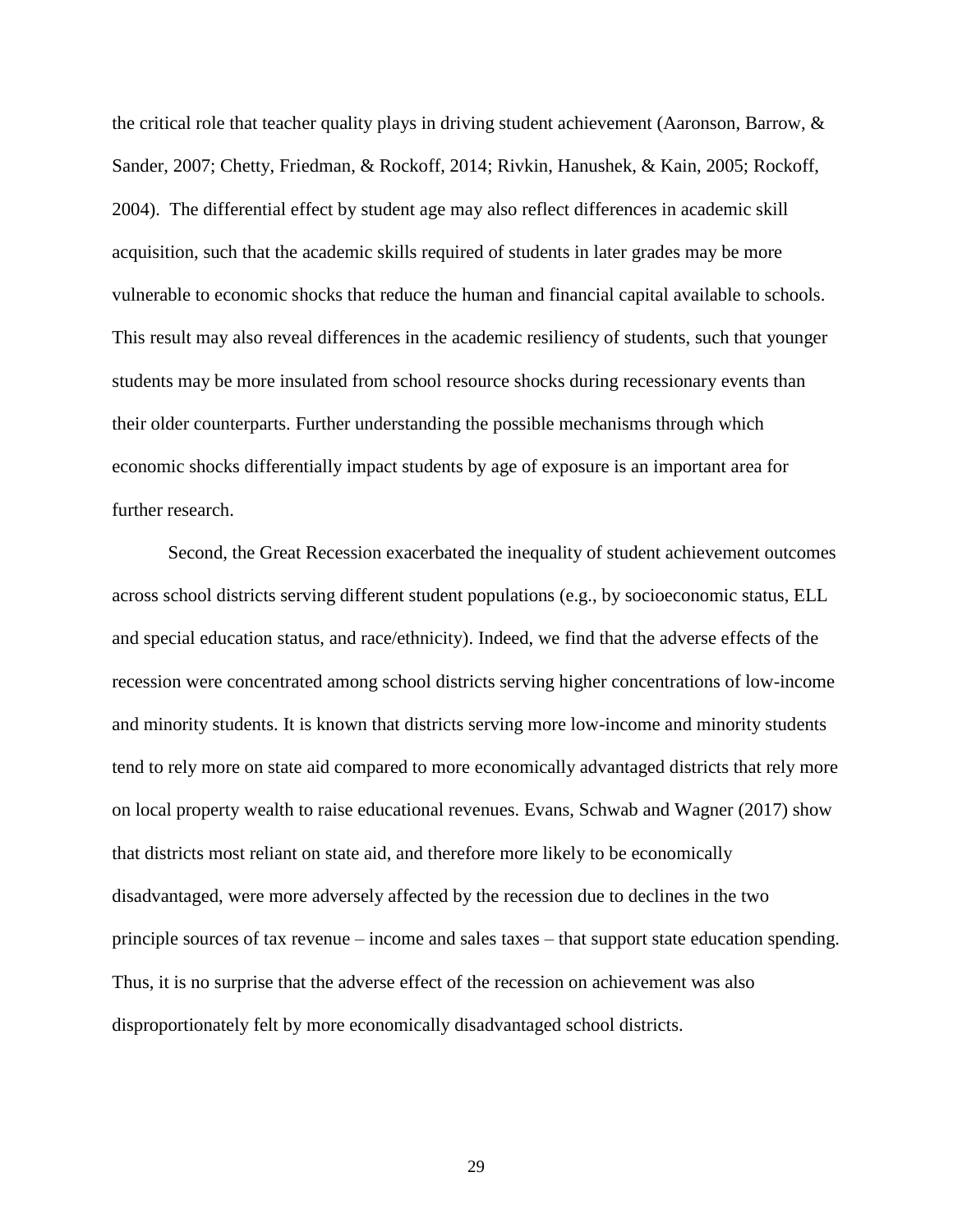In response to the Great Recession, President Obama signed into law the American Recovery and Reinvestment Act (ARRA), which appropriated \$97.4 billion in fiscal stimulus to bolster education, the single largest component of which included educational aid via the State Fiscal Stabilization Fund (SFSF).<sup>22</sup> Though the stimulus aid was designed to stabilize state and district education budgets to avoid reductions in essential educational services, our results indicate that the distribution of ARRA aid to states (and districts) did not align with how the impact of the recession on student achievement was distributed across school districts. Notably, under ARRA, the majority of federal aid was distributed to states based on population shares and allocated to districts (within states) based on pre-recession funding formula (Evans, Schwab and Wagner, 2017; Steinberg, Quinn & Anglum, 2017). However, the provision of federal fiscal stimulus was not based on where the recession was most severe (i.e., where employment losses were greatest) or where the effects of the recession on student achievement were most pronounced (e.g., in districts serving the largest shares of low-income and black students). Our results therefore point to the need for policymakers and school leaders to consider variation in the recession's effect on local economic conditions as well as specific features of school districts when determining the distribution of stimulus aid during future recessionary events.

Our results reveal that the achievement trajectories for particular segments of the schoolage population were substantially attenuated by the Great Recession. The impact of the recession for disadvantaged subgroups – upwards of 0.05 standard deviations for each school-age year of exposure to the recession – was larger than the effects of known educational interventions. For example, increases in per pupil spending of \$424 following education finance reform have been

 $\overline{\phantom{a}}$ 

<sup>&</sup>lt;sup>22</sup> SFSF consisted of \$53.6 billion, of which \$48.6 billion was apportioned to state governments based on the relative population of individuals within the state and then allocated to school districts (within states) based on a state's preexisting funding formula.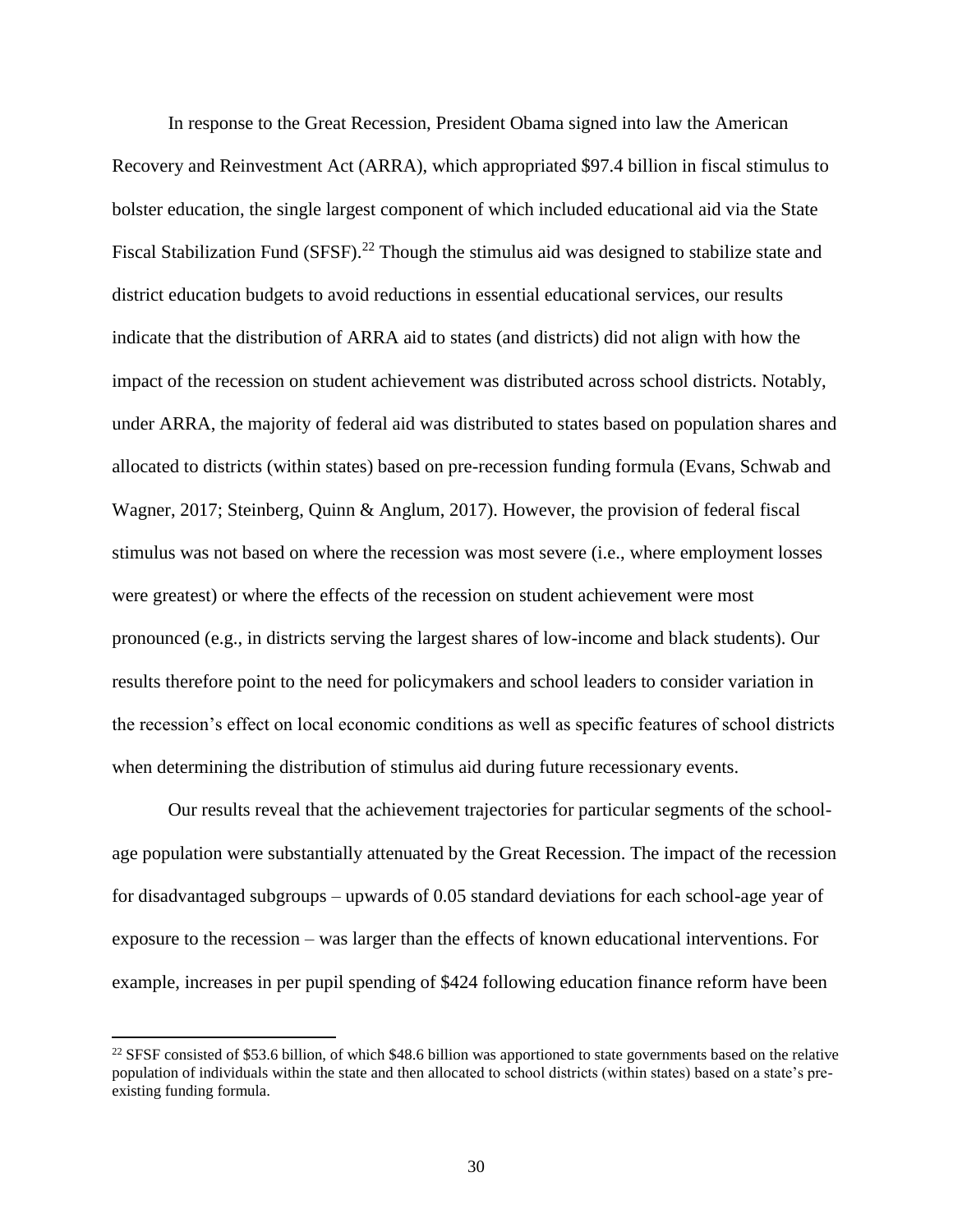shown to increase student achievement by 0.01 standard deviations (Lafortune, Rothstein and Schanzenbach, 2017); and class size reductions of one pupil result in 0.023 standard deviations of achievement (Chetty, et al., 2011; Fredriksson, Öckert and Oosterbeek, 2012; Krueger, 1999).

Finally, since there are long-term effects of student achievement on adult earnings (Chetty, et al., 2011; Chetty, et al., 2014; Fredriksson, Öckert and Oosterbeek, 2012), the consequences of the Great Recession will continue to be felt by students most impacted by the recession. The recessionary impact on student achievement identified here, coupled with the known effects of student achievement on future earnings, suggest that students who experienced the Great Recession during their school-age years will likely suffer long-term economic declines, compared to students least impacted by the Great Recession. Therefore, future efforts to mitigate the longer-term effects of economic downturns must address the short-term and disparate impact that economic recessions have on student achievement.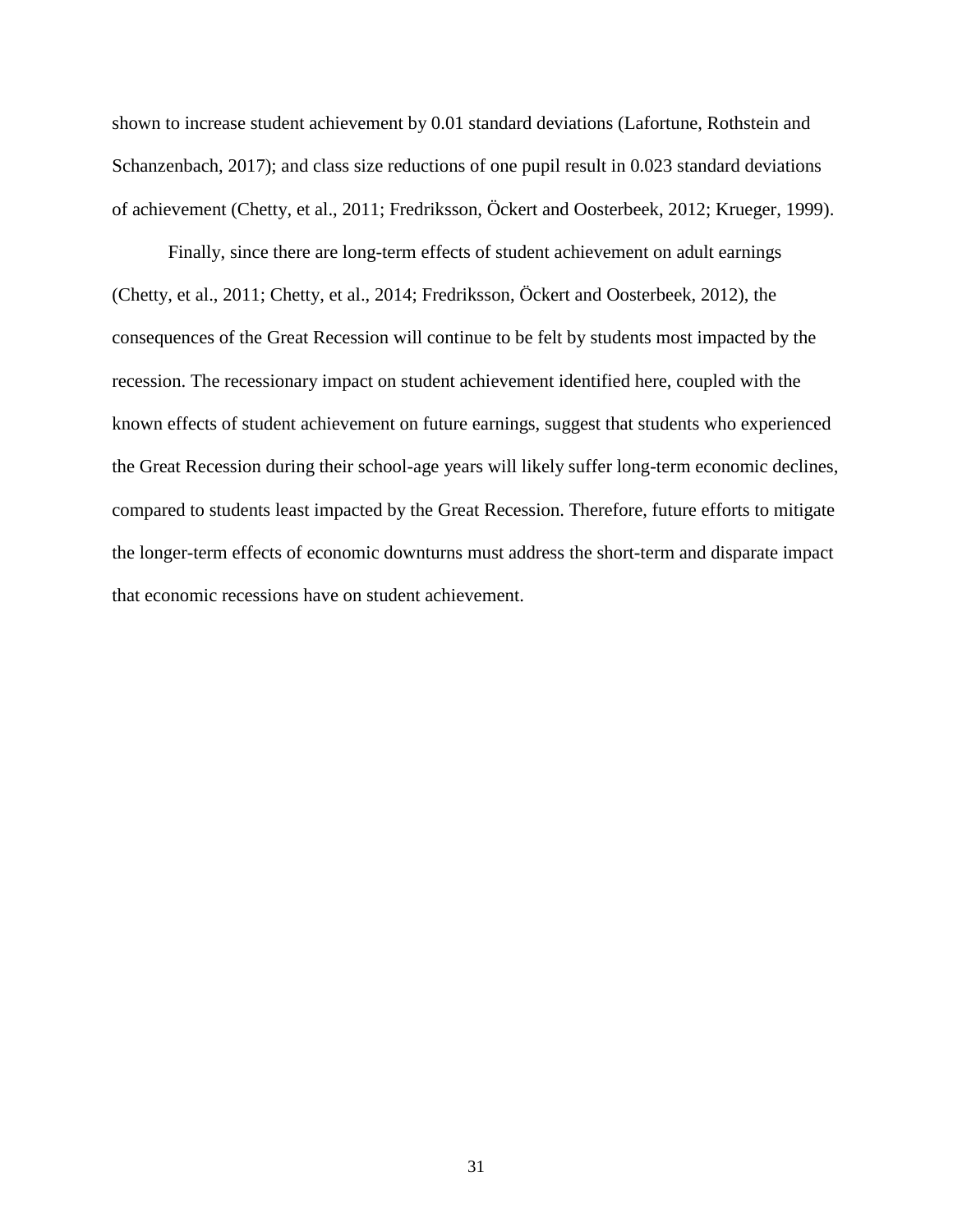#### **References**

- Aaronson, D., Barrow, L., & Sander, W. (2007). Teachers and student achievement in the Chicago public high schools. *Journal of labor Economics*, *25*(1), 95-135.
- Ananat, E. O., Gassman-Pines, A., Francis, D. V., & Gibson-Davis, C. M. (2011). Children left behind: The effects of statewide job loss on student achievement (No. w17104). *National Bureau of Economic Research.*
- Angrist, J.D., & Pischke, J. (2009). *Mostly harmless econometrics: An empiricist's companion.* Princeton: Princeton University Press.
- Autor, D. H., Dorn, D., & Hanson, G. H. (2016). The china shock: Learning from labor-market adjustment to large changes in trade. *Annual Review of Economics*, *8*, 205-240.
- Bertrand, M., Duflo, E., & Mullainathan, S. (2004). How much should we trust differences-in-

differences estimates? *The Quarterly Journal of Economics*, *119*(1), 249-275.

- Business Cycle Dating Committee, National Bureau of Economic Research (September 20, 2010). <http://www.nber.org/cycles/sept2010.html>
- Chakrabarti, R., & Livingston, M. (2013). The long road to recovery: New York Schools in the aftermath of the Great Recession. *FRB of New York Staff Report*, (631).
- Chakrabarti, R., Livingston, M., & Roy, J. (2014). Did cuts in state aid during the Great Recession lead to changes in local property taxes?. *Education Finance and Policy*, *9*(4), 383-416.
- Chetty, R., Friedman, J. N., Hilger, N., Saez, E., Schanzenbach, D. W., & Yagan, D. (2011). How does your kindergarten classroom affect your earnings? Evidence from Project STAR. *The Quarterly Journal of Economics*, *126*(4), 1593-1660.
- Chetty, R., Friedman, J. N., & Rockoff, J. E. (2014). Measuring the impacts of teachers II: Teacher value-added and student outcomes in adulthood. *The American Economic Review*, *104*(9), 2633-2679.
- Dahl, G. B., & Lochner, L. (2012). The impact of family income on child achievement: Evidence from the earned income tax credit. *The American Economic Review*, *102*(5), 1927-1956.
- Duncan, G. J., Yeung, W. J., Brooks-Gunn, J., & Smith, J. R. (1998). How much does childhood poverty affect the life chances of children?. *American sociological review*, 406-423.
- Duncan, G. J., Ziol-Guest, K. M., & Kalil, A. (2010). Early-childhood poverty and adult attainment, behavior, and health. *Child development*, *81*(1), 306-325.
- Evans, W. N., Schwab, R. M., & Wagner, K. L. (2017). The Great Recession and Public Education. *Unpublished manuscript.*
- Fogli, A., Hill, E., & Perri, F. (2015). The Geography of the Great Recession/Spatial Business Cycles. *Unpublished manuscript.*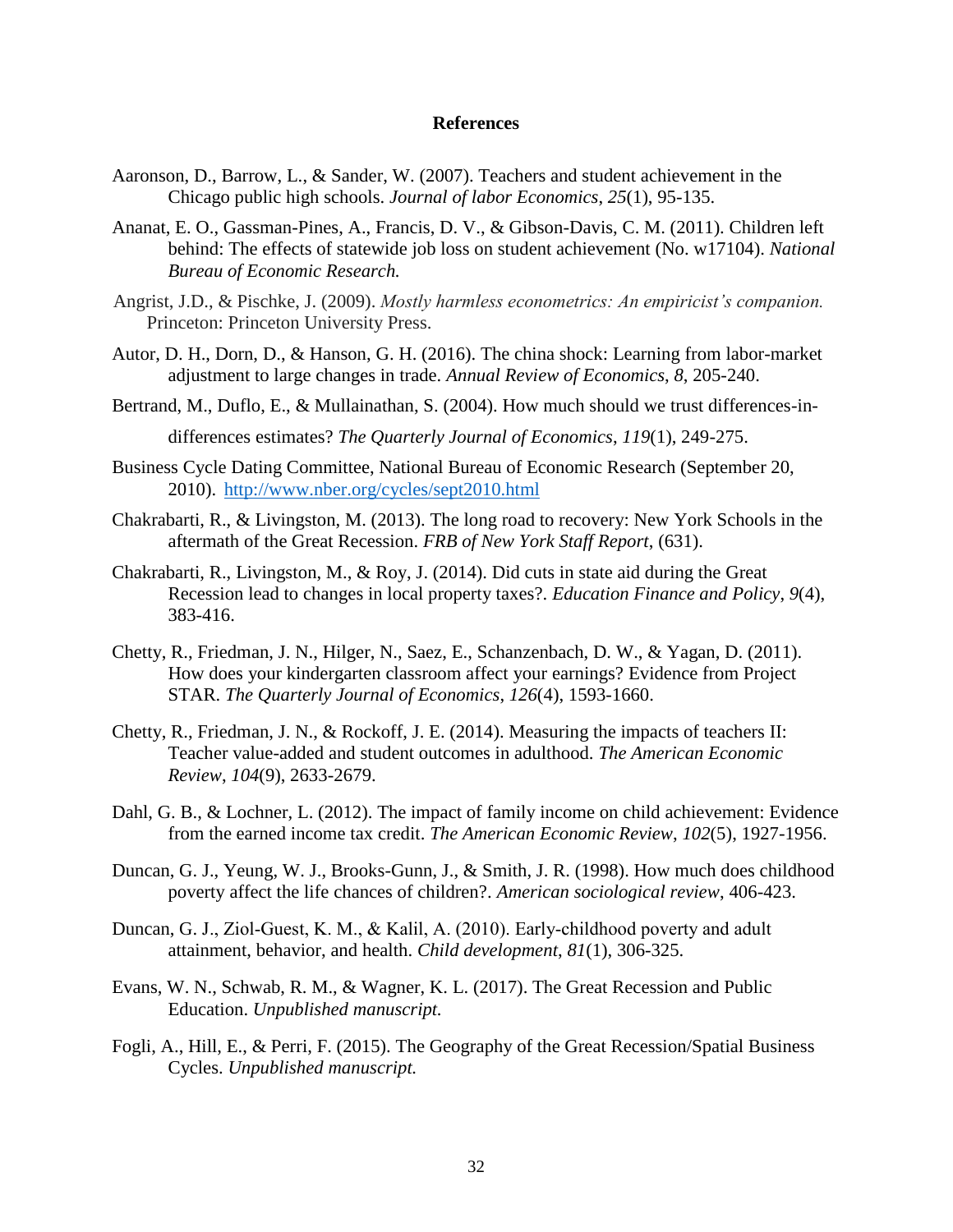- Fredriksson, P., Öckert, B., & Oosterbeek, H. (2012). Long-term effects of class size. *The Quarterly Journal of Economics*, *128*(1), 249-285.
- Frey, W. (2009). The great American migration slowdown. *Brookings Institution, Washington, DC*.
- Grusky, D. B., Western, B., & Wimer, C. (Eds.). (2011). *The great recession*. Russell Sage Foundation.
- Hurd, M. D., & Rohwedder, S. (2010). Effects of the financial crisis and great recession on American households (No. w16407). *National Bureau of Economic Research.*
- Jackson, C. K., Johnson, R. C., & Persico, C. (2016). The effects of school spending on educational and economic outcomes: Evidence from school finance reforms. *The Quarterly Journal of Economics*, *131*(1), 157-218.
- Katz, L. (2010, April). Long-term unemployment in the Great Recession. In *Testimony for the Joint Economic Committee, US Congress, April* (Vol. 29).
- Kochhar, R., & Fry, R. (2014). Wealth inequality has widened along racial, ethnic lines since end of Great Recession. *Pew Research Center*, *12*, 1-15.
- Krueger, A. B. (1999). Experimental estimates of education production functions. *The Quarterly Journal of Economics*, *114*(2), 497-532.
- Lafortune, Julien, Rothstein, Jesse and Schanzenbach, Diane W. (in press). "School Finance Reform and the Distribution of Student Achievement." *American Economic Journal: Applied Economics*.
- Leachman, M., & Mai, C. (2014). Most states still funding schools less than before the recession. *Center on Budget and Policy Priorities*.
- Reardon, S.F., Kaolgrides, D. and Ho, A. (June 2017). Linking U.S. School District Test Score Distributions to a Common Scale. [https://cepa.stanford.edu/sites/default/files/wp16-09](https://cepa.stanford.edu/sites/default/files/wp16-09-v201706.pdf) [v201706.pdf](https://cepa.stanford.edu/sites/default/files/wp16-09-v201706.pdf)
- Reardon, S. F., Shear, B. R., Castellano, K. E., & Ho, A. D. (2017). Using Heteroskedastic Ordered Probit Models to Recover Moments of Continuous Test Score Distributions From Coarsened Data. *Journal of Educational and Behavioral Statistics*, *42*(1), 3-45.
- Reardon, S.F. & Fahle, E. (2016). Between-District Test Score Variation, 2009-2012. *Unpublished manuscript.*
- Reardon, S., D. Kalogrides, and K. Shores. The geography of racial/ethnic test score gaps. (2016). *Unpublished Manuscript.* [https://cepa.stanford.edu/sites/default/files/wp16-10](https://cepa.stanford.edu/sites/default/files/wp16-10-v201701.pdf) [v201701.pdf](https://cepa.stanford.edu/sites/default/files/wp16-10-v201701.pdf)
- Rivkin, S. G., Hanushek, E. A., & Kain, J. F. (2005). Teachers, schools, and academic achievement. *Econometrica*, *73*(2), 417-458.
- Rockoff, J. E. (2004). The impact of individual teachers on student achievement: Evidence from panel data. *The American Economic Review*, *94*(2), 247-252.
- Steinberg, M, R. Quinn & C. Anglum. (2017). Education finance reform and the Great Recession: Did state policy and fiscal federalism improve education spending, school resources and student achievement in Pennsylvania? *Unpublished manuscript*.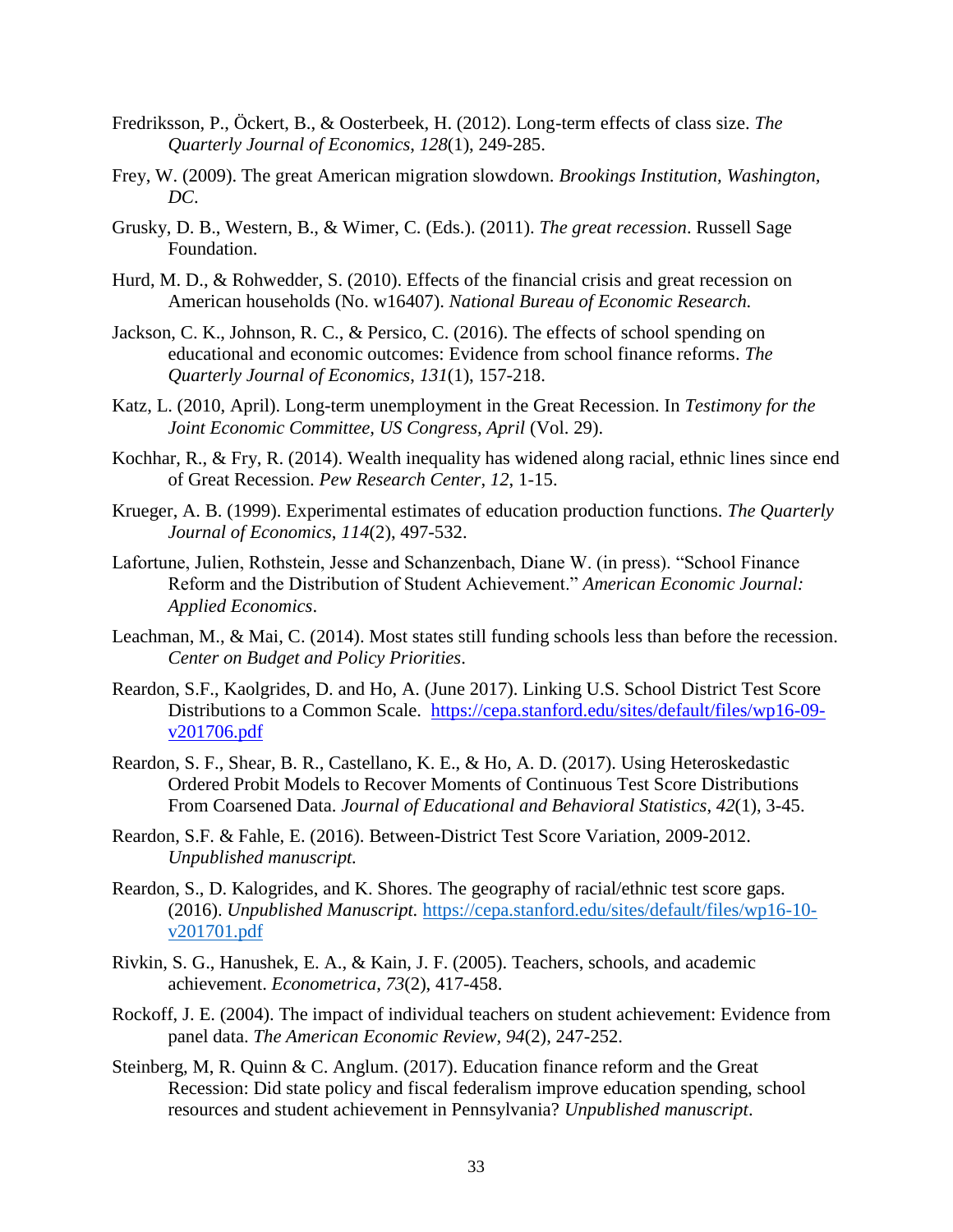- Stevens, A. H., & Schaller, J. (2011). Short-run effects of parental job loss on children's academic achievement. *Economics of Education Review*, *30*(2), 289-299.
- Votruba-Drzal, E. (2006). Economic disparities in middle childhood development: Does income matter?. *Developmental psychology*, *42*(6), 1154.
- Wolff, E., Owens, L. A., & Burak, E. (2011). How much wealth was destroyed in the great recession. In D. B. Grusky, B. Western, & C. Wimer (Eds.), *The great recession* (pp. 127-158). New York: Russell Sage Foundation.
- Yagan, D. (2016). Is the Great Recession Really Over? Longitudinal Evidence of Enduring Employment Impacts. *Unpublished Manuscript*.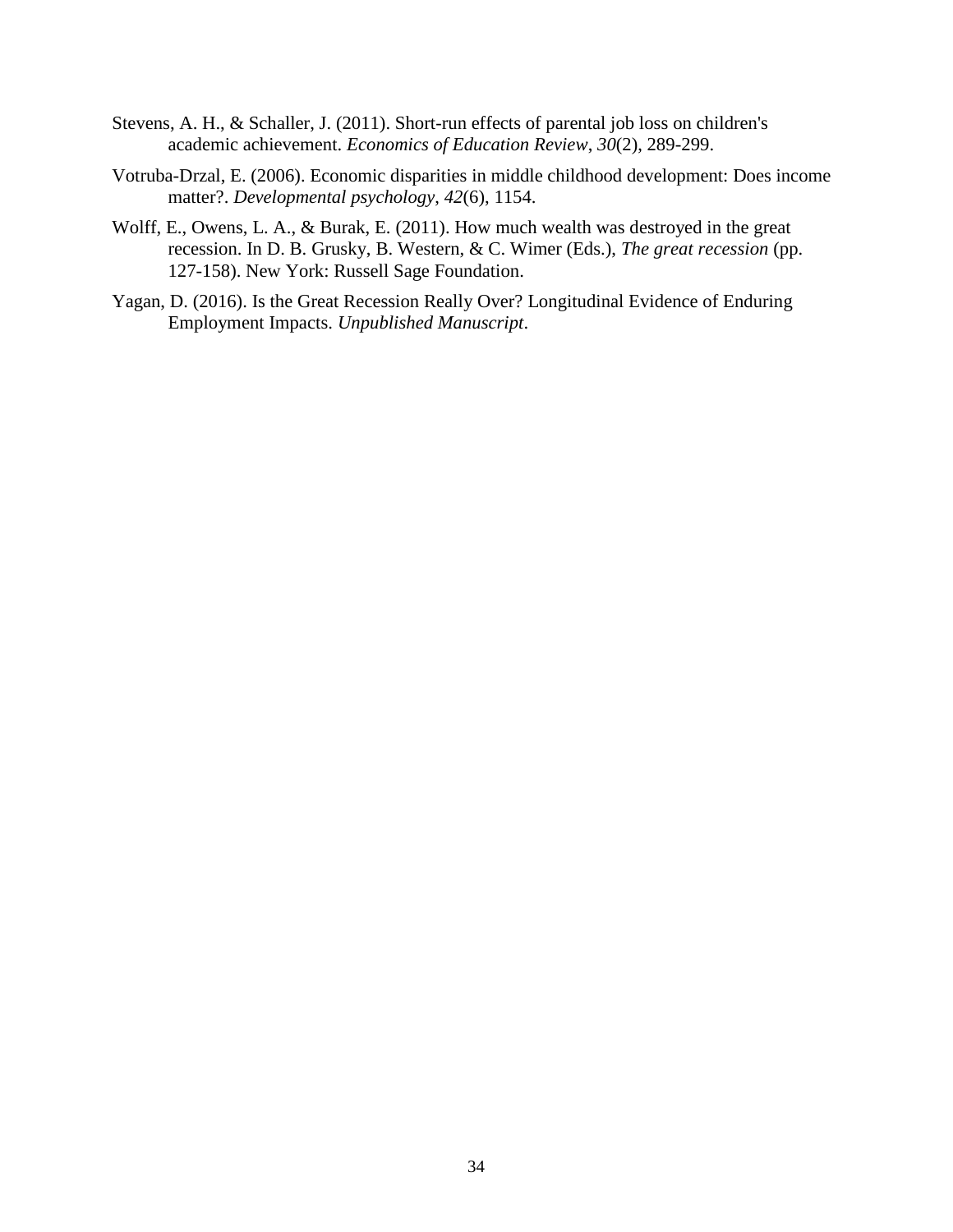#### **Tables & Figures**

|  | Table 1. County-Level Economic Characteristics, by Recession Intensity Quartile |  |  |  |
|--|---------------------------------------------------------------------------------|--|--|--|
|  |                                                                                 |  |  |  |

|                                    |            |                        |          |                |            | <b>Recession Intensity Quartile</b> |          |                |            |                |                                |
|------------------------------------|------------|------------------------|----------|----------------|------------|-------------------------------------|----------|----------------|------------|----------------|--------------------------------|
|                                    |            | <b>Analytic Sample</b> |          | Q <sub>1</sub> |            | Q <sub>2</sub>                      |          | Q <sub>3</sub> |            | Q <sub>4</sub> | $Q4-Q1$                        |
| Economic<br><b>Characteristic</b>  | <b>Pre</b> | <b>During</b>          | Pre      | <b>During</b>  | <b>Pre</b> | <b>During</b>                       | Pre      | During         | <b>Pre</b> | <b>During</b>  | $\frac{0}{0}$<br><b>Change</b> |
| Unemployment                       | .057       | .062                   | .058     | .057           | .056       | .059                                | .057     | .064           | .057       | .067           | 17.9%                          |
| Rate                               | (.018)     | (.028)                 | (.020)   | (.025)         | (.018)     | (.026)                              | (.018)   | (.028)         | (.018)     | (.033)         |                                |
| Unemployment                       | 105.6      | 164.3                  | 95.6     | 134.0          | 110.5      | 166.1                               | 112.0    | 179.6          | 104.3      | 177.8          | 19.6%                          |
| Insurance                          | (57.04)    | (146.5)                | (52.3)   | (116.0)        | (58.8)     | (142.4)                             | (57.2)   | (153.8)        | (58.2)     | (164.9)        |                                |
| <b>Child Poverty</b>               | .177       | .197                   | .193     | .211           | .174       | .192                                | .169     | .190           | .172       | .196           | 4.2%                           |
| Rate                               | (.078)     | (.084)                 | (.082)   | (.087)         | (.078)     | (.083)                              | (.075)   | (.081)         | (.076)     | (.082)         |                                |
| Household                          | 14,173     | 17,872                 | 13,175   | 17,133         | 14,567     | 18,491                              | 14,743   | 18,433         | 14,211     | 17,433         | $-5.8\%$                       |
| Earnings                           | (4494.5)   | (5708.7)               | (4184.9) | (5658.5)       | (4584.3)   | (5896.9)                            | (4643.4) | (5798.3)       | (4388.0)   | (5342.1)       |                                |
| Income (per                        | 22,181     | 29,125                 | 21,081   | 28,260         | 22,788     | 29,991                              | 22,762   | 29,709         | 22,099     | 28,541         | $-3.7%$                        |
| capita)                            | (5629.6)   | (7620.2)               | (5057.3) | (7179.1)       | (5746.3)   | (7730.4)                            | (5894.7) | (8055.8)       | (5616.5)   | (7344.8)       |                                |
| County*Year<br><b>Observations</b> | 12,007     | 12,009                 | 3,010    | 3,011          | 2,990      | 2,990                               | 3,011    | 3,012          | 2,996      | 2,996          |                                |

Notes. Mean (standard deviation) reported. *Pre* indicates the pre-recession period (fiscal years 2002-2005) and *During* indicates the period during the recession (fiscal years 2006-2009). For *Unemployment* and *Child Poverty*, the mean (standard deviation) rates are reported in proportions. For *Unemployment Insurance*, *Household Earnings* and *Income (per capita)*, the mean (standard deviation) are reported in real \$2013. *Q4-Q1* reports the percent change in economic characteristics (between the pre- and during-recession periods) for counties in quartile four of recession intensity relative to the percent change in economic characteristics for counties in quartile one of recession intensity (i.e.,  $\ln \left( \frac{Q4_{During}}{Q4} \right)$  $\frac{4_{During}}{Q4_{Pre}}$ ) —  $\ln \left(\frac{Q1_{During}}{Q1_{Pre}}\right)$  $\frac{1}{Q1_{Pre}}).$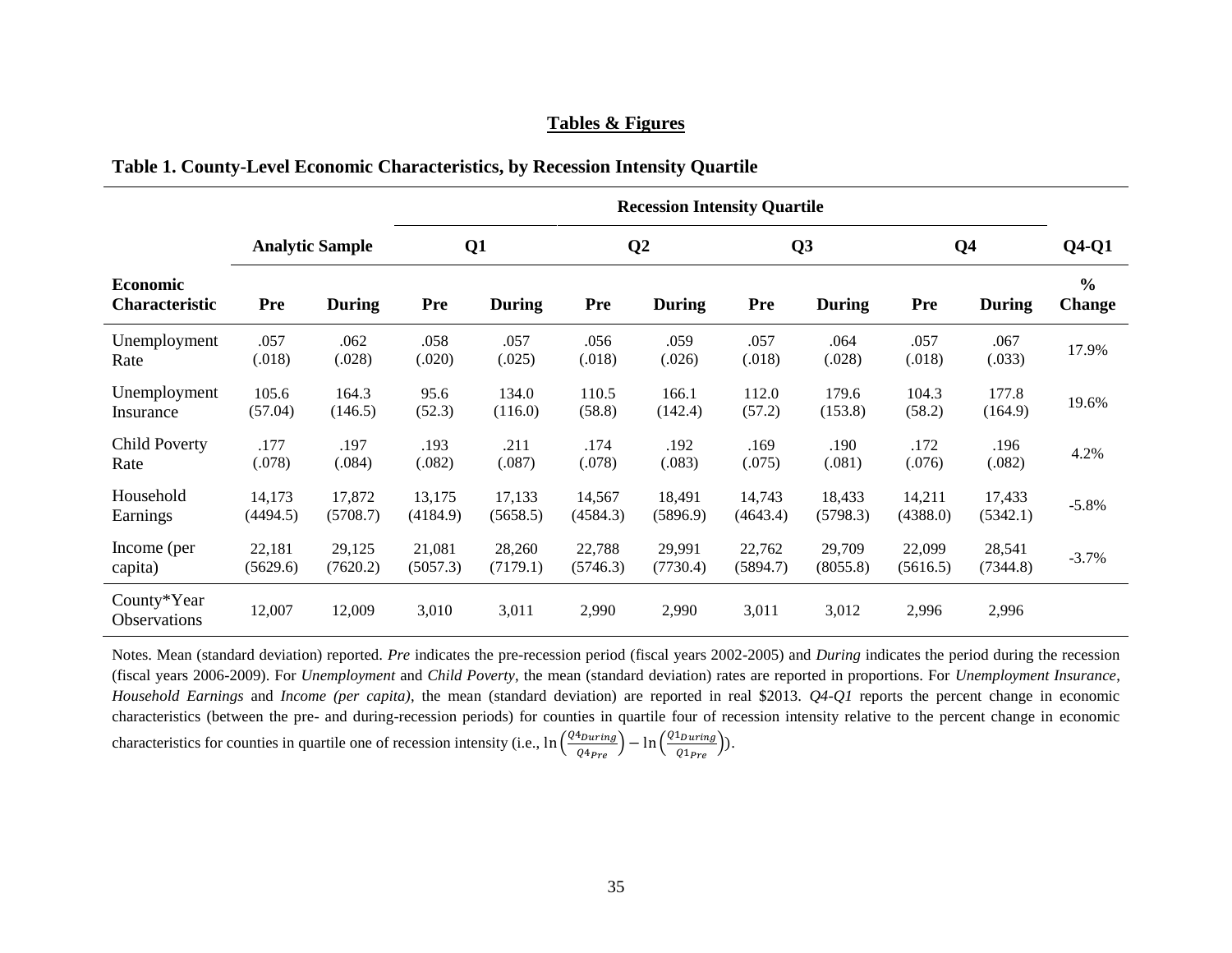|                                     |                           |            |                | <b>Recession Intensity Quartile</b> |                |
|-------------------------------------|---------------------------|------------|----------------|-------------------------------------|----------------|
| <b>District</b><br>Characteristic   | Analytic<br><b>Sample</b> | Q1         | Q <sub>2</sub> | Q3                                  | Q <sub>4</sub> |
| Enrollment                          | 1997.1                    | 1784.2     | 1762.9         | 2083.3                              | 2446.5         |
| $\left( \text{grades } 3-8 \right)$ | (7237.07)                 | (10935.56) | (4863.54)      | (6938.01)                           | (6875.55)      |
| <b>Class Size</b>                   | 16.8                      | 15.2       | 15.1           | 19.7                                | 16.8           |
|                                     | (264.37)                  | (75.04)    | (35.07)        | (476.56)                            | (14.97)        |
| Free/Reduced-                       | 0.44                      | 0.49       | 0.40           | 0.42                                | 0.47           |
| Price Lunch                         | (0.22)                    | (0.21)     | (0.23)         | (0.22)                              | (0.21)         |
| White                               | 0.73                      | 0.71       | 0.73           | 0.74                                | 0.73           |
|                                     | (0.27)                    | (0.28)     | (0.28)         | (0.27)                              | (0.26)         |
| Hispanic                            | 0.12                      | 0.13       | 0.12           | 0.11                                | 0.14           |
|                                     | (0.20)                    | (0.21)     | (0.19)         | (0.19)                              | (0.20)         |
| <b>Black</b>                        | 0.08                      | 0.09       | 0.09           | 0.08                                | 0.07           |
|                                     | (0.17)                    | (0.19)     | (0.17)         | (0.17)                              | (0.15)         |
| Asian                               | 0.02                      | 0.02       | 0.03           | 0.02                                | 0.01           |
|                                     | (0.05)                    | (0.05)     | (0.06)         | (0.05)                              | (0.03)         |
| Urban                               | 0.06                      | 0.05       | 0.07           | 0.07                                | 0.06           |
| Suburban                            | 0.24                      | 0.13       | 0.30           | 0.29                                | 0.14           |
| Rural                               | 0.49                      | 0.59       | 0.44           | 0.46                                | 0.54           |
| Town                                | 0.21                      | 0.23       | 0.19           | 0.18                                | 0.26           |
| <b>Total Revenue</b>                | 12799.8                   | 12294.7    | 14097.6        | 12640.7                             | 11311.3        |
|                                     | (5909.57)                 | (5725.13)  | (6055.09)      | (5667.88)                           | (5735.45)      |
| Instructional                       | 6484.2                    | 6172.5     | 7227.9         | 6401.7                              | 5637.4         |
| Expenditures                        | (2519.04)                 | (1997.03)  | (3002.47)      | (2331.63)                           | (1898.61)      |
| Districts                           | 11,748                    | 2,103      | 3,879          | 3,519                               | 2,266          |
| District*Year<br>Observations       | 56,191                    | 9,972      | 18,513         | 16,830                              | 10,876         |
| <b>Total Students</b>               | 106,000,000               | 16,300,000 | 30,700,000     | 33,200,000                          | 25,300,000     |

#### **Table 2. District Characteristics, by Recession Intensity Quartile**

Notes. Data are for the 2008-09 through 2012-13 school years. Mean (standard deviation) reported, except for the geographic locale of districts (Urban, Suburban, Rural and Town) which are reported in proportions. *Enrollment* is district-level enrollment of students in grades 3-8; *Class Size* is the ratio of K-12 enrollment to teachers. *Total Revenue* and *Instructional Expenditures* are in per pupil amounts and reported in \$2013. District totals are for the ELA achievement sample.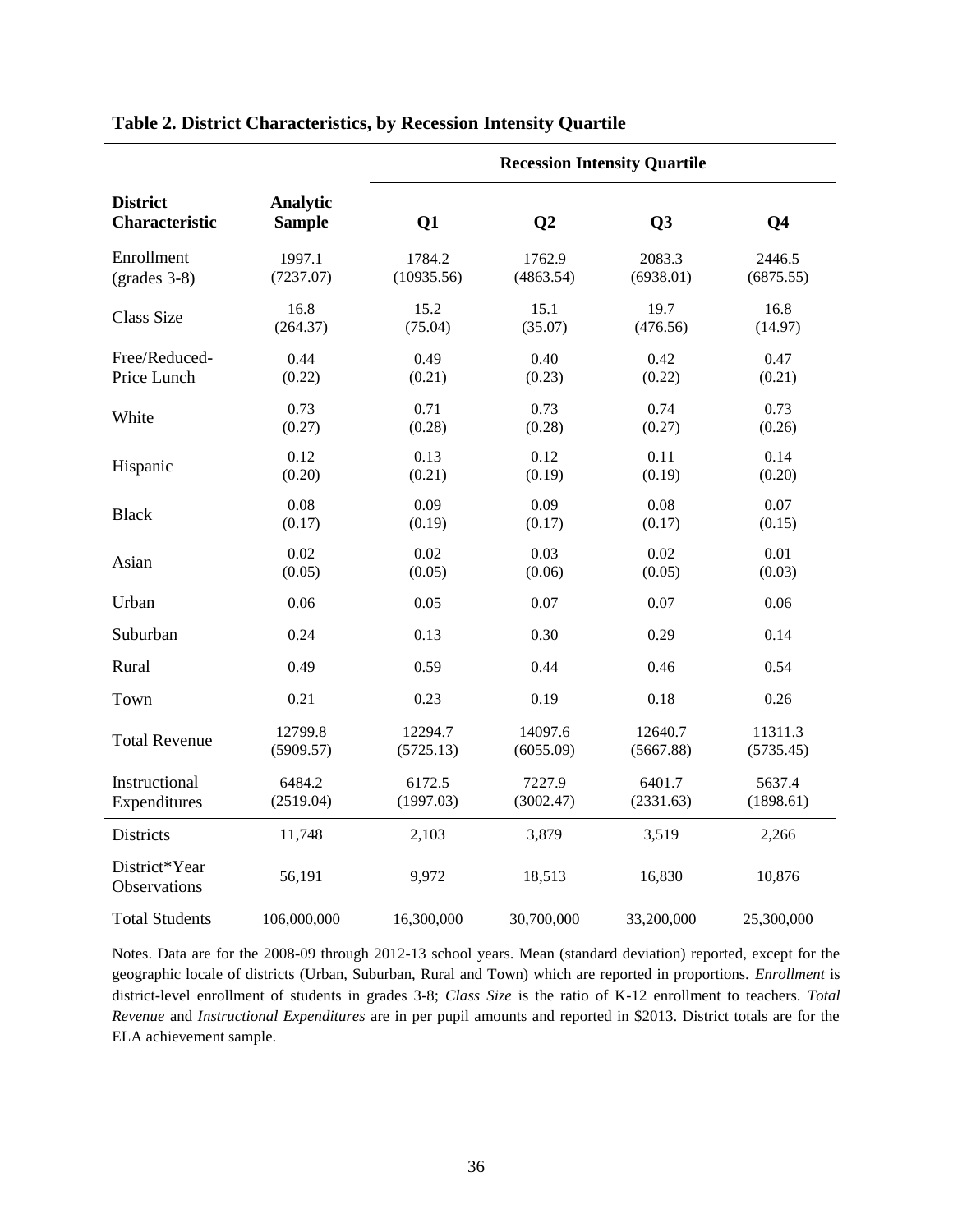|                                            |                           |                     | <b>Recession Intensity Quartile</b> |                  |                  |                                                   |
|--------------------------------------------|---------------------------|---------------------|-------------------------------------|------------------|------------------|---------------------------------------------------|
|                                            | Analytic<br><b>Sample</b> | Q1                  | $\mathbf{Q}$                        | Q3               | Q <sub>4</sub>   | <b>P-value</b><br>from F-<br>Test:<br>$Q_4 = Q_1$ |
| <b>Panel A: Math Achievement</b>           |                           |                     |                                     |                  |                  |                                                   |
| District Mean                              | 0.014<br>(0.345)          | $-0.012$<br>(0.335) | 0.023<br>(0.379)                    | 0.015<br>(0.349) | 0.014<br>(0.297) | 0.011                                             |
| <b>Districts</b>                           | 11,730                    | 2,104               | 3,872                               | 3,512            | 2,261            |                                                   |
| District*Year*Grade<br><b>Observations</b> | 308,650                   | 53,808              | 102,147                             | 92,548           | 60,147           |                                                   |
| <b>Panel A: ELA Achievement</b>            |                           |                     |                                     |                  |                  |                                                   |
| District Mean                              | 0.012                     | $-0.056$            | 0.036                               | 0.005            | 0.030            | 0.000                                             |
|                                            | (0.340)                   | (0.338)             | (0.369)                             | (0.344)          | (0.291)          |                                                   |
| <b>Districts</b>                           | 11,748                    | 2,103               | 3,879                               | 3,519            | 2,266            |                                                   |
| District*Year*Grade<br><b>Observations</b> | 315,034                   | 54,670              | 103,693                             | 94,966           | 61,705           |                                                   |

#### **Table 3. Achievement Outcomes, by Recession Intensity Quartile**

Notes. Data are for the 2008-09 through 2012-13 school years. *District Mean* is district achievement averaged across multiple grades and years (where grade-level achievement is standardized to have mean zero and standard deviation one). Means and standard deviations are weighted by  $1/\hat{\sigma}_{dgt}^2$  (where *d* denotes district, *g* denotes grade (3-8) and *t* denotes school year). *Q4=Q1* presents the p-value of a test of equality of means, by subject, between the first and fourth quartiles of the recession intensity index.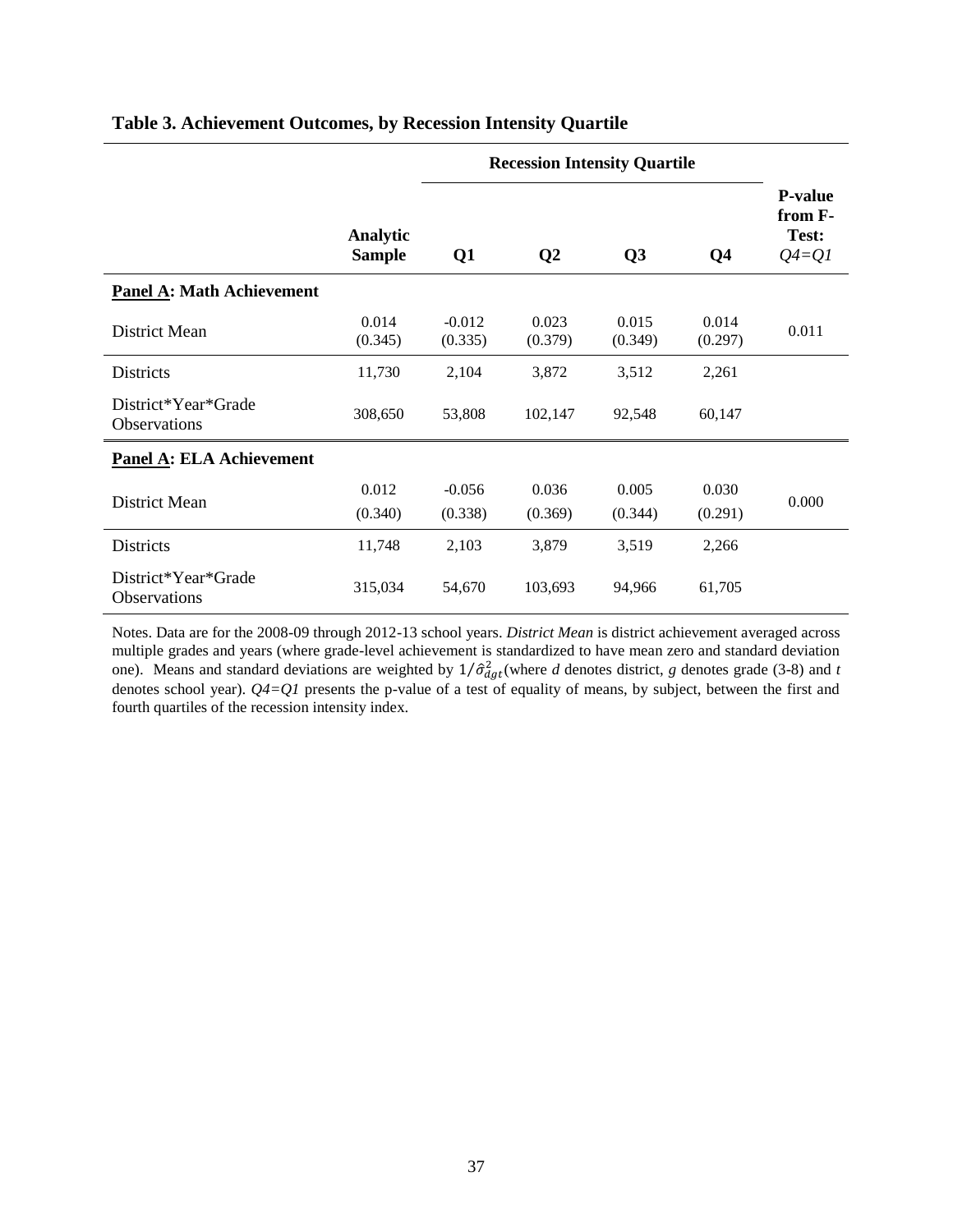|                                        | <b>Math</b>           |                       | <b>ELA</b>            |                       |
|----------------------------------------|-----------------------|-----------------------|-----------------------|-----------------------|
|                                        | (1)                   | (2)                   | (3)                   | (4)                   |
| $RI^{q=1*}$ Exposure = $\beta^{(q=1)}$ | 0.008<br>(.006)       |                       | $0.040***$<br>(.004)  |                       |
| $RI^{q=2*}$ Exposure = $\beta^{(q=2)}$ | $-0.010***$<br>(.004) |                       | $0.031***$<br>(.003)  |                       |
| $RI^{q=3*}$ Exposure = $\beta^{(q=3)}$ | $-0.017***$<br>(.004) |                       | $0.028***$<br>(.003)  |                       |
| $RI^{q=4*}$ Exposure = $\beta^{(q=4)}$ | $-0.025***$<br>(.004) |                       | $0.020***$<br>(.003)  |                       |
| RILinear*Exposure                      |                       | $-0.010***$<br>(.002) |                       | $-0.007***$<br>(.002) |
| <b>DD</b> Estimates:                   |                       |                       |                       |                       |
| $\beta^{(q=4)} - \beta^{(q=1)}$        | $-0.033***$<br>(.007) |                       | $-0.021***$<br>(.005) |                       |
| $\beta^{(q=4)} - \beta^{(q=2)}$        | $-0.015***$<br>(.006) |                       | $-0.011**$<br>(.004)  |                       |
| $\beta^{(q=4)} - \beta^{(q=3)}$        | $-0.007$<br>(.006)    |                       | $-0.009**$<br>(.004)  |                       |
| <b>Districts</b>                       | 11,730                |                       | 11,748                |                       |
| District*Year*Grade<br>Observations    | 308,650               |                       | 315,034               |                       |

**Table 4. Recession Effects on Student Achievement**

Notes. Each column represents a separate regression. Coefficients with robust standard errors (clustered at the district level) are reported.  $\mathbb{R}^{n}$  is an indicator for the *q*th recession intensity quartile and  $\mathbb{R}^{I\text{-}linear}$  is the linear recession intensity index (standardized to have mean zero and standard deviation one); *Exposure* is the number of school-age years of exposure to the recession (that varies at the cohort-level). All regressions control for districtlevel demographics (total K-12 enrollment per teacher (i.e., class size) and the proportion of students eligible for FRPL) and resource characteristics (real total revenue per pupil and real per pupil instructional expenditures), indicators for geographic locale of the district (urban, suburban, rural, town), district\*grade-level racial composition measures (proportion of students in grades 3-8 who are white, black and Hispanic), district fixed effects, year fixed effects and grade fixed effects. Coefficients statistically significant at the \*10%, \*\*5%, and \*\*\*1% levels.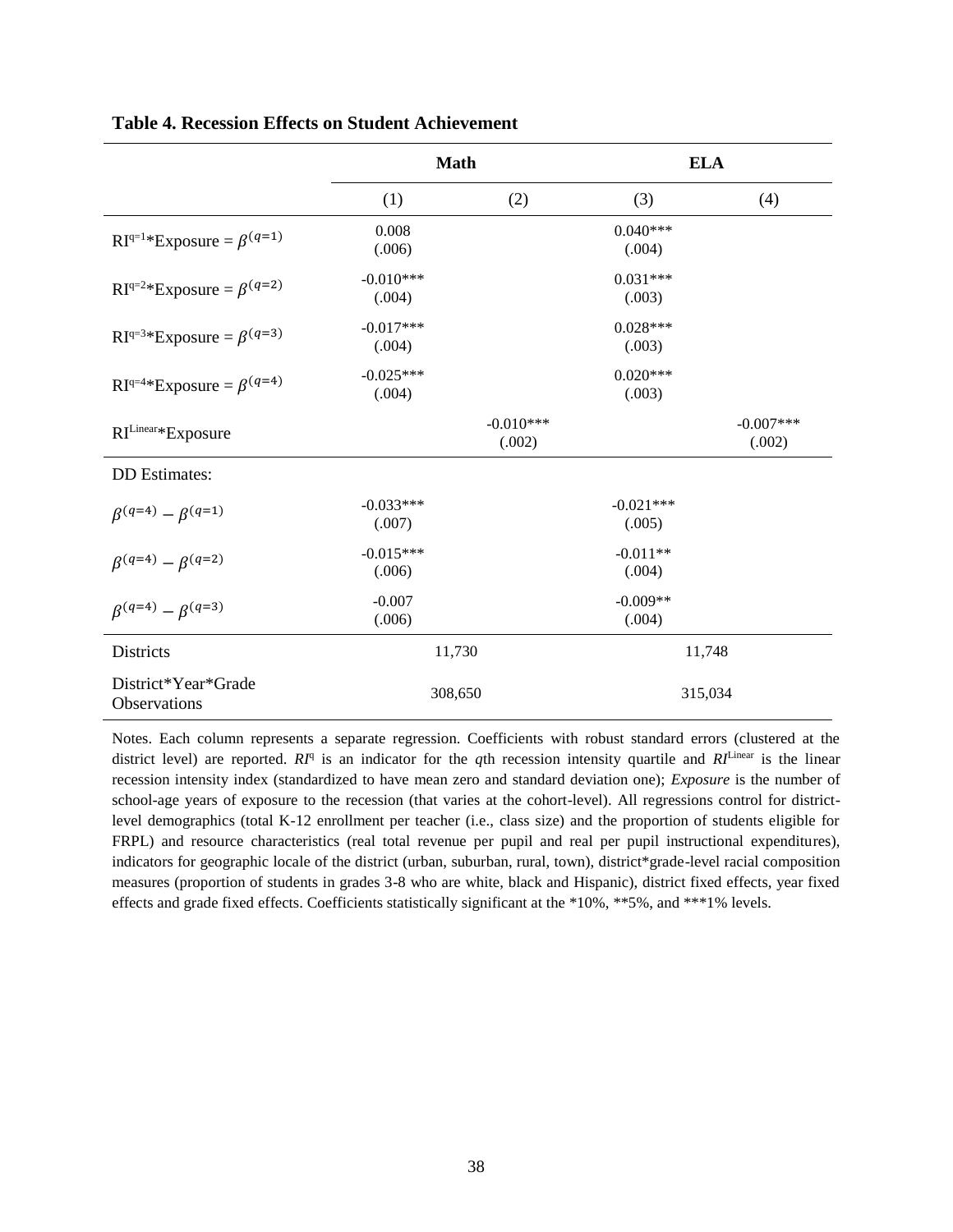|                                     |                                            |             | <b>Math</b>                     |                                    |            | <b>ELA</b>                                 |                                 |                                    |  |  |
|-------------------------------------|--------------------------------------------|-------------|---------------------------------|------------------------------------|------------|--------------------------------------------|---------------------------------|------------------------------------|--|--|
|                                     | <b>Recession Intensity</b><br><b>Index</b> |             | <b>State</b><br><b>Response</b> | <b>District</b><br><b>Response</b> |            | <b>Recession Intensity</b><br><b>Index</b> | <b>State</b><br><b>Response</b> | <b>District</b><br><b>Response</b> |  |  |
|                                     | (1)                                        | (2)         | (3)                             | (4)                                | (5)        | (6)                                        | (7)                             | (8)                                |  |  |
| $RI^{q=1*}$ Exposure =              | $-0.002$                                   | $-0.001$    | 0.004                           | 0.002                              | $0.034***$ | $0.035***$                                 | $0.033***$                      | $0.032***$                         |  |  |
| $\beta^{(q=1)}$                     | (.005)                                     | (.004)      | (.005)                          | (.005)                             | (.004)     | (.003)                                     | (.004)                          | (.004)                             |  |  |
| $RI^{q=2*}$ Exposure =              | $-0.014***$                                | $-0.007*$   | $-0.011***$                     | $-0.01***$                         | $0.029***$ | $0.032***$                                 | $0.027***$                      | $0.026***$                         |  |  |
| $\beta^{(q=2)}$                     | (.004)                                     | (.004)      | (.003)                          | (.003)                             | (.003)     | (.003)                                     | (.002)                          | (.003)                             |  |  |
| $RI^{q=3*}$ Exposure =              | $-0.016***$                                | $-0.019***$ | $-0.015***$                     | $-0.015***$                        | $0.028***$ | $0.028***$                                 | $0.029***$                      | $0.029***$                         |  |  |
| $\beta^{(q=3)}$                     | (.004)                                     | (.004)      | (.003)                          | (.003)                             | (.003)     | (.003)                                     | (.002)                          | (.003)                             |  |  |
| $RI^{q=4*}$ Exposure =              | $-0.017***$                                | $-0.026***$ | $-0.019***$                     | $-0.018***$                        | $0.025***$ | $0.020***$                                 | $0.021***$                      | $0.022***$                         |  |  |
| $\beta^{(q=4)}$                     | (.004)                                     | (.004)      | (.004)                          | (.004)                             | (.003)     | (.003)                                     | (.003)                          | (.004)                             |  |  |
| <b>DD</b> Estimates:                |                                            |             |                                 |                                    |            |                                            |                                 |                                    |  |  |
| $\beta^{(q=4)} - \beta^{(q=1)}$     | $-0.015**$                                 | $-0.025***$ | $-0.023***$                     | $-0.020***$                        | $-0.009*$  | $-0.015***$                                | $-0.011**$                      | $-0.010*$                          |  |  |
|                                     | (.006)                                     | (.006)      | (.007)                          | (.007)                             | (.005)     | (.005)                                     | (.005)                          | (.006)                             |  |  |
| $\beta^{(q=4)} - \beta^{(q=2)}$     | $-0.003$                                   | $-0.019***$ | $-0.008$                        | $-0.008$                           | $-0.005$   | $-0.012***$                                | $-0.006$                        | $-0.004$                           |  |  |
|                                     | (.005)                                     | (.006)      | (.005)                          | (.005)                             | (.004)     | (.004)                                     | (.005)                          | (.005)                             |  |  |
| $\beta^{(q=4)} - \beta^{(q=3)}$     | $-0.001$                                   | $-0.007$    | $-0.004$                        | $-0.002$                           | $-0.003$   | $-0.008*$                                  | $-0.007$                        | $-0.006$                           |  |  |
|                                     | (.006)                                     | (.006)      | (.005)                          | (.006)                             | (.005)     | (.004)                                     | (.005)                          | (.005)                             |  |  |
| Districts                           | 11,730                                     | 11,730      | 11,730                          | 11,549                             | 11,748     | 11,748                                     | 11,748                          | 11,581                             |  |  |
| District*Year*Grade<br>Observations | 308,650                                    | 308,650     | 308,650                         | 307,322                            | 315,034    | 315,034                                    | 315,034                         | 313,732                            |  |  |

## **Table 5. Recession Effects on Student Achievement: Sensitivity Analysis**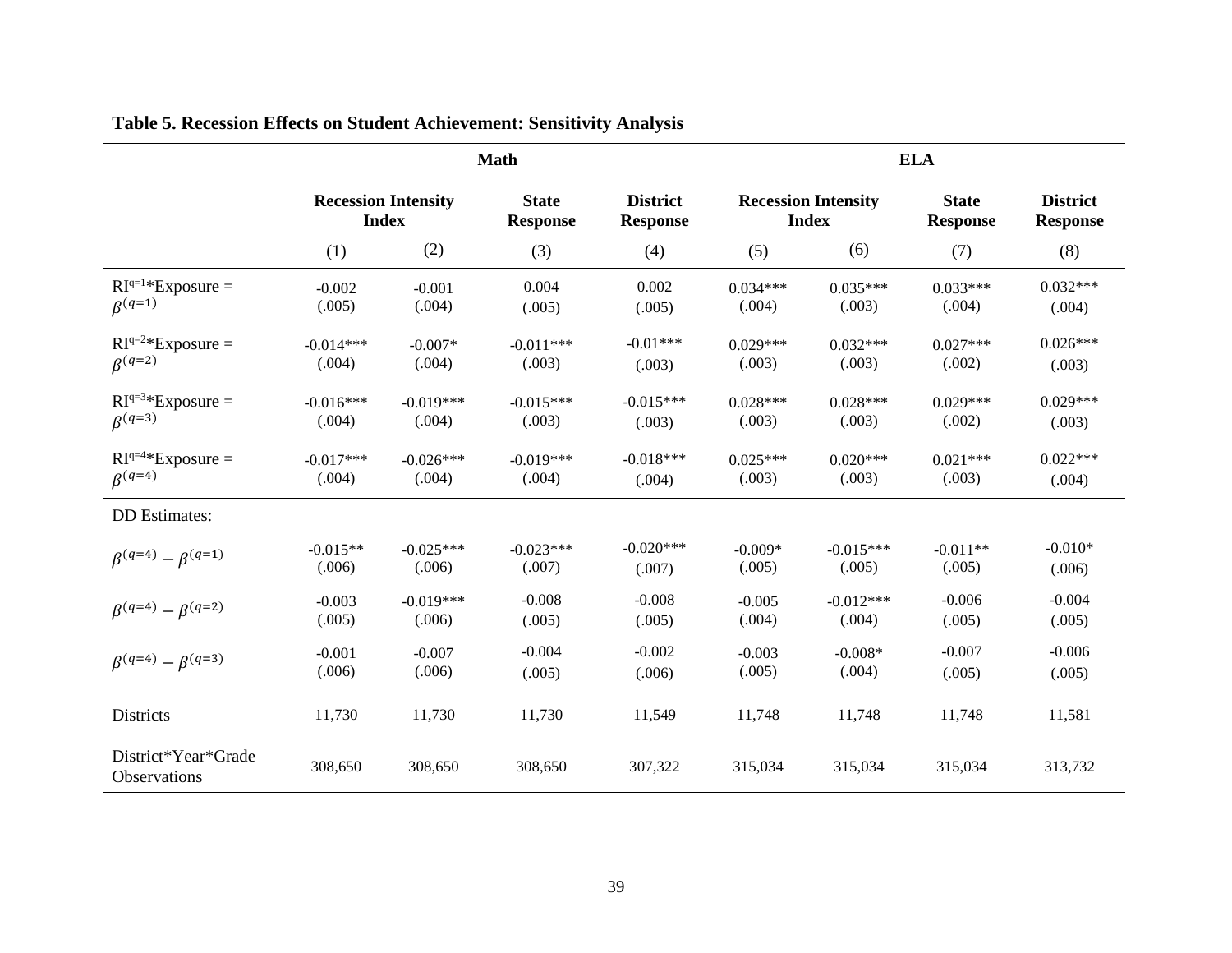Notes. Each column represents a separate regression. Coefficients with robust standard errors (clustered at the district level) are reported. In columns (1) and (5), we construct recession intensity quartiles based on the pre-recession period – fiscal years 2000-2003 – as in Yagan (2016). In columns (2) and (6), we construct weighted quartiles of the recession intensity index that are based on district-level enrollment in grades 3-8. In columns (3) and (7), we add state-by-year fixed effects to equation (2). In columns (4) and (8), we add district-by-year fixed effects to equation (2). All regressions control for district-level demographics (total K-12 enrollment per teacher (i.e., class size) and the proportion of students eligible for FRPL) and resource characteristics (real total revenue per pupil and real per pupil instructional expenditures), indicators for geographic locale of the district (urban, suburban, rural, town), district\*grade-level racial composition measures (proportion of students in grades 3-8 who are white, black and Hispanic), district fixed effects, year fixed effects and grade fixed effects. Coefficients statistically significant at the \*10%, \*\*5%, and \*\*\*1% levels.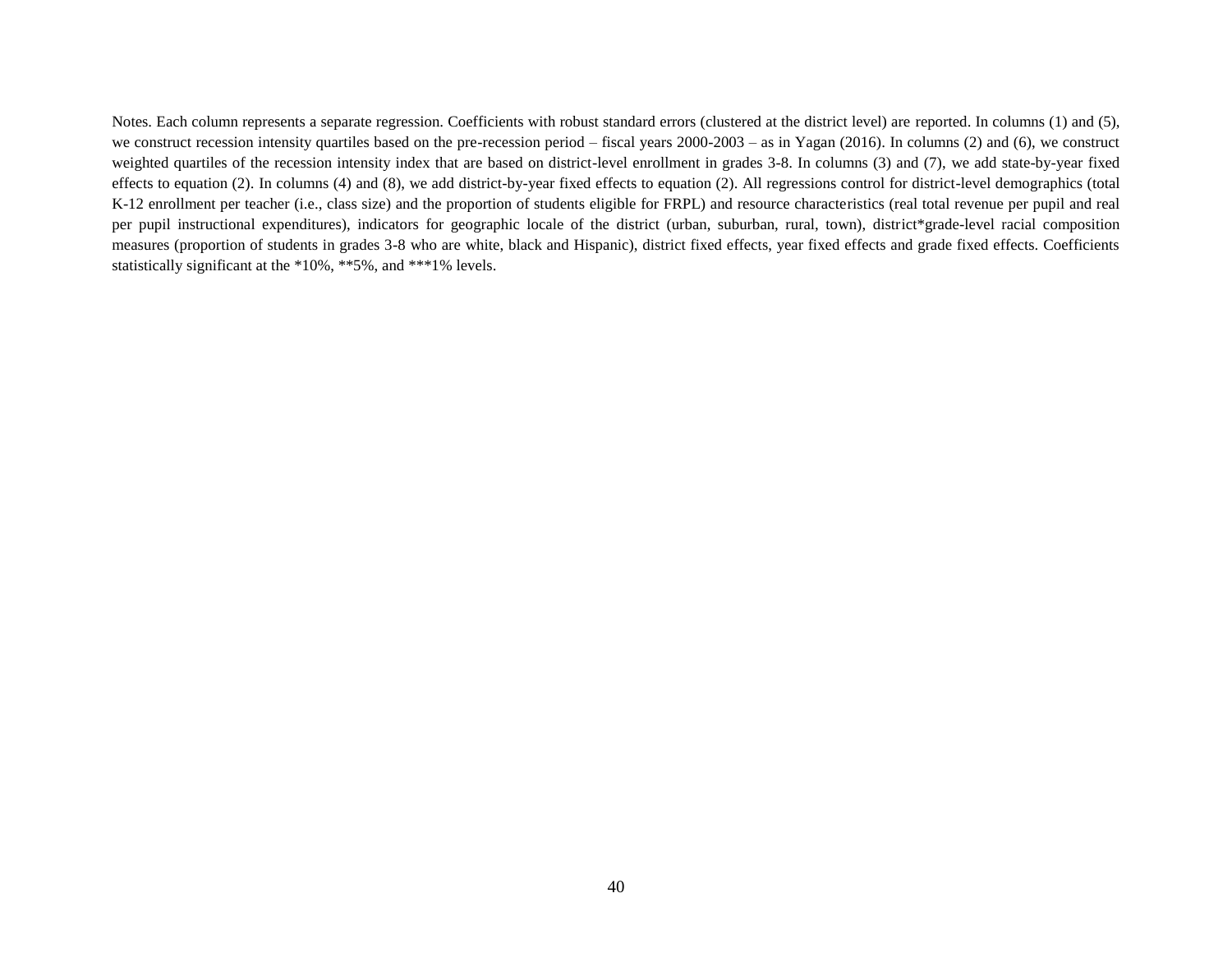|                                            | <b>Cohort</b><br>2002 | <b>Cohort</b><br>2003 | <b>Cohort</b><br>2004 | <b>Cohort</b><br>2005 | <b>Cohort</b><br>2006 | <b>Cohort</b><br>2007 | <b>Cohort</b><br>2008 | <b>P-value from</b><br>F-Test:<br>$2002 = 2003 = $<br>2007=2008 |
|--------------------------------------------|-----------------------|-----------------------|-----------------------|-----------------------|-----------------------|-----------------------|-----------------------|-----------------------------------------------------------------|
| Panel A: Math                              |                       |                       |                       |                       |                       |                       |                       |                                                                 |
| $RI^{q=1*}Cohort_c =$<br>$\beta_c^{(q=1)}$ | $0.033***$<br>(.008)  | $0.027***$<br>(.008)  | 0.010<br>(.007)       | $-0.002$<br>(.007)    | $-0.011*$<br>(.006)   | $-0.013***$<br>(.005) | $-0.010**$<br>(.005)  | 0.000                                                           |
| $RI^{q=2*}Cohort_c =$<br>$\beta_c^{(q=2)}$ | $-0.004$<br>(.006)    | $-0.008$<br>(.005)    | $-0.014***$<br>(.005) | $-0.018***$<br>(.004) | $-0.020***$<br>(.004) | $-0.021***$<br>(.003) | $-0.010***$<br>(.003) | 0.000                                                           |
| $RI^{q=3}*Cohort_c =$<br>$\beta_c^{(q=3)}$ | $-0.021***$<br>(.005) | $-0.021***$<br>(.005) | $-0.022***$<br>(.005) | $-0.023***$<br>(.005) | $-0.020***$<br>(.004) | $-0.012***$<br>(.004) | $-0.009***$<br>(.003) | 0.028                                                           |
| $RI^{q=4*}Cohort_c =$<br>$\beta_c^{(q=4)}$ | $-0.028***$<br>(.006) | $-0.033***$<br>(.005) | $-0.032***$<br>(.006) | $-0.030***$<br>(.005) | $-0.026***$<br>(.005) | $-0.018***$<br>(.004) | $-0.011***$<br>(.004) | 0.004                                                           |
| <b>DD</b> Estimates:                       |                       |                       |                       |                       |                       |                       |                       |                                                                 |
| $\beta_c^{(q=4)} - \beta_c^{(q=1)}$        | $-0.061***$<br>(.011) | $-0.059***$<br>(.011) | $-0.042***$<br>(.010) | $-0.027***$<br>(.009) | $-0.015*$<br>(.008)   | $-0.005$<br>(.007)    | $-0.001$<br>(.006)    |                                                                 |
| $\beta_c^{(q=4)} - \beta_c^{(q=2)}$        | $-0.025***$<br>(.009) | $-0.025***$<br>(.009) | $-0.017**$<br>(.008)  | $-0.012*$<br>(.007)   | $-0.006$<br>(.006)    | 0.003<br>(.005)       | $-0.001$<br>(.005)    |                                                                 |
| $\beta_c^{(q=4)} - \beta_c^{(q=3)}$        | $-0.008$<br>(.009)    | $-0.012$<br>(.009)    | $-0.009$<br>(.008)    | $-0.007$<br>(.007)    | $-0.007$<br>(.006)    | $-0.006$<br>(.005)    | $-0.002$<br>(.005)    |                                                                 |
| Districts                                  |                       |                       |                       | 11,730                |                       |                       |                       |                                                                 |
| District*Year*Grade<br>Observations        |                       |                       |                       | 308,650               |                       |                       |                       |                                                                 |
| Panel B: ELA                               |                       |                       |                       |                       |                       |                       |                       |                                                                 |
| $RIq=1*Cohortc =$<br>$\beta_c^{(q=1)}$     | $0.031***$<br>(.007)  | $0.036***$<br>(.007)  | $0.047***$<br>(.006)  | $0.051***$<br>(.005)  | $0.051***$<br>(.005)  | $0.045***$<br>(.004)  | $0.036***$<br>(.004)  | 0.000                                                           |

### **Table 6. Recession Effects on Student Achievement, by Cohort (Age of Exposure)**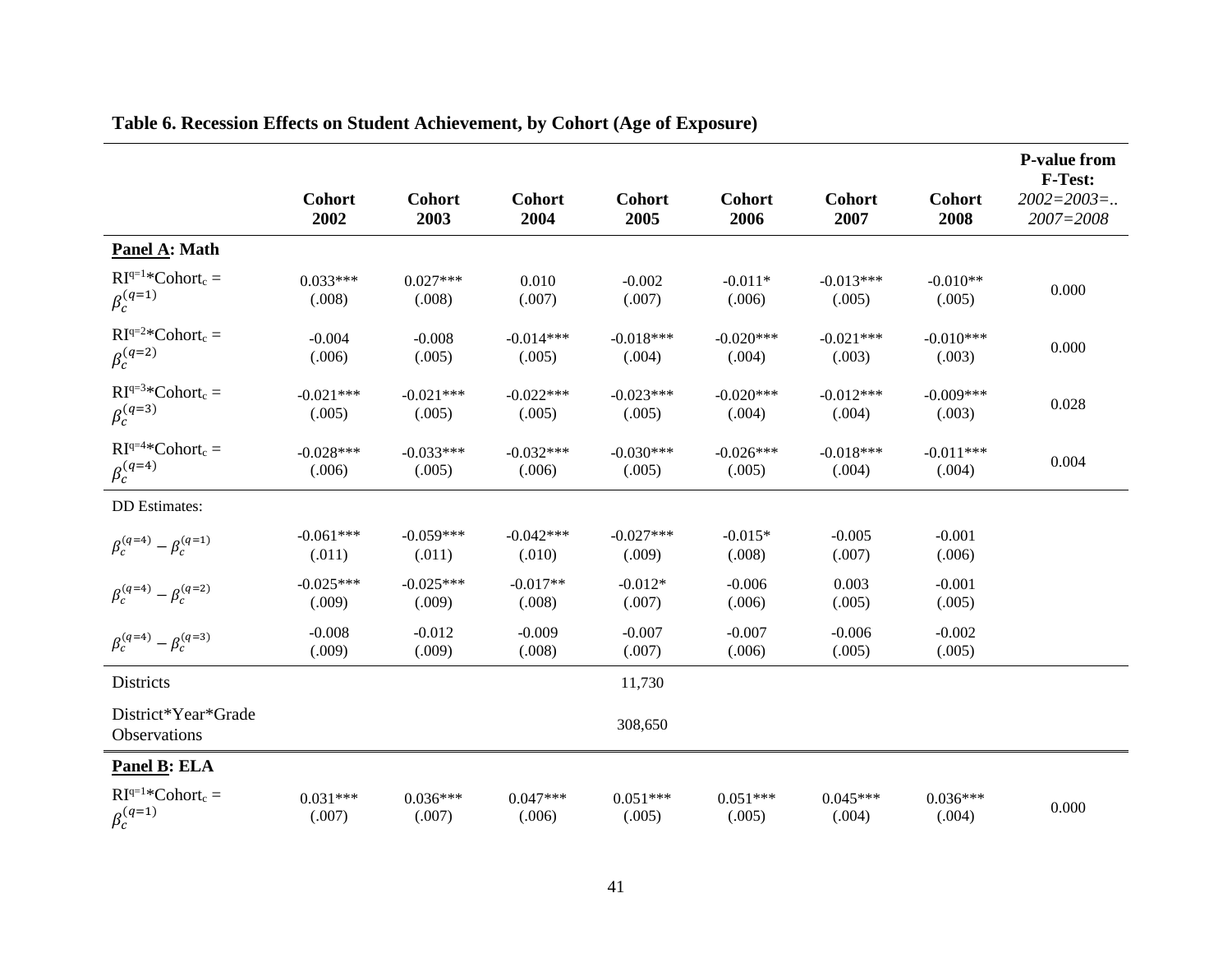| $RI^{q=2*}Cohort_c =$<br>$\beta_c^{(q=2)}$ | $0.024***$<br>(.004)  | $0.030***$<br>(.004)  | $0.039***$<br>(.004)  | $0.039***$<br>(.003)  | $0.035***$<br>(.003)  | $0.031***$<br>(.003)  | $0.025***$<br>(.003)  | 0.000 |
|--------------------------------------------|-----------------------|-----------------------|-----------------------|-----------------------|-----------------------|-----------------------|-----------------------|-------|
| $RI^{q=3*}Cohort_c =$<br>$\beta_c^{(q=3)}$ | $0.008**$<br>(.004)   | $0.022***$<br>(.004)  | $0.034***$<br>(.004)  | $0.041***$<br>(.003)  | $0.039***$<br>(.003)  | $0.037***$<br>(.002)  | $0.025***$<br>(.002)  | 0.000 |
| $RI^{q=4*}Cohort_c =$<br>$\beta_c^{(q=4)}$ | $-0.004$<br>(.005)    | $0.009*$<br>(.006)    | $0.023***$<br>(.005)  | $0.033***$<br>(.005)  | $0.033***$<br>(.004)  | $0.029***$<br>(.003)  | $0.020***$<br>(.003)  | 0.000 |
| <b>DD</b> Estimates:                       |                       |                       |                       |                       |                       |                       |                       |       |
| $\beta_c^{(q=4)} - \beta_c^{(q=1)}$        | $-0.035***$<br>(.009) | $-0.027***$<br>(.009) | $-0.025***$<br>(.008) | $-0.018***$<br>(.007) | $-0.019***$<br>(.006) | $-0.016***$<br>(.005) | $-0.016***$<br>(.005) |       |
| $\beta_c^{(q=4)} - \beta_c^{(q=2)}$        | $-0.028***$<br>(.007) | $-0.021***$<br>(.008) | $-0.016**$<br>(.007)  | $-0.006$<br>(.006)    | $-0.003$<br>(.005)    | $-0.002$<br>(.004)    | $-0.005$<br>(.004)    |       |
| $\beta_c^{(q=4)} - \beta_c^{(q=3)}$        | $-0.012*$<br>(.007)   | $-0.012$<br>(.008)    | $-0.011$<br>(.007)    | $-0.008$<br>(.006)    | $-0.007$<br>(.005)    | $-0.007*$<br>(.004)   | $-0.004$<br>(.004)    |       |
| Districts                                  |                       |                       |                       | 11,748                |                       |                       |                       |       |
| District*Year*Grade<br>Observations        |                       |                       |                       | 315,034               |                       |                       |                       |       |

Notes. Each panel represents a separate regression based on equation (3). Coefficients with robust standard errors (clustered at the district level) are reported. Table A1 summarizes how cohorts are defined. All regressions control for district-level demographics (total K-12 enrollment per teacher (i.e., class size) and the proportion of students eligible for FRPL) and resource characteristics (real total revenue per pupil and real per pupil instructional expenditures), indicators for geographic locale of the district (urban, suburban, rural, town), district\*grade-level racial composition measures (proportion of students in grades 3-8 who are white, black and Hispanic), district fixed effects, year fixed effects and grade fixed effects. Coefficients statistically significant at the \*10%, \*\*5%, and \*\*\*1% levels.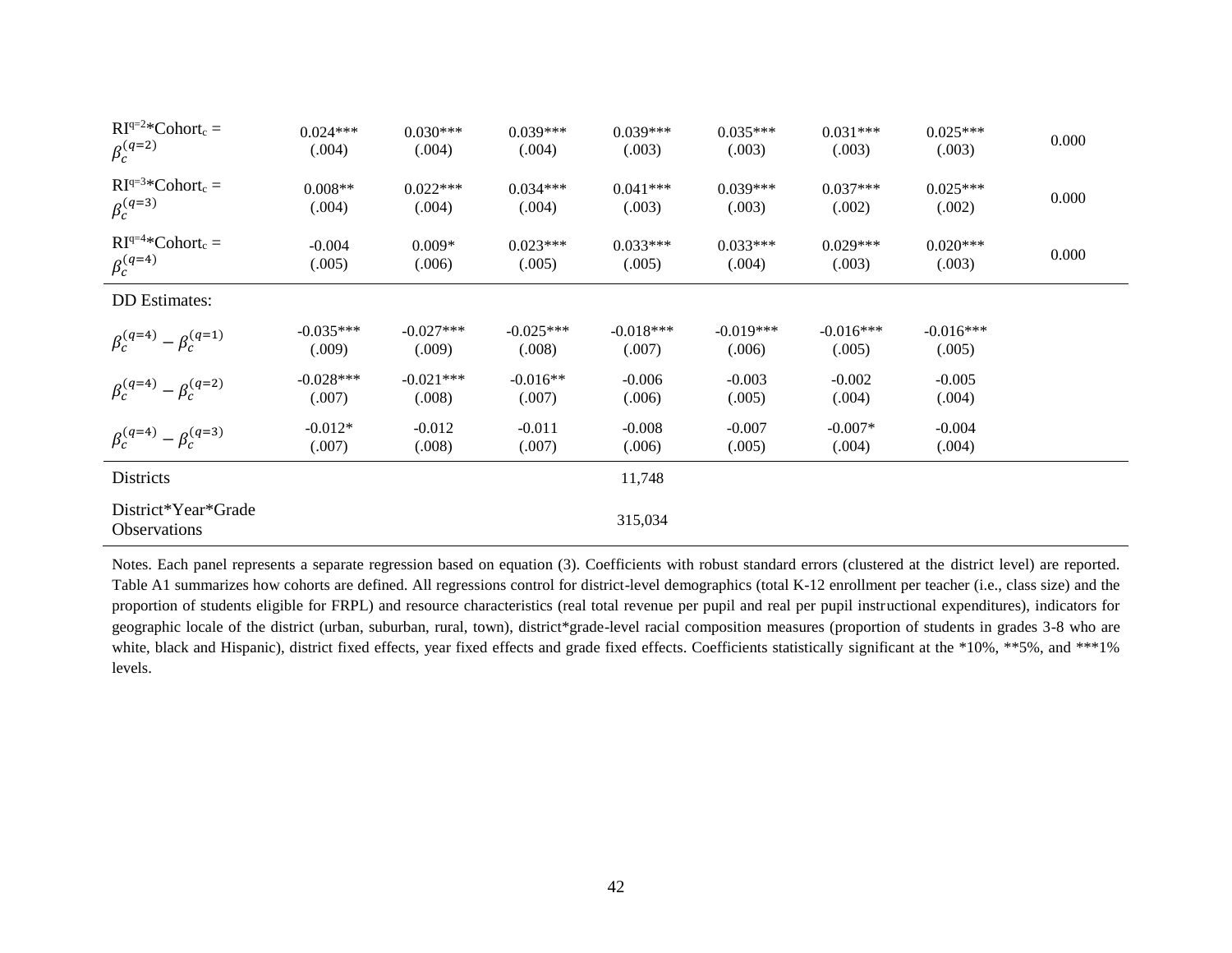|                                 |                   |                   | <b>Math</b>       |                   | <b>ELA</b>        |                   |                   |                   |
|---------------------------------|-------------------|-------------------|-------------------|-------------------|-------------------|-------------------|-------------------|-------------------|
|                                 | <b>Quartile 1</b> | <b>Quartile 2</b> | <b>Quartile 3</b> | <b>Quartile 4</b> | <b>Quartile 1</b> | <b>Quartile 2</b> | <b>Quartile 3</b> | <b>Quartile 4</b> |
| Panel A: %FRPL                  |                   |                   |                   |                   |                   |                   |                   |                   |
| $RI^{q=1*}$ Exposure =          | 0.017             | $-0.022***$       | $-0.006$          | $0.022***$        | $0.046***$        | $0.027***$        | $0.030***$        | $0.047***$        |
| $\beta^{(q=1)}$                 | (0.013)           | (.009)            | (.011)            | (.009)            | (.007)            | (.007)            | (.005)            | (.007)            |
| $RI^{q=2*}$ Exposure =          | $-0.000$          | $-0.014**$        | $-0.012$          | $-0.013*$         | $0.030***$        | $0.028***$        | $0.031***$        | $0.033***$        |
| $\beta^{(q=2)}$                 | (.005)            | (.006)            | (.010)            | (.008)            | (.004)            | (.005)            | (.007)            | (.005)            |
| $RI^{q=3*}$ Exposure =          | $-0.006$          | $-0.013$          | $-0.028***$       | $-0.021***$       | $0.031***$        | $0.024***$        | $0.031***$        | $0.033***$        |
| $\beta^{(q=3)}$                 | (.005)            | (.008)            | (.008)            | (.008)            | (.004)            | (.005)            | (.007)            | (.005)            |
| $RI^{q=4*}$ Exposure =          | 0.005             | $-0.021***$       | $-0.039***$       | $-0.031***$       | $0.046***$        | $0.016***$        | $-0.002$          | $0.033***$        |
| $\beta^{(q=4)}$                 | (.009)            | (.008)            | (.006)            | (.007)            | (.006)            | (.006)            | (.006)            | (.007)            |
| Quartile Mean                   | 0.082             | 0.291             | 0.446             | 0.676             | 0.082             | 0.291             | 0.446             | 0.676             |
| DD Estimate:                    | $-0.011$          | 0.001             | $-0.033***$       | $-0.053***$       | 0.000             | $-0.011$          | $-0.032***$       | $-0.014$          |
| $\beta^{(q=4)} - \beta^{(q=1)}$ | (.016)            | (.012)            | (.013)            | (.011)            | (.009)            | (.009)            | (.008)            | (.010)            |
| $\beta^{(q=4)} - \beta^{(q=2)}$ | 0.005             | $-0.007$          | $-0.027**$        | $-0.018*$         | $0.016***$        | $-0.012*$         | $-0.032***$       | 0.000             |
|                                 | (.010)            | (.010)            | (.012)            | (.011)            | (.007)            | (.007)            | (.009)            | (.009)            |
| $\beta^{(q=4)} - \beta^{(q=3)}$ | 0.011             | $-0.008$          | $-0.011$          | $-0.010$          | $0.015***$        | $-0.008$          | $-0.026***$       | 0.000             |
|                                 | (.010)            | (.012)            | (.010)            | (.011)            | (.007)            | (.008)            | (.008)            | (.009)            |
| Panel B: %IEP                   |                   |                   |                   |                   |                   |                   |                   |                   |
| $RIq=1*Exposure =$              | 0.013             | $0.020*$          | $-0.013$          | 0.003             | $0.034***$        | $0.050***$        | $0.034***$        | $0.040***$        |
| $\beta^{(q=1)}$                 | (.010)            | (.010)            | (.011)            | (.009)            | (.009)            | (.008)            | (.006)            | (.006)            |
| $RI^{q=2*}$ Exposure =          | $0.010*$          | 0.002             | $-0.036***$       | $-0.022***$       | $0.032***$        | $0.047***$        | $0.014***$        | $0.023***$        |
| $\beta^{(q=2)}$                 | (.005)            | (.007)            | (.008)            | (.007)            | (.004)            | (.005)            | (.005)            | (.005)            |
| $RI^{q=3*}$ Exposure =          | $-0.002$          | $-0.018***$       | $-0.021***$       | $-0.027***$       | $0.034***$        | $0.035***$        | $0.025***$        | $0.013***$        |
| $\beta^{(q=3)}$                 | (.008)            | (.007)            | (.006)            | (.006)            | (.006)            | (.004)            | (.005)            | (.005)            |

## **Table 7. Recession Effects on Student Achievement, by Student Characteristics**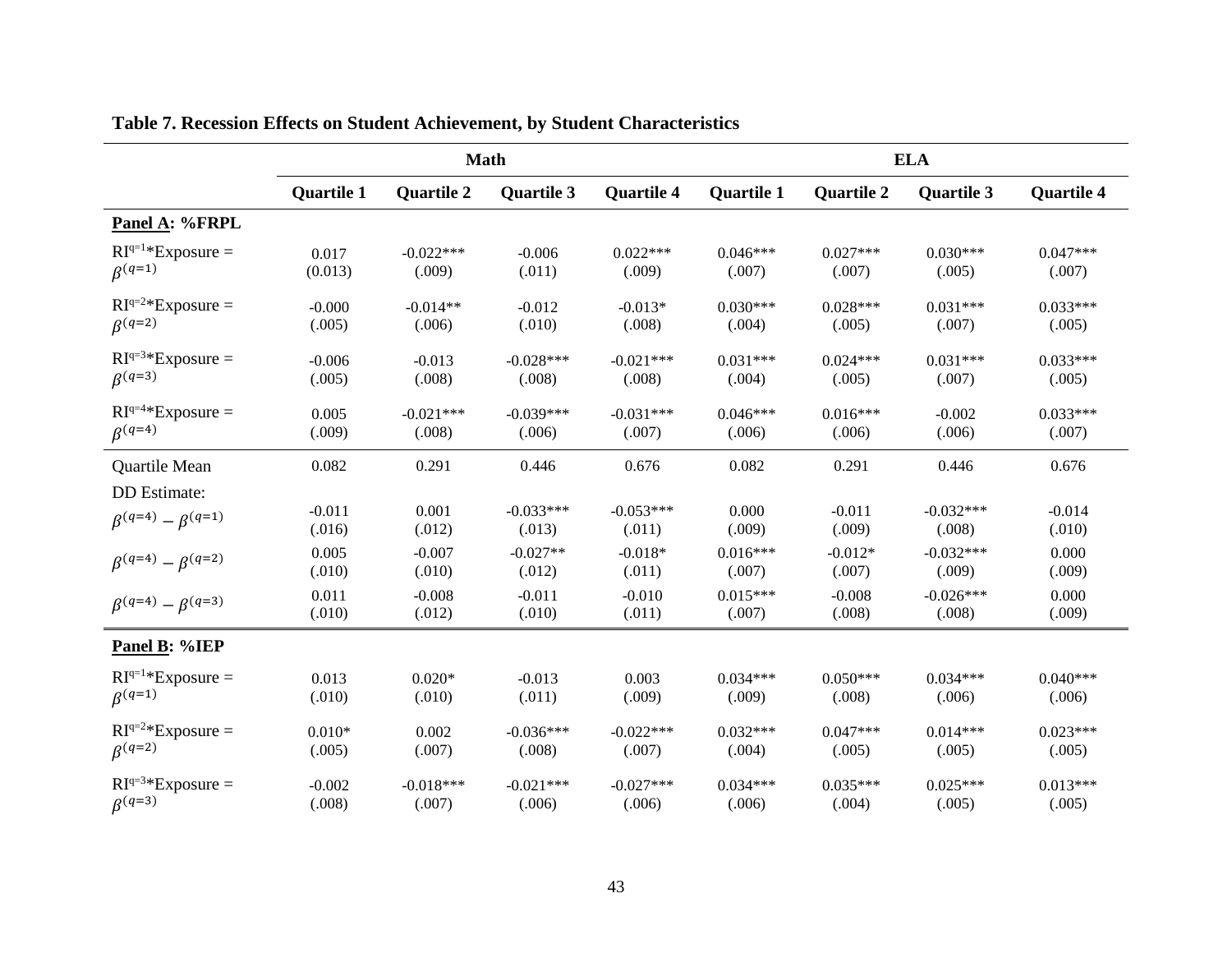| $RI^{q=4*}$ Exposure =          | $-0.001$   | $-0.025***$ | $-0.035***$ | $-0.027***$ | $0.052***$ | $0.025***$  | 0.001       | 0.000       |
|---------------------------------|------------|-------------|-------------|-------------|------------|-------------|-------------|-------------|
| $\beta^{(q=4)}$                 | (.010)     | (.006)      | (.007)      | (.010)      | (.006)     | (.005)      | (.007)      | (.006)      |
| Quartile Mean                   | 0.037      | 0.120       | 0.151       | 0.211       | 0.037      | 0.120       | 0.151       | 0.214       |
| DD Estimate:                    |            |             |             |             |            |             |             |             |
| $\beta^{(q=4)}-\beta^{(q=1)}$   | $-0.014$   | $-0.045***$ | $-0.022*$   | $-0.030**$  | $0.018*$   | $-0.026**$  | $-0.033***$ | $-0.039***$ |
|                                 | (.015)     | (.012)      | (.013)      | (.014)      | (.010)     | (.009)      | (.009)      | (.009)      |
| $\beta^{(q=4)} - \beta^{(q=2)}$ | $-0.011$   | $-0.027***$ | 0.000       | $-0.005$    | $0.020***$ | $-0.023***$ | $-0.013$    | $-0.023***$ |
|                                 | (.012)     | (.009)      | (.010)      | (.012)      | (.007)     | (.007)      | (.009)      | (.008)      |
| $\beta^{(q=4)} - \beta^{(q=3)}$ | 0.001      | $-0.007$    | $-0.014$    | $-0.000$    | $0.018**$  | $-0.010$    | $-0.025***$ | $-0.012$    |
|                                 | (.013)     | (.010)      | (.009)      | (.012)      | (.009)     | (.007)      | (.009)      | (.008)      |
| Panel C: %ELL                   |            |             |             |             |            |             |             |             |
| $RI^{q=1*}$ Exposure =          | 0.002      | $-0.005$    | 0.002       | 0.013       | $0.035***$ | $0.032***$  | $0.044***$  | $0.041***$  |
| $\beta^{(q=1)}$                 | (.011)     | (.011)      | (.011)      | (.008)      | (.008)     | (.008)      | (.006)      | (.006)      |
| $RI^{q=2*}$ Exposure =          | $0.024***$ | $-0.029***$ | $-0.011$    | $-0.015***$ | $0.049***$ | $0.019**$   | $0.026***$  | $0.030***$  |
| $\beta^{(q=2)}$                 | (.008)     | (.008)      | (.007)      | (.005)      | (.006)     | (.006)      | (.005)      | (.004)      |
| $RI^{q=3*}$ Exposure =          | $0.032***$ | $-0.032***$ | $-0.039***$ | $-0.023***$ | $0.051***$ | $0.020**$   | $0.019***$  | $0.023***$  |
| $\beta^{(q=3)}$                 | (.006)     | (.008)      | (.006)      | (.006)      | (.005)     | (.007)      | (.004)      | (.004)      |
| $RI^{q=4*}$ Exposure =          | $0.025***$ | $-0.030***$ | $-0.047***$ | $-0.029***$ | $0.050***$ | $0.024***$  | 0.003       | $0.014***$  |
| $\beta^{(q=4)}$                 | (.005)     | (.009)      | (.009)      | (.005)      | (.005)     | (.009)      | (.007)      | (.005)      |
| Quartile Mean                   | 0.000      | 0.002       | 0.010       | 0.100       | 0.000      | 0.002       | 0.010       | 0.100       |
| <b>DD</b> Estimate:             |            |             |             |             |            |             |             |             |
| $\beta^{(q=4)} - \beta^{(q=1)}$ | $0.023*$   | $-0.025*$   | $-0.049***$ | $-0.042***$ | $0.015*$   | $-0.008$    | $-0.041***$ | $-0.027***$ |
|                                 | (.012)     | (.014)      | (.014)      | (.010)      | (.009)     | (.011)      | (.009)      | (.008)      |
| $\beta^{(q=4)} - \beta^{(q=2)}$ | 0.002      | $-0.000$    | $-0.036***$ | $-0.015*$   | 0.002      | 0.005       | $-0.024***$ | $-0.016***$ |
|                                 | (.009)     | (.012)      | (.011)      | (.008)      | (.008)     | (.010)      | (.009)      | (.006)      |
| $\beta^{(q=4)} - \beta^{(q=3)}$ | $-0.007$   | 0.002       | $-0.007$    | $-0.007$    | $-0.000$   | 0.004       | $-0.016*$   | $-0.009$    |
|                                 | (.008)     | (0.012)     | (.011)      | (.008)      | (.006)     | (.011)      | (.008)      | (.007)      |
| Districts                       |            |             | 11,670      |             |            |             | 11,697      |             |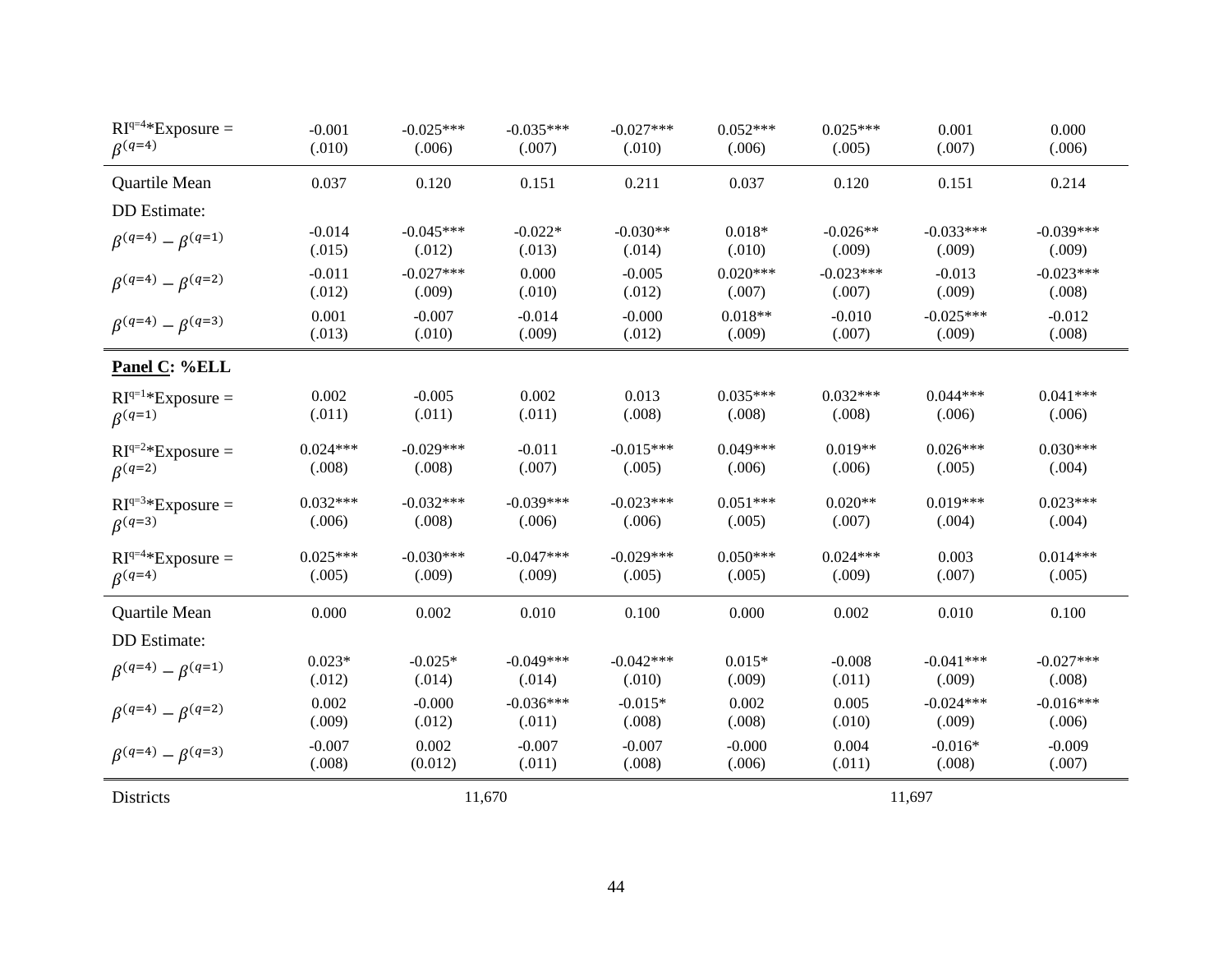| District*Year*Grade | 307,696 | 314,083 |
|---------------------|---------|---------|
| Observations        |         |         |

Notes. Each panel and subject represents a separate regression. Coefficients with robust standard errors (clustered at the district level) are reported. For each district characteristic – the proportion of students eligible for free/reduced-price lunch (FRPL), the proportion of students receiving special education services who receive an IEP, or individualized education plan, and the proportion of students who are English language learners (ELL) – quartiles were created based on values from the 2007-08 school year. Districts with the lowest proportion of students, by characteristic, are included in Quartile 1; districts with the highest proportion of students, by characteristics, are included in Quartile 4. Proportions based on the 2007-08 school year of the population classified as FRPL, IEP and ELL, respectively, for each demographic quartile are reported and labeled as quartile mean. All regressions control for district-level demographics (total K-12 enrollment per teacher (i.e., class size) and the proportion of students eligible for FRPL) and resource characteristics (real total revenue per pupil and real per pupil instructional expenditures), indicators for geographic locale of the district (urban, suburban, rural, town), district\*grade-level racial composition measures (proportion of students in grades 3-8 who are white, black and Hispanic), district fixed effects, year fixed effects and grade fixed effects. Coefficients statistically significant at the \*10%, \*\*5%, and \*\*\*1% levels.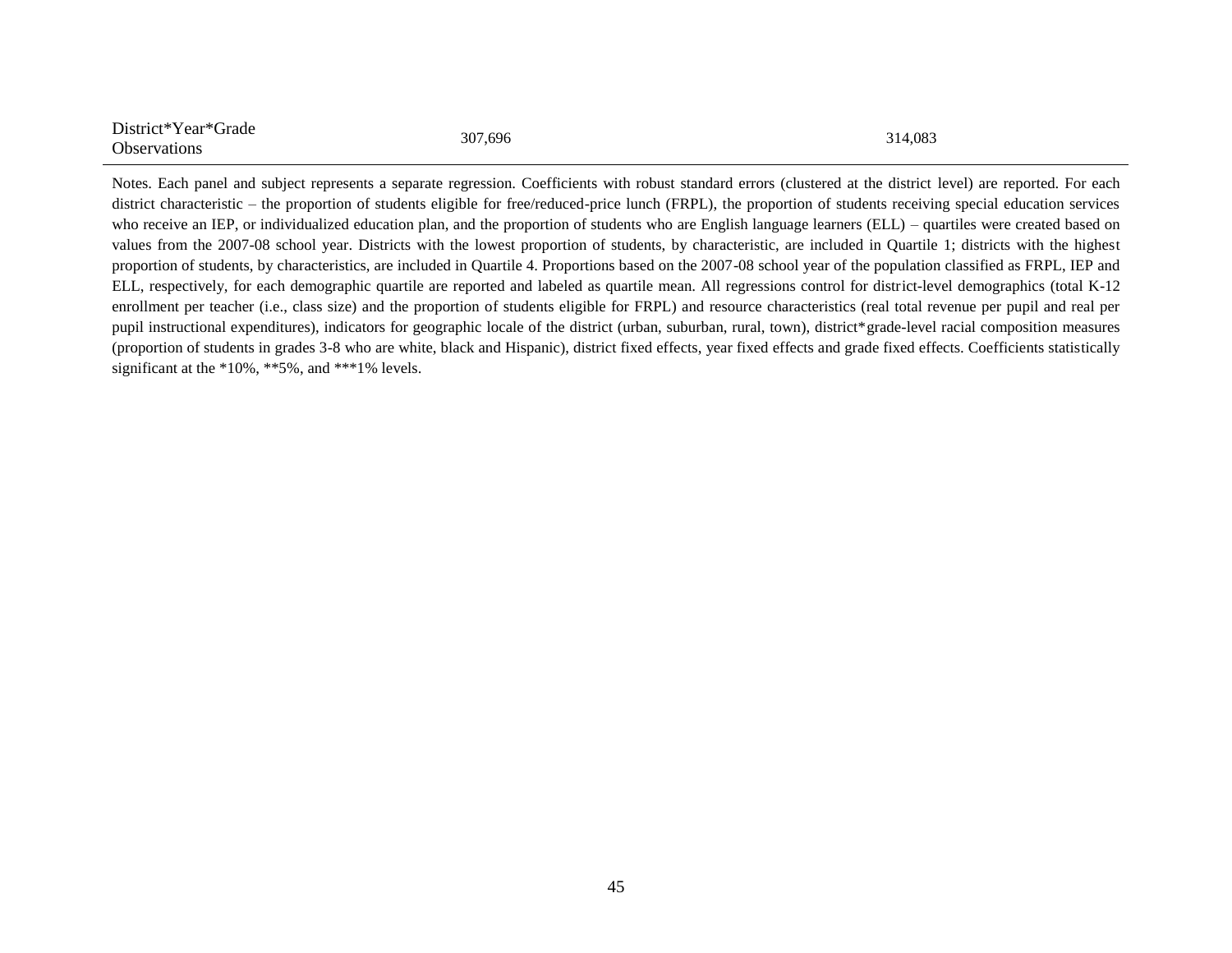|                                 | <b>Math</b>       |                   |                   |                   | <b>ELA</b>        |                   |                   |                   |  |
|---------------------------------|-------------------|-------------------|-------------------|-------------------|-------------------|-------------------|-------------------|-------------------|--|
|                                 | <b>Quartile 1</b> | <b>Quartile 2</b> | <b>Quartile 3</b> | <b>Quartile 4</b> | <b>Quartile 1</b> | <b>Quartile 2</b> | <b>Quartile 3</b> | <b>Quartile 4</b> |  |
| Panel A: %Black                 |                   |                   |                   |                   |                   |                   |                   |                   |  |
| $RIq=1*Exposure =$              | $-0.015$          | $-0.002$          | $-0.011$          | $0.017**$         | $0.033***$        | $0.043***$        | $0.034***$        | $0.042***$        |  |
| $\beta^{(q=1)}$                 | (.012)            | (.010)            | (.009)            | (.008)            | (.008)            | (.008)            | (.007)            | (.006)            |  |
| $RI^{q=2*}$ Exposure =          | $-0.016*$         | $-0.008$          | 0.001             | $-0.015***$       | $0.045***$        | $0.031***$        | $0.042***$        | $0.024***$        |  |
| $\beta^{(q=2)}$                 | (.009)            | (.006)            | (.007)            | (.005)            | (.007)            | (.006)            | (.005)            | (.004)            |  |
| $RI^{q=3*}$ Exposure =          | $-0.014*$         | $-0.017***$       | $-0.010*$         | $-0.021***$       | $0.032***$        | $0.038***$        | $0.033***$        | $0.024***$        |  |
| $\beta^{(q=3)}$                 | (.008)            | (.006)            | (.005)            | (.006)            | (.008)            | (.005)            | (.004)            | (.004)            |  |
| $RI^{q=4*}$ Exposure =          | $-0.035***$       | $-0.005$          | $-0.013*$         | $-0.032***$       | $0.038***$        | $0.052***$        | $0.036***$        | 0.005             |  |
| $\beta^{(q=4)}$                 | (.009)            | (.008)            | (.008)            | (.005)            | (.009)            | (.006)            | (.006)            | (.004)            |  |
| Quartile Mean                   | 0.002             | 0.011             | 0.030             | 0.281             | 0.002             | 0.011             | 0.030             | 0.281             |  |
| DD Estimate:                    |                   |                   |                   |                   |                   |                   |                   |                   |  |
| $\beta^{(q=4)} - \beta^{(q=1)}$ | $-0.021$          | $-0.003$          | $-0.002$          | $-0.049***$       | 0.005             | 0.009             | 0.002             | $-0.037***$       |  |
|                                 | (.015)            | (.013)            | (.012)            | (.010)            | (.011)            | (.009)            | (.009)            | (.007)            |  |
| $\beta^{(q=4)} - \beta^{(q=2)}$ | $-0.019$          | 0.003             | $-0.015$          | $-0.017**$        | $-0.007$          | $0.021***$        | 0.002             | $-0.019***$       |  |
|                                 | (.012)            | (.010)            | (.010)            | (.008)            | (.011)            | (.008)            | (.009)            | (.006)            |  |
| $\beta^{(q=4)} - \beta^{(q=3)}$ | $-0.021*$         | 0.012             | $-0.003$          | $-0.010$          | 0.006             | $0.014*$          | 0.003             | $-0.018***$       |  |
|                                 | (.012)            | (.010)            | (.009)            | (.008)            | (.012)            | (.007)            | (.007)            | (.006)            |  |
| Panel B: %Hispanic              |                   |                   |                   |                   |                   |                   |                   |                   |  |
| $RIq=1*Exposure =$              | $-0.014$          | 0.004             | 0.011             | 0.013             | $0.030***$        | $0.040***$        | $0.048***$        | $0.040***$        |  |
| $\beta^{(q=1)}$                 | (.017)            | (.011)            | (.009)            | (.009)            | (.006)            | (.009)            | (.006)            | (.006)            |  |
| $RI^{q=2*}$ Exposure =          | $-0.027***$       | $-0.014***$       | $-0.018**$        | 0.003             | $0.028***$        | $0.027***$        | $0.025***$        | $0.037***$        |  |
| $\beta^{(q=2)}$                 | (.006)            | (.006)            | (.008)            | (.005)            | (.006)            | (.005)            | (.006)            | (.004)            |  |
| $RI^{q=3*}$ Exposure =          | $-0.030***$       | $-0.015***$       | $-0.029***$       | $-0.005$          | $0.037***$        | $0.028***$        | $0.018***$        | $0.035***$        |  |
| $\beta^{(q=3)}$                 | (.006)            | (.006)            | (.007)            | (.007)            | (.007)            | (.004)            | (.005)            | (.004)            |  |

## **Table 8. Recession Effects on Student Achievement, by District Racial/Ethnic Composition**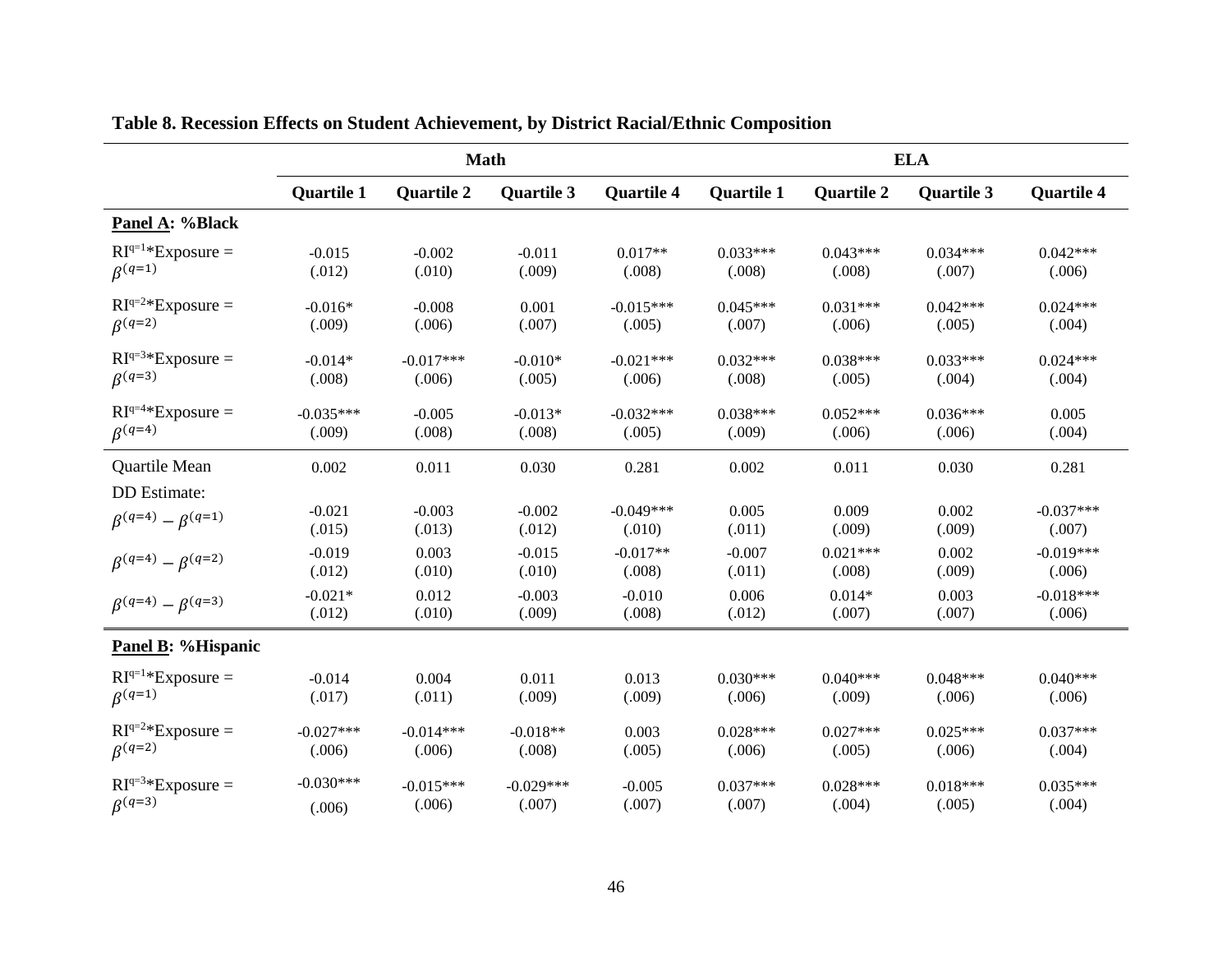| $RI^{q=4*}$ Exposure =          | $-0.041***$ | $-0.026***$ | $-0.026***$ | $-0.022***$ | $0.027***$ | $0.021***$  | 0.010       | $0.024***$ |
|---------------------------------|-------------|-------------|-------------|-------------|------------|-------------|-------------|------------|
| $\beta^{(q=4)}$                 | (.008)      | (.008)      | (.008)      | (.006)      | (.008)     | (.006)      | (.006)      | (.005)     |
| Quartile Mean                   | 0.004       | 0.019       | 0.058       | 0.368       | 0.004      | 0.019       | 0.058       | 0.369      |
| DD Estimate:                    |             |             |             |             |            |             |             |            |
| $\beta^{(q=4)} - \beta^{(q=1)}$ | $-0.026$    | $-0.030**$  | $-0.037***$ | $-0.035***$ | $-0.003$   | $-0.019*$   | $-0.038***$ | $-0.016*$  |
|                                 | (.019)      | (.014)      | (.012)      | (.010)      | (.008)     | (.011)      | (.009)      | (.009)     |
| $\beta^{(q=4)} - \beta^{(q=2)}$ | $-0.013$    | $-0.012$    | $-0.008$    | $-0.025***$ | $-0.002$   | $-0.006$    | $-0.015*$   | $-0.013*$  |
|                                 | (0.010)     | (0.010)     | (0.012)     | (0.008)     | (0.009)    | (0.007)     | (0.009)     | (0.007)    |
| $\beta^{(q=4)} - \beta^{(q=3)}$ | $-0.011$    | $-0.011$    | 0.004       | $-0.017*$   | $-0.010$   | $-0.008$    | $-0.008$    | $-0.011$   |
|                                 | (0.010)     | (0.010)     | (0.011)     | (0.009)     | (0.010)    | (0.007)     | (0.008)     | (0.007)    |
| Panel C: %White                 |             |             |             |             |            |             |             |            |
| $RI^{q=1*}$ Exposure =          | $0.015*$    | 0.005       | $-0.008$    | $-0.027***$ | $0.042***$ | $0.041***$  | $0.038***$  | $0.023***$ |
| $\beta^{(q=1)}$                 | (.008)      | (.012)      | (.009)      | (.010)      | (.006)     | (.008)      | (.009)      | (.007)     |
| $RI^{q=2*}$ Exposure =          | $-0.011*$   | $-0.002$    | $-0.013***$ | $-0.026***$ | $0.030***$ | $0.032***$  | $0.034***$  | $0.021***$ |
| $\beta^{(q=2)}$                 | (.006)      | (.007)      | (.005)      | (.006)      | (.004)     | (.005)      | (.004)      | (.005)     |
| $RI^{q=3*}$ Exposure =          | $-0.020***$ | $-0.010*$   | $-0.023***$ | $-0.025***$ | $0.029***$ | $0.028***$  | $0.028***$  | $0.026***$ |
| $\beta^{(q=3)}$                 | (.006)      | (.006)      | (.007)      | (.006)      | (.004)     | (.004)      | (.005)      | (.005)     |
| $RI^{q=4*}$ Exposure =          | $-0.031***$ | $-0.015**$  | $-0.022**$  | $-0.045***$ | $0.021***$ | $0.015***$  | $0.029***$  | $0.018***$ |
| $\beta^{(q=4)}$                 | (.006)      | (.007)      | (.010)      | (.009)      | (.006)     | (.005)      | (.007)      | (.006)     |
| Quartile Mean                   | 0.348       | 0.769       | 0.920       | 0.974       | 0.348      | 0.769       | 0.920       | 0.974      |
| DD Estimate:                    |             |             |             |             |            |             |             |            |
| $\beta^{(q=4)} - \beta^{(q=1)}$ | $-0.046***$ | $-0.020$    | $-0.014$    | $-0.019$    | $-0.020**$ | $-0.027***$ | $-0.009$    | $-0.005$   |
|                                 | (.010)      | (.014)      | (.013)      | (.013)      | (.008)     | (.009)      | (.011)      | (.009)     |
| $\beta^{(q=4)} - \beta^{(q=2)}$ | $-0.020**$  | $-0.013$    | $-0.009$    | $-0.019*$   | $-0.009$   | $-0.017**$  | $-0.005$    | $-0.003$   |
|                                 | (0.009)     | (0.009)     | (0.011)     | (0.011)     | (0.007)    | (0.007)     | (0.008)     | (0.008)    |
| $\beta^{(q=4)} - \beta^{(q=3)}$ | $-0.012$    | $-0.005$    | 0.001       | $-0.021*$   | $-0.007$   | $-0.014**$  | 0.001       | $-0.008$   |
|                                 | (0.009)     | (0.009)     | (0.012)     | (0.011)     | (0.007)    | (0.007)     | (0.008)     | (0.008)    |
| Districts                       |             |             | 11,666      |             |            |             | 11,693      |            |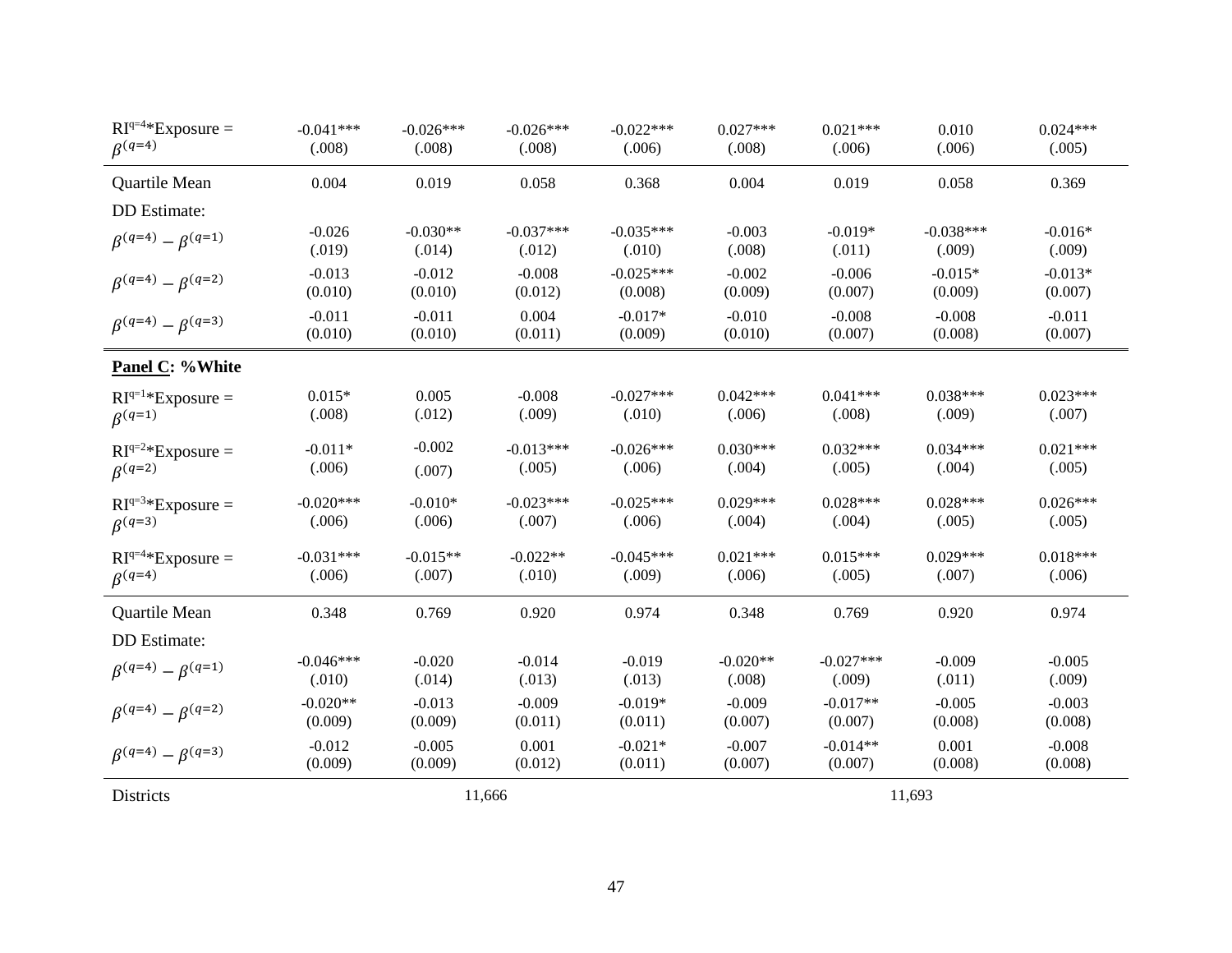| District*Year*Grade | 307,591 | 313,978 |
|---------------------|---------|---------|
| <b>Observations</b> |         |         |

Notes. Each panel and subject represents a separate regression. Coefficients with robust standard errors (clustered at the district level) are reported. For each district characteristic – the proportion of district students who are either black, Hispanic or white – quartiles were created based on values from the 2007-08 school year. Districts with the lowest proportion of students, by racial/ethnic composition, are included in Quartile 1; districts with the highest proportion of students, by racial/ethnic composition, are included in Quartile 4. Proportions based on the 2007-08 school year of the population classified as black, Hispanic and white, respectively, for each demographic quartile are reported and labeled as quartile mean. All regressions control for district-level demographics (total K-12 enrollment per teacher (i.e., class size) and the proportion of students eligible for FRPL) and resource characteristics (real total revenue per pupil and real per pupil instructional expenditures), indicators for geographic locale of the district (urban, suburban, rural, town), district\*grade-level racial composition measures (proportion of students in grades 3-8 who are white, black and Hispanic), district fixed effects, year fixed effects and grade fixed effects. Coefficients statistically significant at the \*10%, \*\*5%, and \*\*\*1% levels.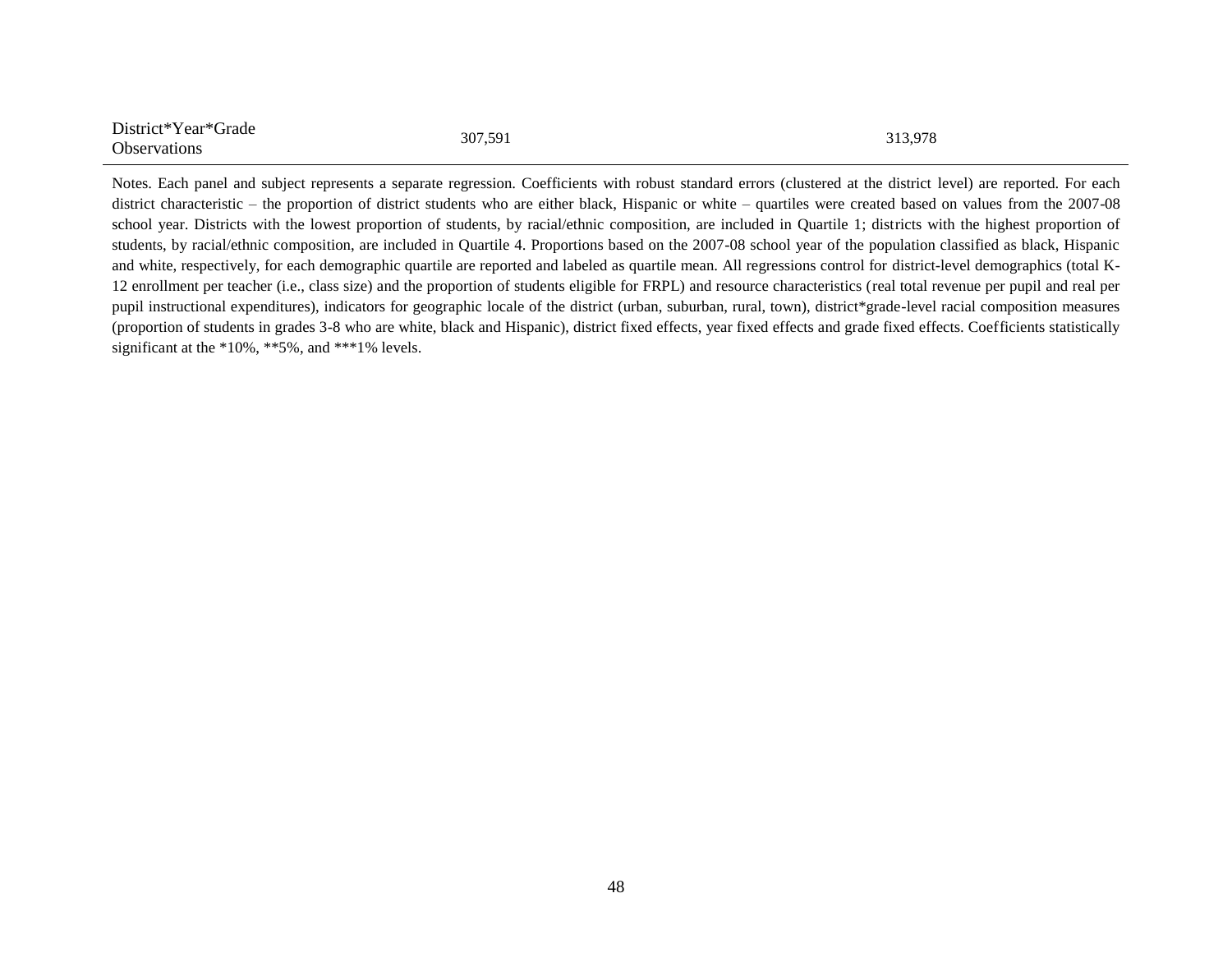|                                           | Urban                | Suburban              | <b>Town</b>           | <b>Rural</b>          | <b>P-value from F-Test:</b><br>Equal Across Locales? |
|-------------------------------------------|----------------------|-----------------------|-----------------------|-----------------------|------------------------------------------------------|
| Panel A: Math                             |                      |                       |                       |                       |                                                      |
| $RI^{q=1*}$ Exposure =<br>$\beta^{(q=1)}$ | 0.019<br>(.012)      | 0.013<br>(.009)       | 0.005<br>(.010)       | $-0.018***$<br>(.007) | 0.018                                                |
| $RI^{q=2*}$ Exposure =<br>$\beta^{(q=2)}$ | $-0.010$<br>(.009)   | $-0.000$<br>(.005)    | $-0.023***$<br>(.006) | $-0.025***$<br>(.005) | 0.001                                                |
| $RI^{q=3*}$ Exposure =<br>$\beta^{(q=3)}$ | $-0.018**$<br>(.008) | $-0.018**$<br>(.007)  | $-0.017***$<br>(.007) | $-0.016***$<br>(.005) | 0.994                                                |
| $RIq=4*Exposure =$<br>$\beta^{(q=4)}$     | $-0.016$<br>(.010)   | $-0.015**$<br>(.007)  | $-0.037***$<br>(.006) | $-0.038***$<br>(.007) | 0.035                                                |
| Proportion in Locale                      | 0.302                | 0.386                 | 0.122                 | 0.190                 |                                                      |
| DD Estimate:                              |                      |                       |                       |                       |                                                      |
| $\beta^{(q=4)} - \beta^{(q=1)}$           | $-0.035**$<br>(.016) | $-0.028**$<br>(.012)  | $-0.042***$<br>(.012) | $-0.021**$<br>(.010)  |                                                      |
| $\beta^{(q=4)} - \beta^{(q=2)}$           | $-0.006$<br>(0.014)  | $-0.015*$<br>(0.008)  | $-0.014$<br>(0.009)   | $-0.013$<br>(0.009)   |                                                      |
| $\beta^{(q=4)} - \beta^{(q=3)}$           | 0.002<br>(0.013)     | 0.003<br>(0.010)      | $-0.019**$<br>(0.009) | $-0.022**$<br>(0.009) |                                                      |
| Districts                                 |                      | 11,721                |                       |                       |                                                      |
| District*Year*Grade<br>Observations       |                      | 308,632               |                       |                       |                                                      |
| <b>Panel B: ELA</b>                       |                      |                       |                       |                       |                                                      |
| $RI^{q=1*}$ Exposure =<br>$\beta^{(q=1)}$ | $0.042***$<br>(.009) | $0.042***$<br>(.006)  | $0.048***$<br>(.007)  | $0.022***$<br>(.005)  | 0.004                                                |
| $RI^{q=2*}$ Exposure =<br>$\beta^{(q=2)}$ | $0.035***$<br>(.006) | $0.030***$<br>(.003)  | $0.030***$<br>(.005)  | $0.018***$<br>(.005)  | 0.117                                                |
| $RI^{q=3*}$ Exposure =<br>$\beta^{(q=3)}$ | $0.032***$<br>(.006) | $0.029***$<br>(.004)  | $0.031***$<br>(.005)  | $0.019***$<br>(.004)  | 0.166                                                |
| $RI^{q=4*}$ Exposure =<br>$\beta^{(q=4)}$ | $0.041***$<br>(.007) | $0.011*$<br>(.006)    | $0.030***$<br>(.005)  | $0.010*$<br>(.005)    | 0.001                                                |
| Proportion in Locale                      | 0.303                | 0.386                 | 0.122                 | 0.189                 |                                                      |
| DD Estimate:                              |                      |                       |                       |                       |                                                      |
| $\beta^{(q=4)} - \beta^{(q=1)}$           | $-0.002$<br>(.012)   | $-0.031***$<br>(.009) | $-0.018**$<br>(.008)  | $-0.013*$<br>(.007)   |                                                      |
| $\beta^{(q=4)} - \beta^{(q=2)}$           | 0.006                | $-0.019***$           | 0.000                 | $-0.008$              |                                                      |

## **Table 9. Recession Effects on Student Achievement, by District Locale**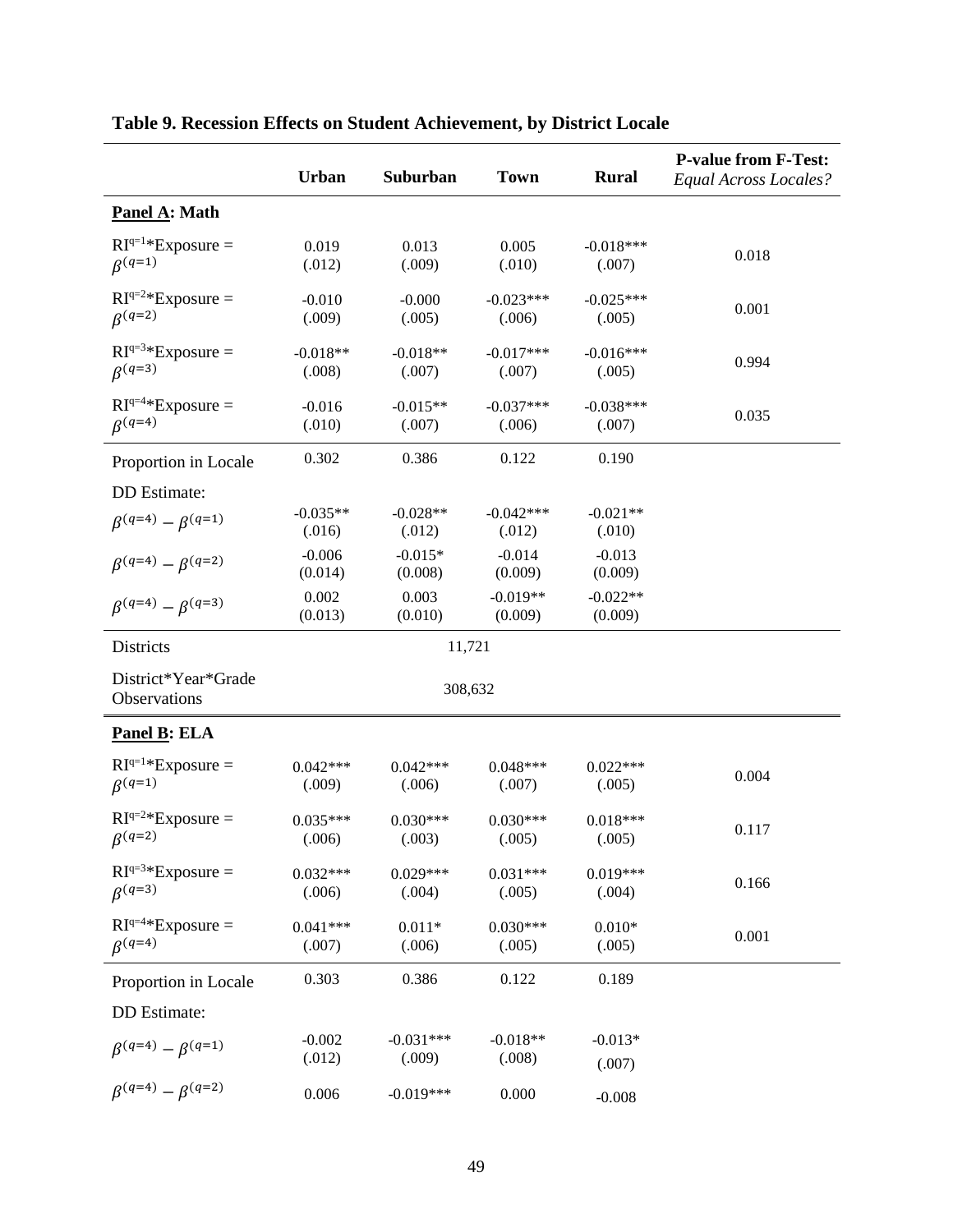|                                            | (0.010)          | (0.007)               | (0.007)             | (0.007)             |  |
|--------------------------------------------|------------------|-----------------------|---------------------|---------------------|--|
| $\beta^{(q=4)} - \beta^{(q=3)}$            | 0.009<br>(0.009) | $-0.017**$<br>(0.008) | $-0.001$<br>(0.007) | $-0.009$<br>(0.007) |  |
| <b>Districts</b>                           |                  | 11,748                |                     |                     |  |
| District*Year*Grade<br><b>Observations</b> |                  | 315,034               |                     |                     |  |

Notes. Each column (within a panel) represents a separate regression. Coefficients with robust standard errors (clustered at the district level) are reported. Proportion of the student population attending schools in the 2007-08 school year, by geographic locale (i.e., urban, suburban, town, rural), are reported and labeled as proportion in locale. All regressions control for district-level demographics (total K-12 enrollment per teacher (i.e., class size) and the proportion of students eligible for FRPL) and resource characteristics (real total revenue per pupil and real per pupil instructional expenditures), indicators for geographic locale of the district (urban, suburban, rural, town), district\*grade-level racial composition measures (proportion of students in grades 3-8 who are white, black and Hispanic), district fixed effects, year fixed effects and grade fixed effects. Coefficients statistically significant at the \*10%, \*\*5%, and \*\*\*1% levels.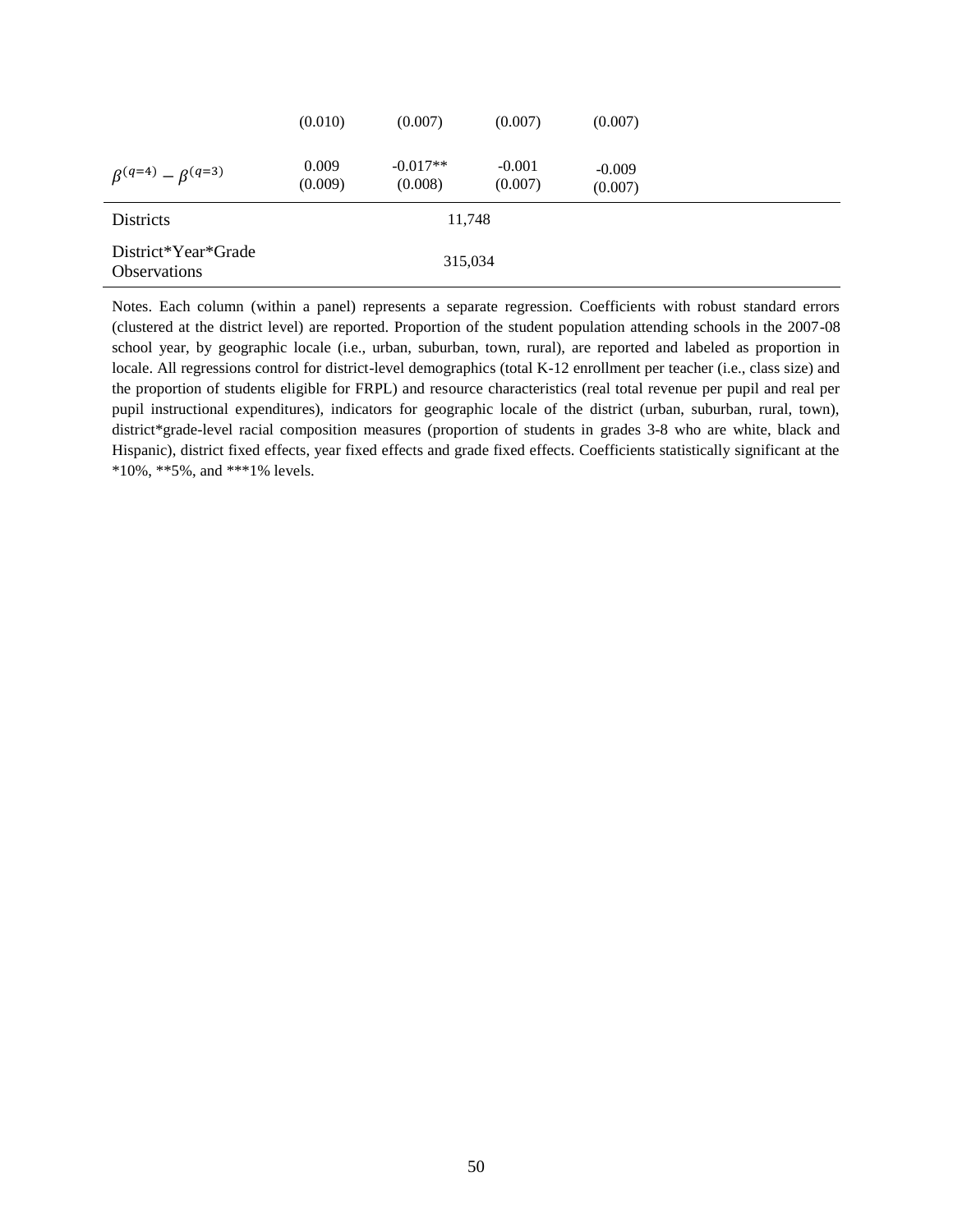|                                                  |                                             | <b>Math</b>                                 |                                             | <b>ELA</b>                                  |                                             |                                             |  |
|--------------------------------------------------|---------------------------------------------|---------------------------------------------|---------------------------------------------|---------------------------------------------|---------------------------------------------|---------------------------------------------|--|
|                                                  | $\Delta Resources$<br>$\beta^{(q=4)-(q=1)}$ | $\Delta Resources$<br>$\beta^{(q=4)-(q=2)}$ | $\Delta Resources$<br>$\beta^{(q=4)-(q=3)}$ | $\Delta Resources$<br>$\beta^{(q=4)-(q=1)}$ | $\Delta Resources$<br>$\beta^{(q=4)-(q=2)}$ | $\Delta Resources$<br>$\beta^{(q=4)-(q=3)}$ |  |
| <b>Panel A: Teacher Shocks</b>                   |                                             |                                             |                                             |                                             |                                             |                                             |  |
| <b>DDD</b> Estimate                              | $-0.040*$                                   | $-0.043**$                                  | $-0.048**$                                  | $-0.040**$                                  | $-0.055***$                                 | $-0.046***$                                 |  |
|                                                  | (0.021)                                     | (0.021)                                     | (0.021)                                     | (0.019)                                     | (0.014)                                     | (0.015)                                     |  |
| Districts                                        |                                             | 10,685                                      |                                             |                                             | 10,702                                      |                                             |  |
| District*Year*Grad<br>e Observations             |                                             | 281776                                      |                                             |                                             | 288044                                      |                                             |  |
| <b>Panel B: Instructional Expenditure Shocks</b> |                                             |                                             |                                             |                                             |                                             |                                             |  |
| <b>DDD</b> Estimate                              | $-0.012$                                    | $-0.021$                                    | $-0.027$                                    | $-0.039**$                                  | $-0.021$                                    | $-0.038**$                                  |  |
|                                                  | (0.024)                                     | (0.020)                                     | (0.019)                                     | (0.016)                                     | (0.014)                                     | (0.015)                                     |  |
| <b>Districts</b>                                 |                                             | 11,465                                      |                                             |                                             | 11,480                                      |                                             |  |
| District*Year*Grade<br><b>Observations</b>       |                                             | 304105                                      |                                             |                                             | 310280                                      |                                             |  |

#### **Table 10. Recession Effects on Student Achievement, by Changes in School Resources**

Notes. Coefficients with robust standard errors (clustered at the district level) are reported. The DDD estimates are based on estimates of equation (4) (see Table A4 for the parameter estimates upon which the DDD estimates are based). Columns (within subject) correspond to increasingly more severe school resource shocks (i.e., ΔResources β<sup>(q=4)-(q=1)</sup> is a more severe resource shock than ΔResources β<sup>(q=4)-(q=3)</sup>, net of recessionary intensity). All regressions control for district-level demographics (total K-12 enrollment per teacher (i.e., class size) and the proportion of students eligible for FRPL) and resource characteristics (real total revenue per pupil and real per pupil instructional expenditures), indicators for geographic locale of the district (urban, suburban, rural, town), district\*grade-level racial composition measures (proportion of students in grades 3-8 who are white, black and Hispanic), district fixed effects, year fixed effects and grade fixed effects. Coefficients statistically significant at the \*10%, \*\*5%, and \*\*\*1% levels.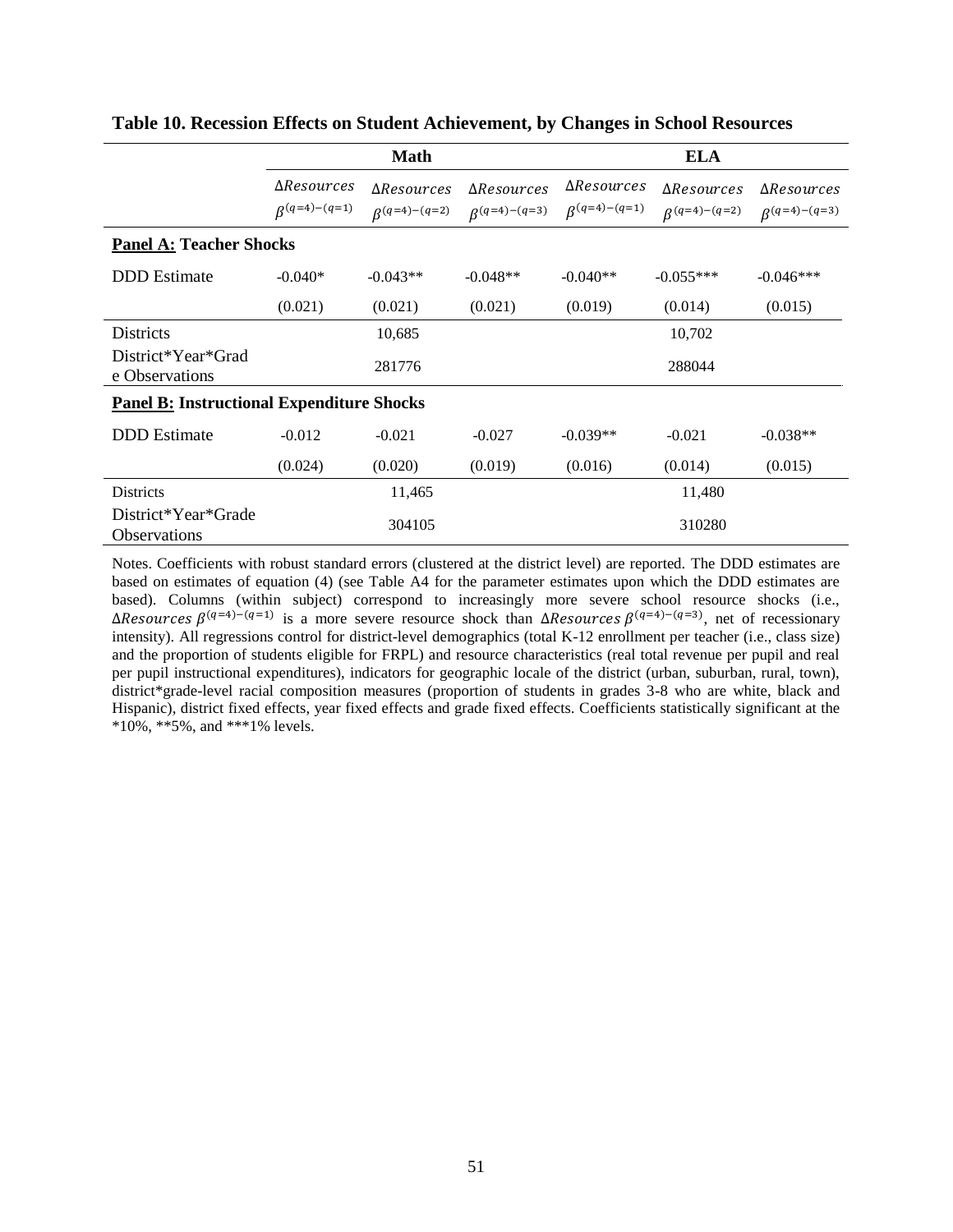

**Figure 1. Unemployment Rate, by Recession Intensity Quartile**

Notes. Figure maps the average unemployment rate by recession intensity quartile *q,* for academic years 2002-03 (i.e. Spring 2003) to 2009-10 (i.e., Spring 2010). Following Yagan (2016), recession intensity is equal to the net change in log employment for years 2003-2006 and 2007-2010 in county *c.*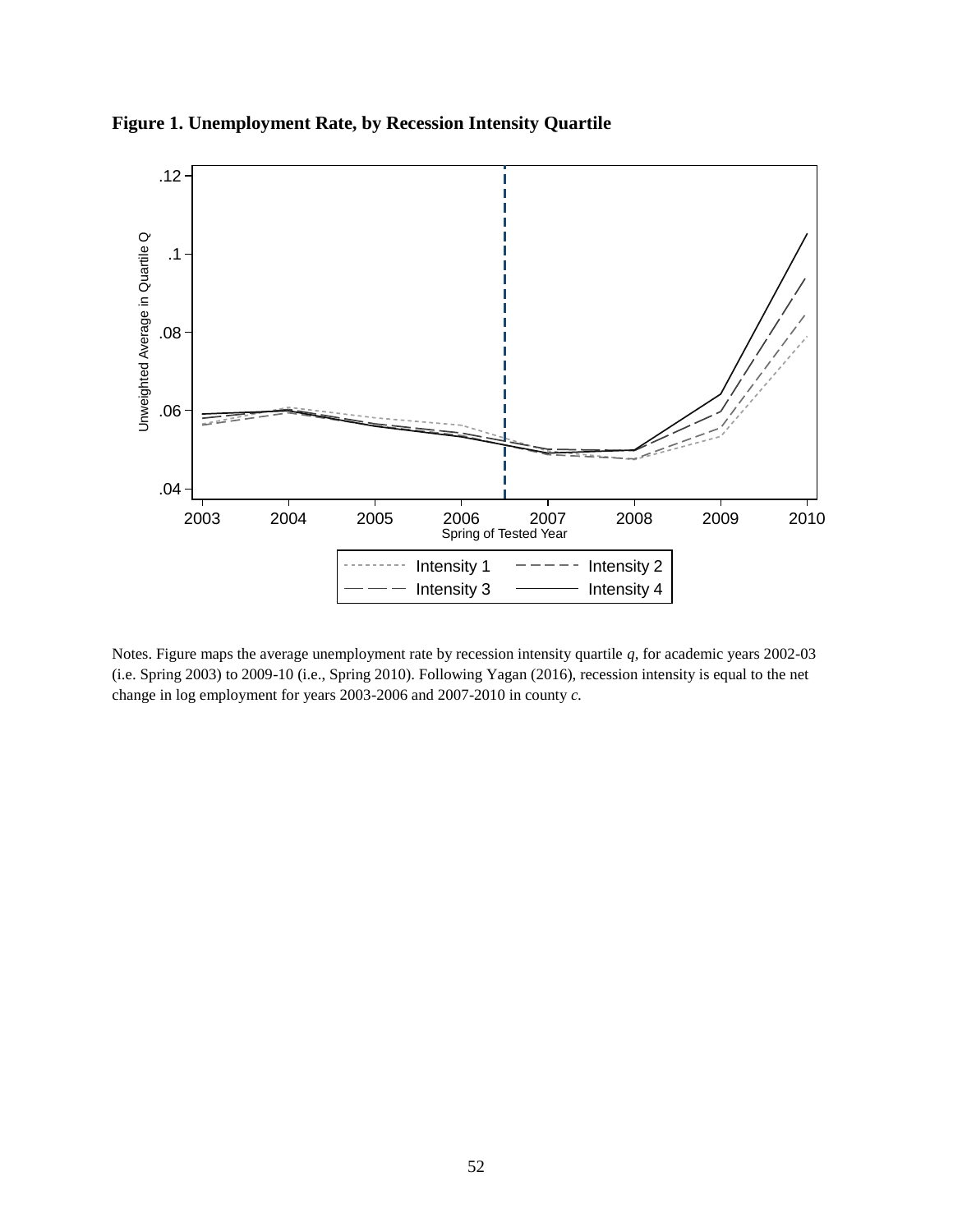**Figure 2. Recession Effects, by Cohort (Age of Exposure)**



Notes. Point estimates are equal to  $\beta^{(q=4)} - \beta^{(q=1)}$ , and plotted for each cohort *c*, where cohorts are defined as Spring year *t* minus grade *g* (e.g., cohort 2002 corresponds to kindergarten cohort in year 2002). 95% confidence intervals are shown as range caps.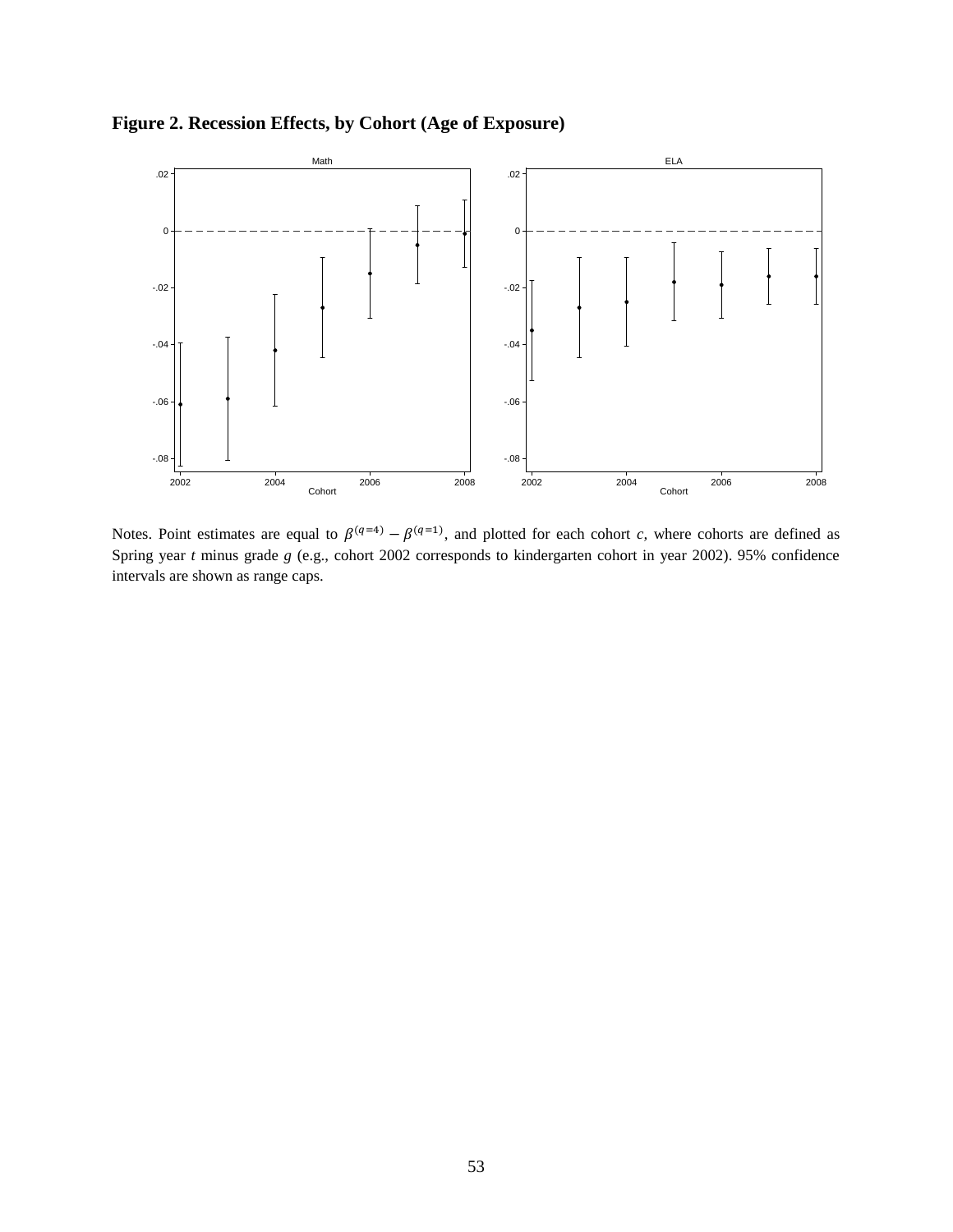

**Figure 3. Recession Effects, by Student Characteristics**

Notes. Point estimates are equal to  $\beta^{(q=4)} - \beta^{(q=1)}$ , and plotted for each quartile of FRPL, IEP and ELL, respectively, where quartile 1 includes districts with the lowest proportion of the either FRPL, IEP, or ELL students and quartile 4 includes districts with the largest proportion. 95% confidence intervals are shown as range caps.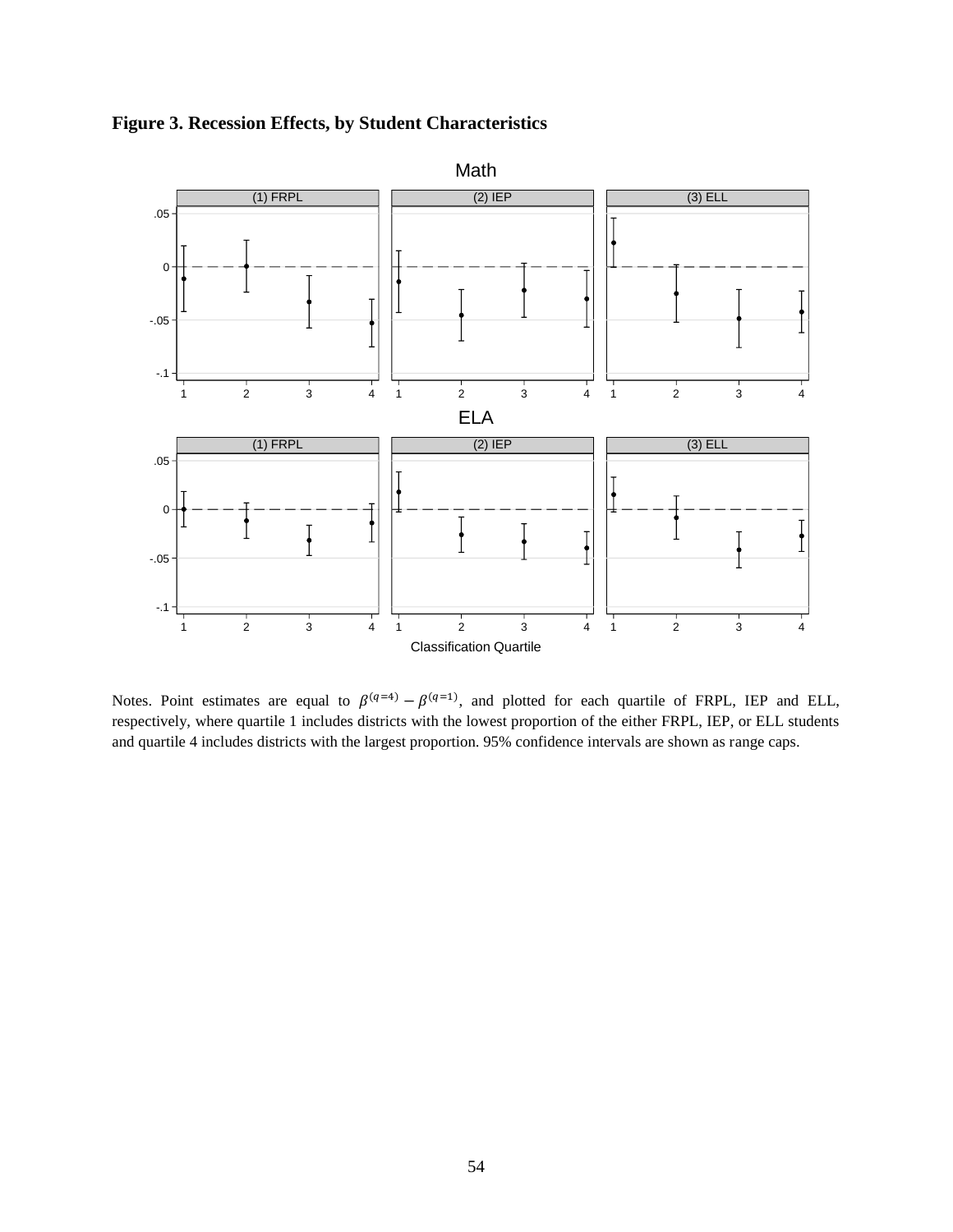

**Figure 4. Recession Effects, by District Racial/Ethnic Composition** 

Notes. Point estimates are equal to  $\beta^{(q=4)} - \beta^{(q=1)}$ , and plotted for each quartile of black, Hispanic and white, respectively, where quartile 1 includes districts with the lowest proportion of the either black, Hispanic or white students and quartile 4 includes districts with the largest proportion. 95% confidence intervals are shown as range caps.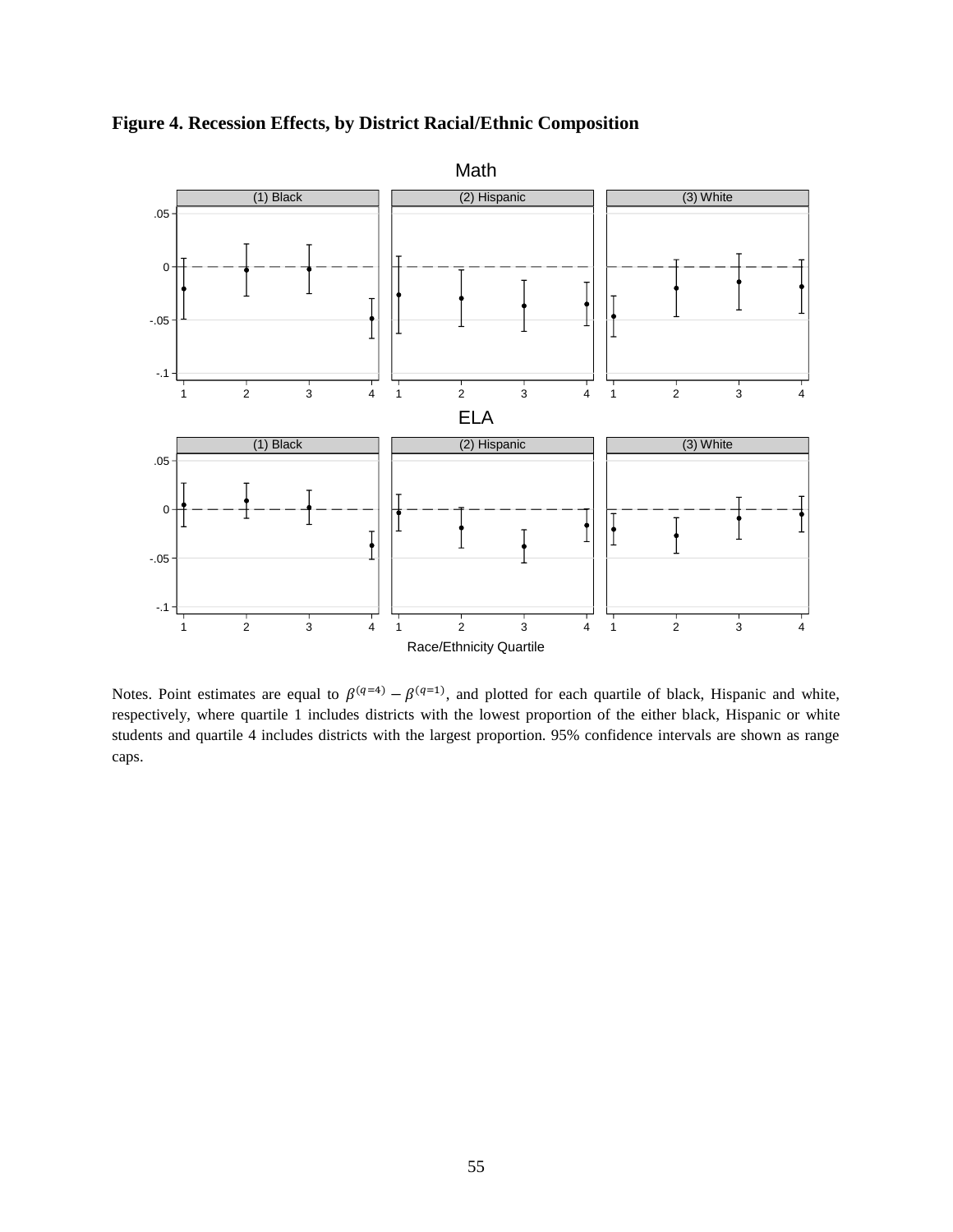### **Appendix**

| <b>School Year</b> | Grade 3 | <b>Grade 4</b> | Grade 5 | Grade 6 | Grade 7 | <b>Grade 8</b> |
|--------------------|---------|----------------|---------|---------|---------|----------------|
| 2008-09            | 2006    | 2005           | 2004    | 2003    | 2002    | 2001           |
| 2009-10            | 2007    | 2006           | 2005    | 2004    | 2003    | 2002           |
| 2010-11            | 2008    | 2007           | 2006    | 2005    | 2004    | 2003           |
| 2011-12            | 2009    | 2008           | 2007    | 2006    | 2005    | 2004           |
| 2012-13            | 2010    | 2009           | 2008    | 2007    | 2006    | 2005           |

**Table A1. Defining Cohorts** 

Notes. SEDA test data are available for the 2008-09 through 2012-13 school years. Each cell indicates a Cohort, defined as the Spring of the school year minus the grade level. There are ten cohorts in the data.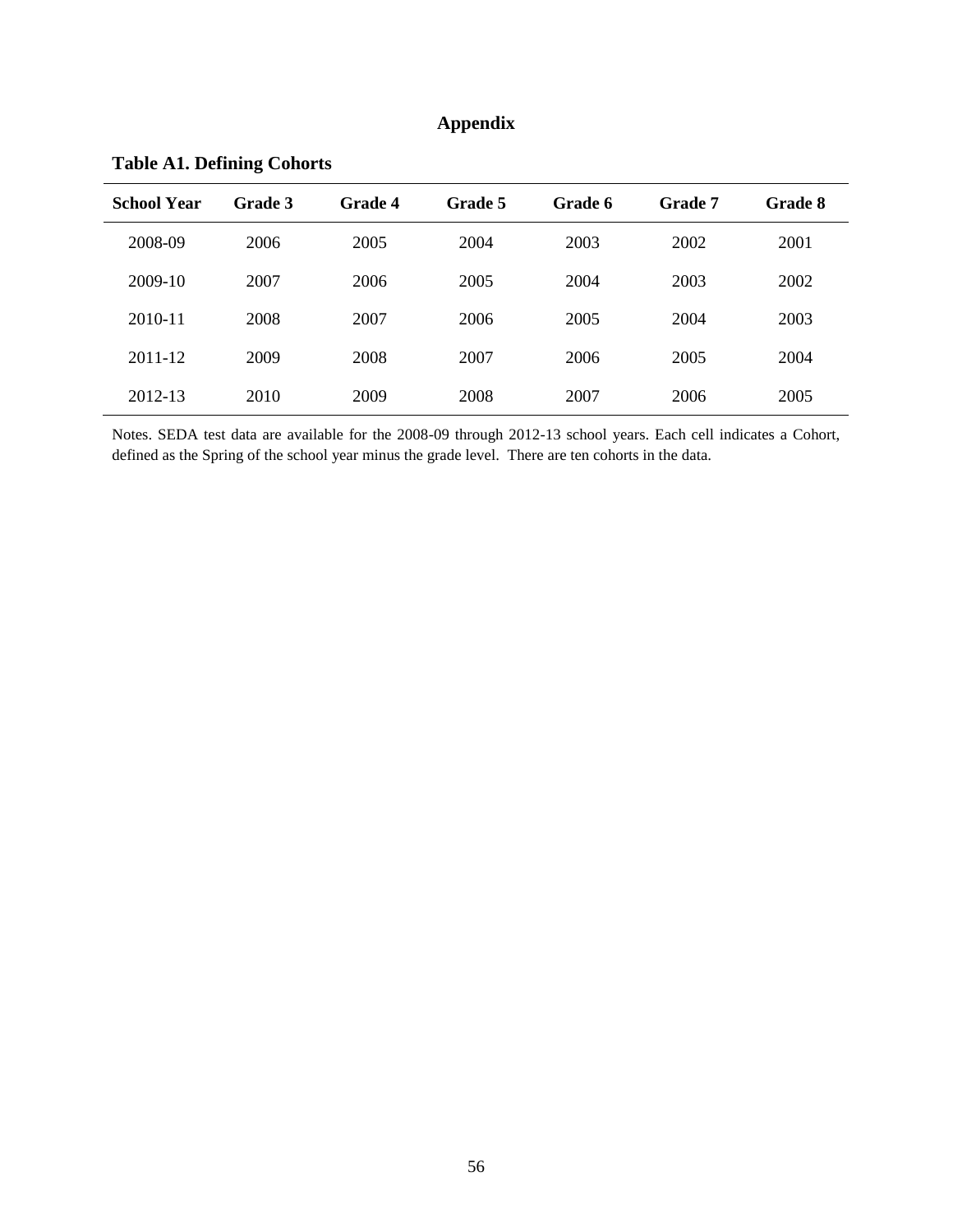|               |                              | <b>Years of Achievement Data</b> |                              |  |
|---------------|------------------------------|----------------------------------|------------------------------|--|
| <b>Cohort</b> | <b>Exposure to Recession</b> | <b>Recession Period</b>          | <b>Post-Recession Period</b> |  |
| 2001          | $\overline{2}$               | 1                                | $\overline{0}$               |  |
| 2002          | 2                            | 1                                | 1                            |  |
| 2003          | $\overline{2}$               | 1                                | $\overline{2}$               |  |
| 2004          | $\overline{2}$               | 1                                | 3                            |  |
| 2005          | $\overline{2}$               | 1                                | $\overline{4}$               |  |
| 2006          | $\overline{2}$               |                                  | 4                            |  |
| 2007          | 2                            | $\theta$                         | 4                            |  |
| 2008          | $\overline{2}$               | $\theta$                         | 3                            |  |
| 2009          |                              | $\Omega$                         | $\overline{2}$               |  |
| 2010          | 0                            | $\Omega$                         |                              |  |

#### **Table A2. Exposure to Recession, by Cohort**

Notes. *Exposure to Recession* is defined as the number of school-age years a Cohort was exposed to the Great Recession. The Great Recession officially began in December 2007 – during the 2007-08 school year – and officially concluded in June 2009 – during the 2008-09 school year (Source: The National Bureau of Economic Research: [http://www.nber.org/cycles.html\)](http://www.nber.org/cycles.html). The *Recession Period* includes the 2008-09 school year; the *Post-Recession* period includes the 2009-10 through 2012-13 school years.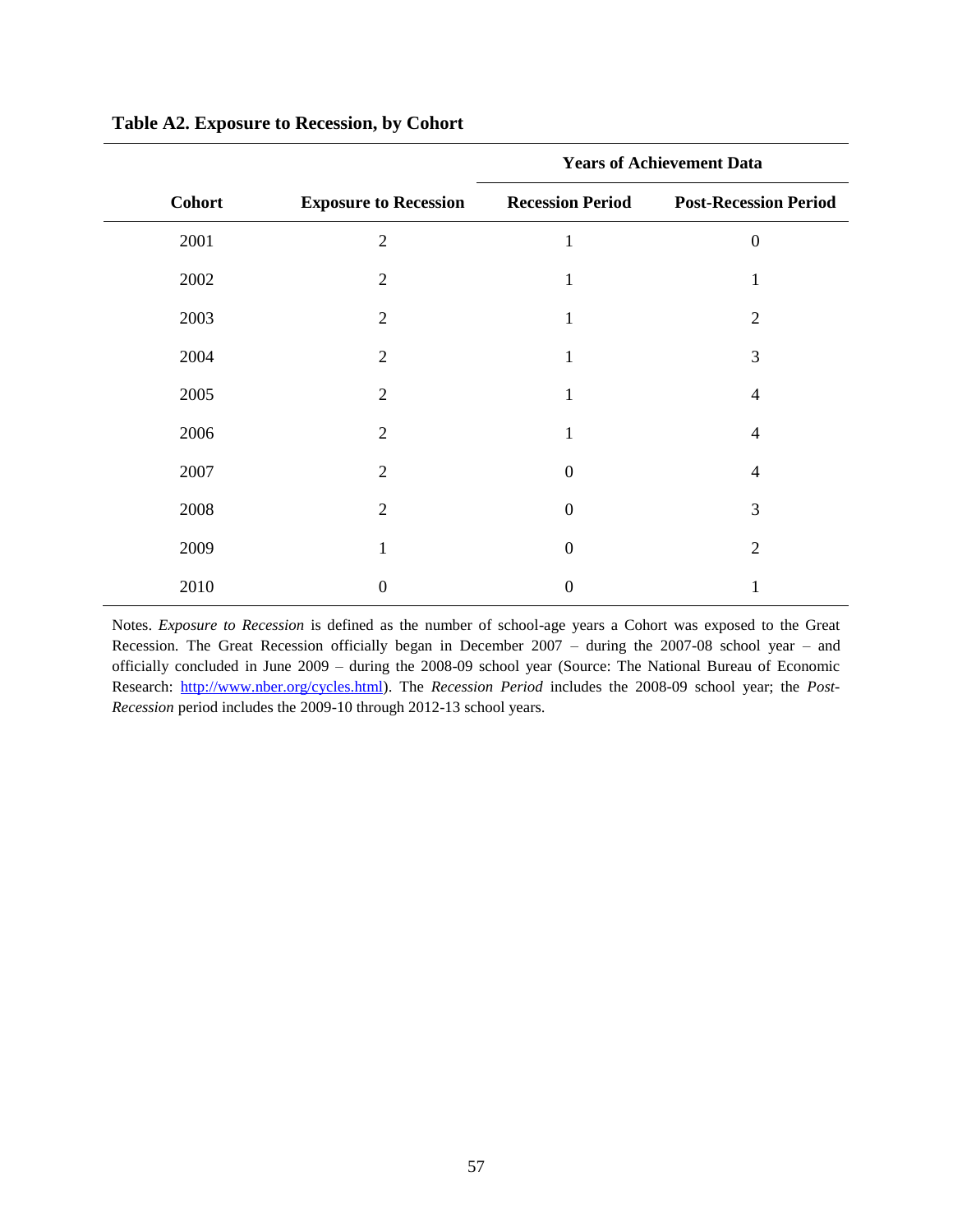| <b>Dependent Variable</b>                  |                      | %Black                |                     | %Hispanic             |                       | %White                |                      | %Asian                |
|--------------------------------------------|----------------------|-----------------------|---------------------|-----------------------|-----------------------|-----------------------|----------------------|-----------------------|
|                                            | Math<br>Weights      | <b>ELA</b><br>Weights | Math<br>Weights     | <b>ELA</b><br>Weights | Math<br>Weights       | <b>ELA</b><br>Weights | Math<br>Weights      | <b>ELA</b><br>Weights |
| $RI^{q=1*}$ Exposure =<br>$\beta^{(q=1)}$  | $0.004***$<br>(.001) | $0.004***$<br>(.001)  | 0.001<br>(.001)     | $0.002*$<br>(.001)    | $-0.004***$<br>(.001) | $-0.004***$<br>(.001) | 0.000<br>(.000)      | 0.000<br>(.000)       |
| $RI^{q=2*}$ Exposure =<br>$\beta^{(q=2)}$  | $0.005***$<br>(.001) | $0.004***$<br>(.001)  | $-0.000$<br>(.001)  | 0.000<br>(.000)       | $-0.002*$<br>(.001)   | $-0.002*$<br>(.001)   | $-0.001**$<br>(.000) | $-0.001**$<br>(.000)  |
| $RI^{q=3*}$ Exposure =<br>$\beta^{(q=3)}$  | $0.002***$<br>(.001) | $0.002***$<br>(.001)  | $0.001**$<br>(.000) | $0.001**$<br>(.000)   | $-0.003***$<br>(.001) | $-0.003***$<br>(.001) | $-0.000$<br>(.000)   | 0.000<br>(.000)       |
| $RI^{q=4*}$ Exposure =<br>$\beta^{(q=4)}$  | $-0.001*$<br>(.001)  | $-0.001**$<br>(.000)  | 0.000<br>(.000)     | 0.000<br>(.001)       | $-0.000$<br>(.001)    | $-0.001$<br>(.001)    | 0.000<br>(.000)      | 0.000<br>(.000)       |
| Mean of D.V.                               | .171                 | .166                  | .195                | .203                  | .565                  | .557                  | .035                 | .040                  |
| P-value from F-Test:                       |                      |                       |                     |                       |                       |                       |                      |                       |
| $\beta^{(q=4)} = \beta^{(q=1)}$            | 0.000                | 0.000                 | 0.315               | 0.184                 | 0.001                 | 0.008                 | 0.634                | 0.662                 |
| $\beta^{(q=4)} = \beta^{(q=2)}$            | 0.000                | 0.000                 | 0.639               | 0.898                 | 0.102                 | 0.324                 | 0.018                | 0.013                 |
| $\beta^{(q=4)} = \beta^{(q=3)}$            | 0.000                | 0.000                 | 0.153               | 0.169                 | 0.001                 | 0.005                 | 0.230                | 0.593                 |
| Districts                                  | 11,730               | 11,748                | 11,730              | 11,748                | 11,730                | 11,748                | 11,730               | 11,748                |
| District*Year*Grade<br><b>Observations</b> | 308,650              | 315,034               | 308,650             | 315,034               | 308,650               | 315,034               | 308,650              | 315,034               |

**Table A3. Examining Non-Random Sorting in Response to the Recession, by Racial/Ethnic Composition** 

Notes. Each column represents a separate regression. Coefficients with robust standard errors (clustered at the district level) are reported. The dependent variable in each regression is the proportion of students by race/ethnicity. Math and ELA weights reflect regression models in which the precision-weighting variable  $1/\hat{\sigma}_{dgt}^2$  (where *d* denotes district, *g* denotes grade (3-8) and *t* denotes school year) is for math and ELA, respectively. Use of both math and ELA weights ensures that neither the math nor ELA weights (used for achievement results, respectively) result in different composition changes. Results correspond to analytic sample years, 2008-09 to 2012-13, and grades, 3-8. Control variables for these models are identical to primary specifications *except* dependent and independent variables cannot be same (e.g., for model where black composition is outcome, black composition is dropped from controls). Coefficients statistically significant at the \*10%, \*\*5%, and \*\*\*1% levels.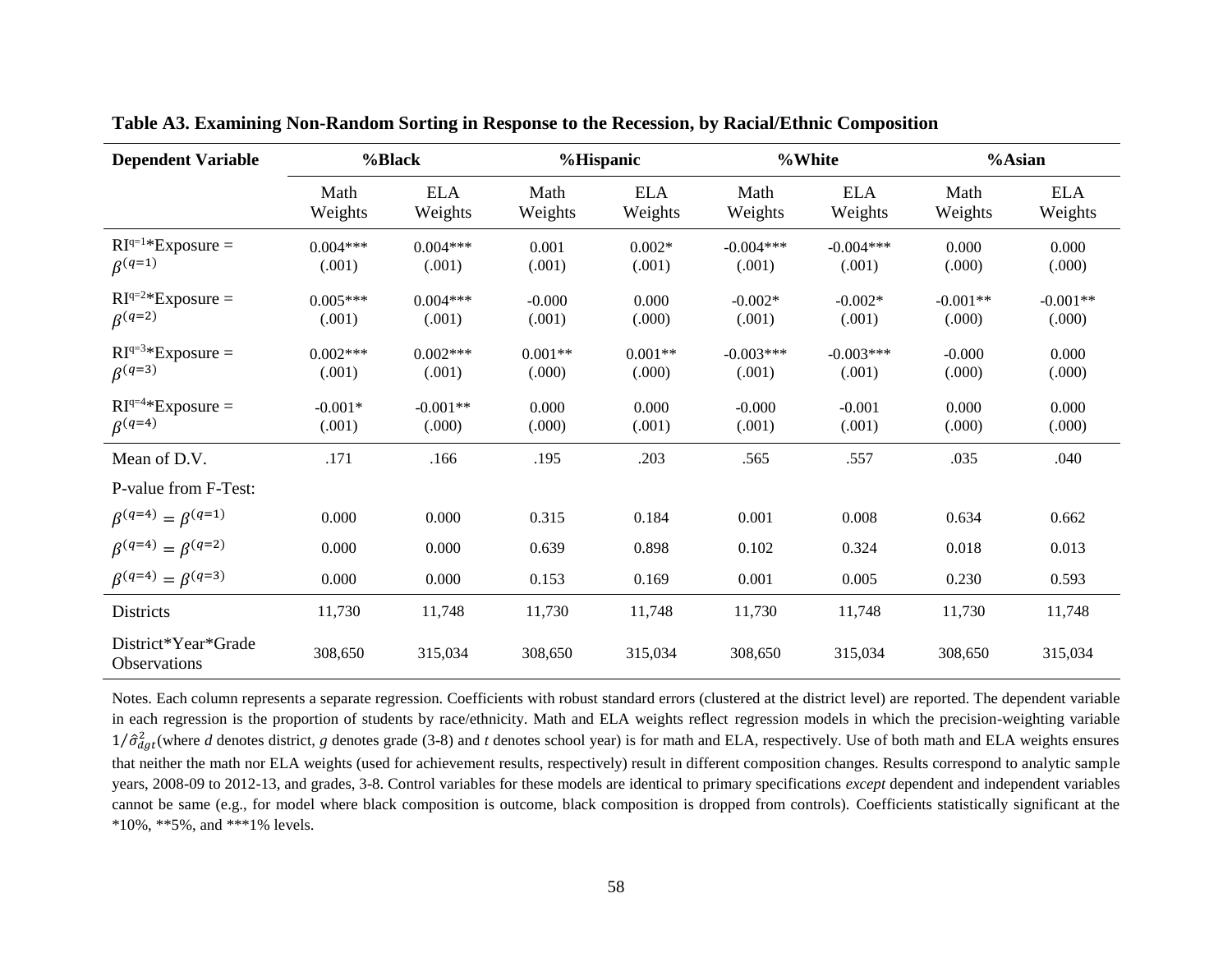|                                                  | <b>Math</b>       |                   |                   |                   | <b>ELA</b>        |                   |                   |                   |
|--------------------------------------------------|-------------------|-------------------|-------------------|-------------------|-------------------|-------------------|-------------------|-------------------|
|                                                  | <b>Quartile 1</b> | <b>Quartile 2</b> | <b>Quartile 3</b> | <b>Quartile 4</b> | <b>Quartile 1</b> | <b>Quartile 2</b> | <b>Quartile 3</b> | <b>Quartile 4</b> |
| <b>Panel A: Teacher Shocks</b>                   |                   |                   |                   |                   |                   |                   |                   |                   |
| $RIq=1*Exposure =$                               | $0.022**$         | $-0.006$          | $-0.003$          | 0.019             | $0.041***$        | $0.029***$        | $0.040***$        | $0.054***$        |
| $\beta^{(q=1)}$                                  | (.012)            | (.012)            | (.011)            | (.014)            | (.010)            | (.007)            | (.008)            | (.009)            |
| $RI^{q=2*}$ Exposure =                           | $-0.013***$       | 0.005             | $-0.003$          | $-0.022***$       | $0.024***$        | $0.040***$        | $0.037***$        | $0.020***$        |
| $\beta^{(q=2)}$                                  | (.006)            | (.006)            | (.008)            | (.009)            | (.005)            | (.004)            | (.006)            | (.005)            |
| $RI^{q=3*}$ Exposure =                           | $-0.003$          | $-0.002$          | $-0.020***$       | $-0.011$          | $0.029***$        | $0.037***$        | $0.031***$        | $0.023***$        |
| $\beta^{(q=3)}$                                  | (.007)            | (.006)            | (.008)            | (.007)            | (.006)            | (.005)            | (.005)            | (.007)            |
| $RI^{q=4*}$ Exposure =                           | 0.004             | $-0.021**$        | $-0.014*$         | $-0.039***$       | $0.029***$        | $0.031***$        | $0.032***$        | 0.001             |
| $\beta^{(q=4)}$                                  | (.008)            | (.009)            | (.008)            | (.006)            | (.012)            | (.006)            | (.006)            | (.005)            |
| Quartile Mean                                    | 0.234             | 0.032             | $-0.060$          | $-0.291$          | 0.234             | 0.032             | $-0.060$          | $-0.292$          |
| Districts                                        |                   |                   | 10,685            |                   |                   |                   | 10,702            |                   |
| District*Year*Grade<br>Observations              |                   |                   | 281,776           |                   | 288,044           |                   |                   |                   |
| <b>Panel B: Instructional Expenditure Shocks</b> |                   |                   |                   |                   |                   |                   |                   |                   |
| $RI^{q=1*}$ Exposure =                           | 0.018             | 0.006             | $-0.005$          | 0.012             | $0.045***$        | $0.043***$        | $0.027***$        | $0.044***$        |
| $\beta^{(q=1)}$                                  | (0.011)           | (.010)            | (.010)            | (.013)            | (.008)            | (.006)            | (.008)            | (.008)            |
| $RI^{q=2*}$ Exposure =                           | $-0.009$          | $-0.009$          | $-0.007$          | $-0.017$          | $0.035***$        | $0.034***$        | $0.032***$        | $0.018***$        |
| $\beta^{(q=2)}$                                  | (.007)            | (.006)            | (.008)            | (.010)            | (.005)            | (.004)            | (.005)            | (.007)            |
| $RI^{q=3*}$ Exposure =                           | $-0.012$          | $-0.019***$       | $-0.019***$       | $-0.017*$         | $0.030***$        | $0.031***$        | $0.029***$        | $0.022***$        |
| $\beta^{(q=3)}$                                  | (.007)            | (.007)            | (.007)            | (.010)            | (.006)            | (.005)            | (.004)            | (.006)            |
| $RI^{q=4*}$ Exposure =                           | $-0.016$          | $-0.018***$       | $-0.023***$       | $-0.033***$       | $0.044***$        | $0.024***$        | $0.025***$        | 0.004             |
| $\beta^{(q=4)}$                                  | (.014)            | (.007)            | (.006)            | (.008)            | (.009)            | (.007)            | (.005)            | (.006)            |
| Quartile Mean                                    | 0.195             | 0.038             | $-0.051$          | $-0.216$          | .234              | .032              | $-.060$           | $-.292$           |

## **Table A4. Potential Mechanisms: Changes in School Resources**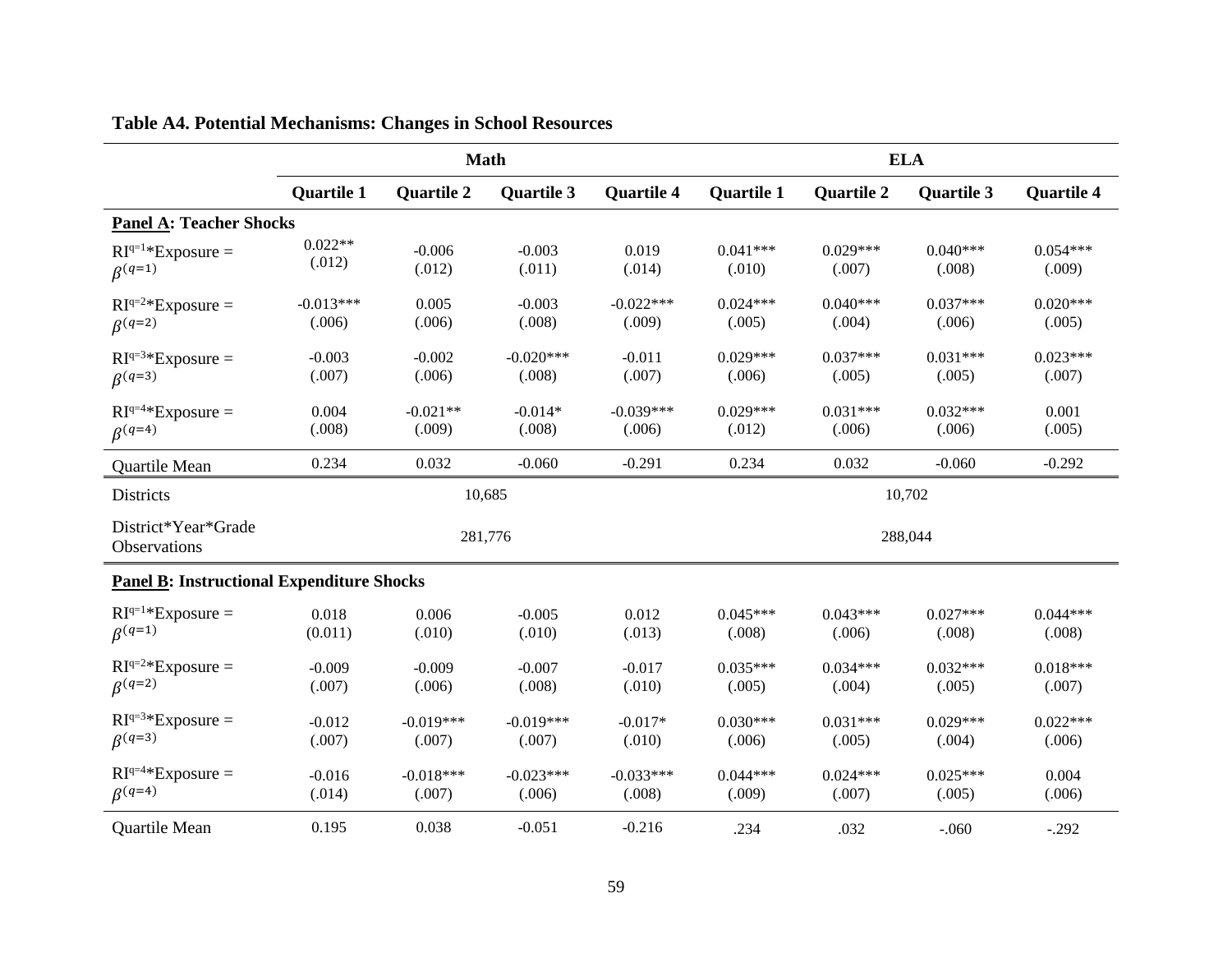| <b>Districts</b>                           | 11,465  | 11.480  |
|--------------------------------------------|---------|---------|
| District*Year*Grade<br><b>Observations</b> | 304,105 | 310,280 |

Notes. Each subject (within a panel) represents a separate regression. Coefficients with robust standard errors (clustered at the district level) are reported. Panel A (Teacher Shocks) and Panel B (Instructional Expenditure Shocks) are equal to  $\Delta Resources_d = \left[ln\left(\frac{R_{d,2010}}{R_{d,2007}}\right) - ln\left(\frac{R_{d,2006}}{R_{d,2003}}\right)\right]$ , where *R* indicates either counts of teachers or real (\$2010) total instructional expenditures in district *d* during spring of school year *t* (e.g., 2010 is the 2009-10 school year). ΔResources<sub>d</sub> is disaggregated into  $q$  quartiles, as in Recession<sub>c</sub> from Equation (1). Districts with the smallest net log change in either teachers or instructional expenditures (lowest resource shocks) are included in Quartile 1; districts with the largest net log change (largest resource shocks) are included in Quartile 4. The average net log change is displayed in the row labeled Quartile Mean. All regressions control for district-level demographics (total K-12 enrollment per teacher (i.e., class size) and the proportion of students eligible for FRPL) and resource characteristics (real total revenue per pupil and real per pupil instructional expenditures), indicators for geographic locale of the district (urban, suburban, rural, town), district\*grade-level racial composition measures (proportion of students in grades 3-8 who are white, black and Hispanic), district fixed effects, year fixed effects and grade fixed effects. Coefficients statistically significant at the \*10%, \*\*5%, and \*\*\*1% levels.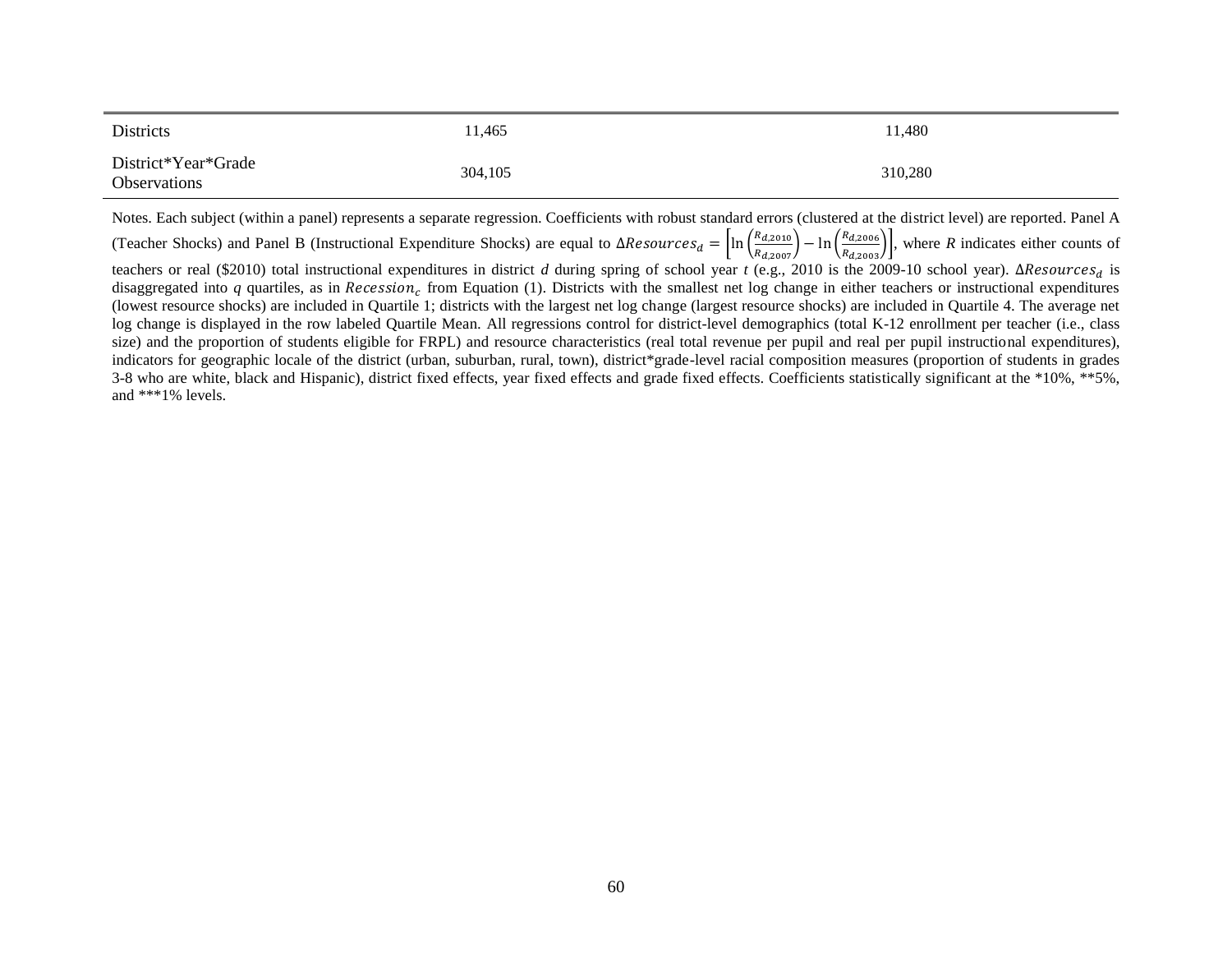

**Figure A1. Unemployment Rate, by Recession Intensity Quartile (alternative pre-period)**

Notes. Figure maps the average unemployment rate in recession intensity quartile *q,* for academic years 2002-03 to 2009-10 using an alternative pre-recession period – Spring 2001to Spring 2004. Recession intensity is equal to the net change in log employment for Spring years 2000-2003 and 2007-2010 in county *c.*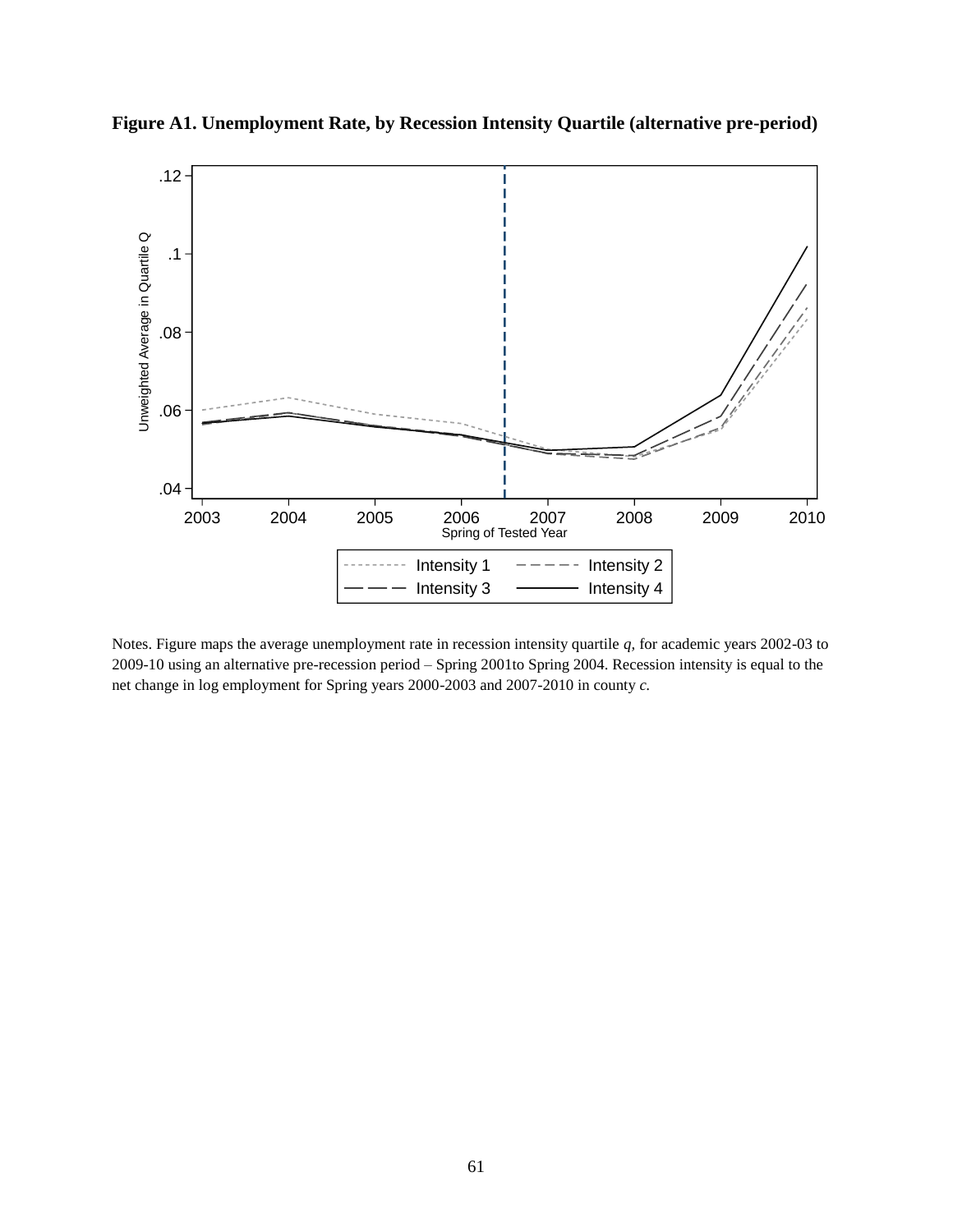### **Figure A2. Distribution of Recession Intensity**



Net Log Employment Change (2010-2007) - (2006-2003)

(a) Standardized Recession Intensity

#### **Recession Intensity Quartiles**



(b) Recession Intensity Quartiles

Notes. Panel (a) shows  $Recession_c$ standardized to be  $\sim N(0,1)$  and scaled so that higher values correspond to less employment growth. Panel (b) shows quartiles of  $Recession<sub>c</sub>$ , again scaled so that higher values correspond to less